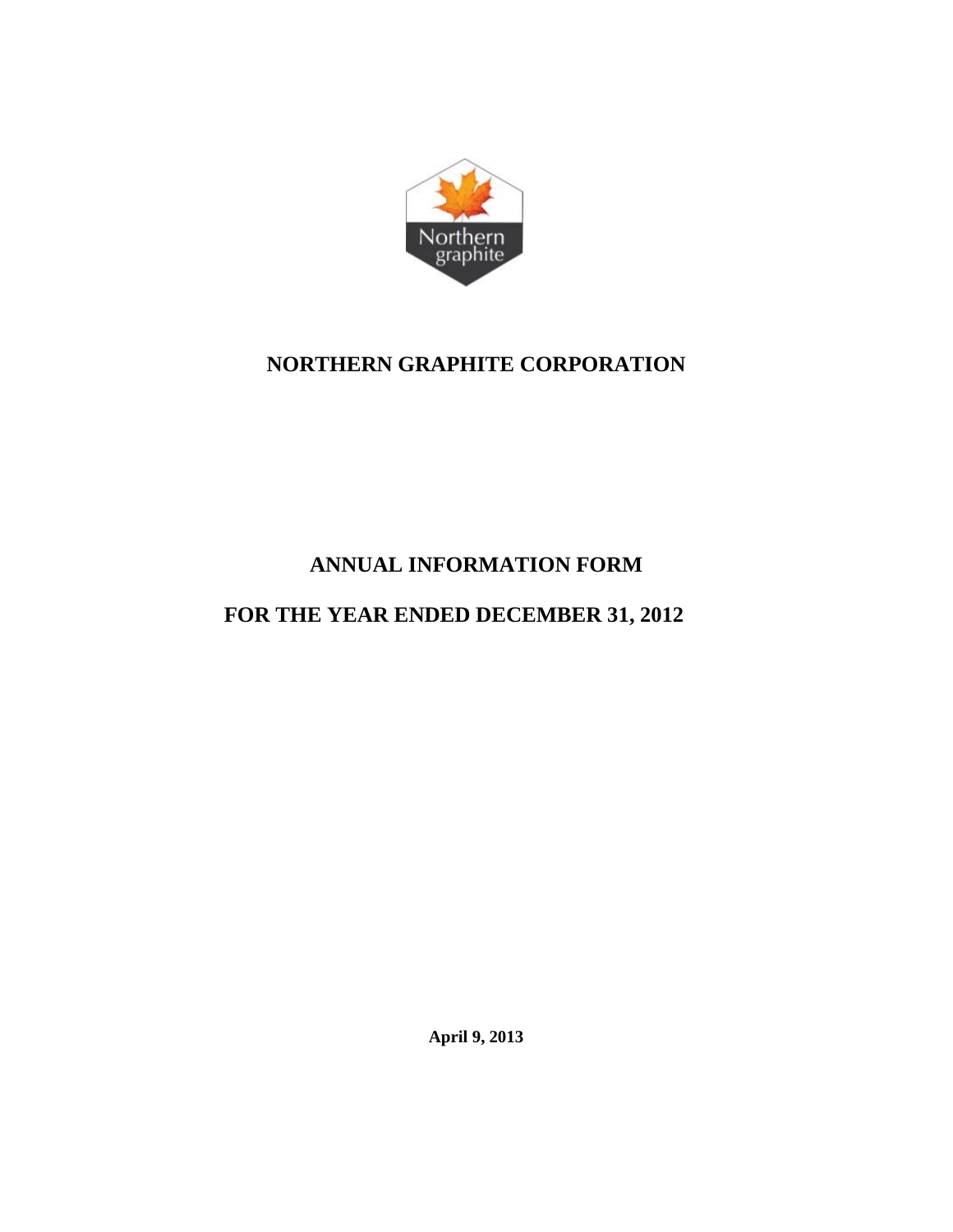## TABLE OF CONTENTS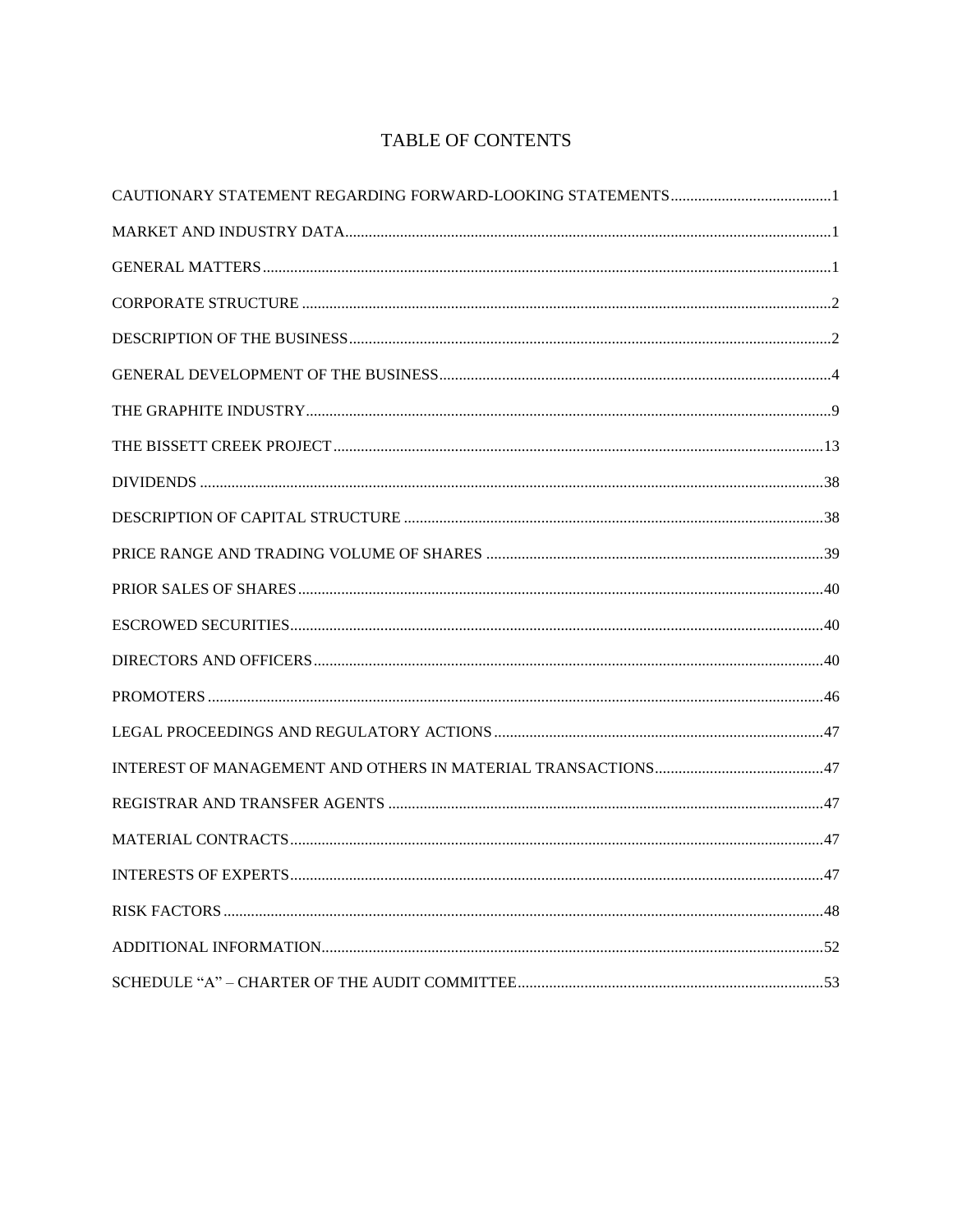#### **CAUTIONARY STATEMENT REGARDING FORWARD-LOOKING STATEMENTS**

<span id="page-2-0"></span>This Annual Information Form contains "forward-looking statements" which reflect management's expectations regarding the Corporation's future growth, results of operations, performance and business prospects and opportunities. Such forward-looking statements may include, but are not limited to, statements with respect to the future financial or operating performance of the Corporation and its projects, the future price of graphite or other metal and mineral prices, the estimation of mineral resources, the timing and amount of estimated future production, costs of production, capital, operating and exploration expenditures, costs and timing of the development of new deposits, costs and timing of future exploration, requirements for additional capital, government regulation of mining operations, environmental risks, reclamation expenses, title disputes or claims, limitations of insurance coverage and the timing and possible outcome of regulatory matters. Often, but not always, forward-looking statements can be identified by the use of words such as "plans", "expects", "is expected", "budget", "scheduled", "estimates", "forecasts", "intends", "anticipates", or "believes" or variations (including negative variations) of such words and phrases, or statements that certain actions, events or results "may", "could", "would", "might" or "will" be taken, occur or be achieved.

Forward-looking statements involve known and unknown risks, uncertainties, assumptions and other factors that may cause the actual results, performance or achievements of the Corporation to be materially different from any future results, performance or achievements expressed or implied by the forward-looking statements. Such factors include, among others: general business, economic, competitive, political and social uncertainties; the actual results of current exploration activities; conclusions of economic evaluations; fluctuations in currency exchange rates; changes in project parameters as plans continue to be refined; changes in labor costs or other costs of production; future prices of graphite or other industrial mineral prices; possible variations of mineral grade or recovery rates; failure of plant, equipment or processes to operate as anticipated; accidents, labor disputes and other risks of the mining industry, including but not limited to environmental hazards, cave-ins, pit-wall failures, flooding, rock bursts and other acts of God or unfavorable operating conditions and losses; delays in obtaining governmental approvals or financing or in the completion of development or construction activities; actual results of reclamation activities, and the factors discussed in the section entitled "Risk Factors" in this Annual Information Form. Although the Corporation has attempted to identify important factors that could cause actual actions, events or results to differ materially from those described in forward-looking statements, there may be other factors that cause actions, events or results to differ from those anticipated, estimated or intended. Forward-looking statements contained herein are made as of the date of this Annual Information Form and the Corporation disclaims any obligation to update any forward-looking statements, whether as a result of new information, future events or results or otherwise, except as may be required by applicable securities laws. There can be no assurance that forward-looking statements will prove to be accurate, as actual results and future events could differ materially from those anticipated in such statements. Accordingly, readers should not place undue reliance on forward-looking statements.

#### **MARKET AND INDUSTRY DATA**

<span id="page-2-1"></span>This Annual Information Form includes market and industry data that has been obtained from third party sources, including industry publications, as well as industry data prepared by management on the basis of its knowledge of and experience in the industry in which the Corporation operates (including management's estimates and assumptions relating to such industry based on that knowledge). Management's knowledge of such industry has been developed through its experience and participation in such industry. Although management believes such information to be reliable, the Corporation has not independently verified any of the data from third party sources referred to in this Annual Information Form or ascertained the underlying economic assumptions relied upon by such sources. Furthermore, references in this Annual Information Form to any publications, reports, surveys or articles prepared by third parties should not be construed as depicting the complete findings of the entire publication, report, survey or article. The information in any such publication, report, survey or article is not incorporated by reference in this Annual Information Form.

#### **GENERAL MATTERS**

<span id="page-2-2"></span>Unless otherwise indicated, all amounts herein are stated in Canadian dollars (\$). Unless otherwise specified, the information contained in this Annual Information Form is presented as at December 31, 2012.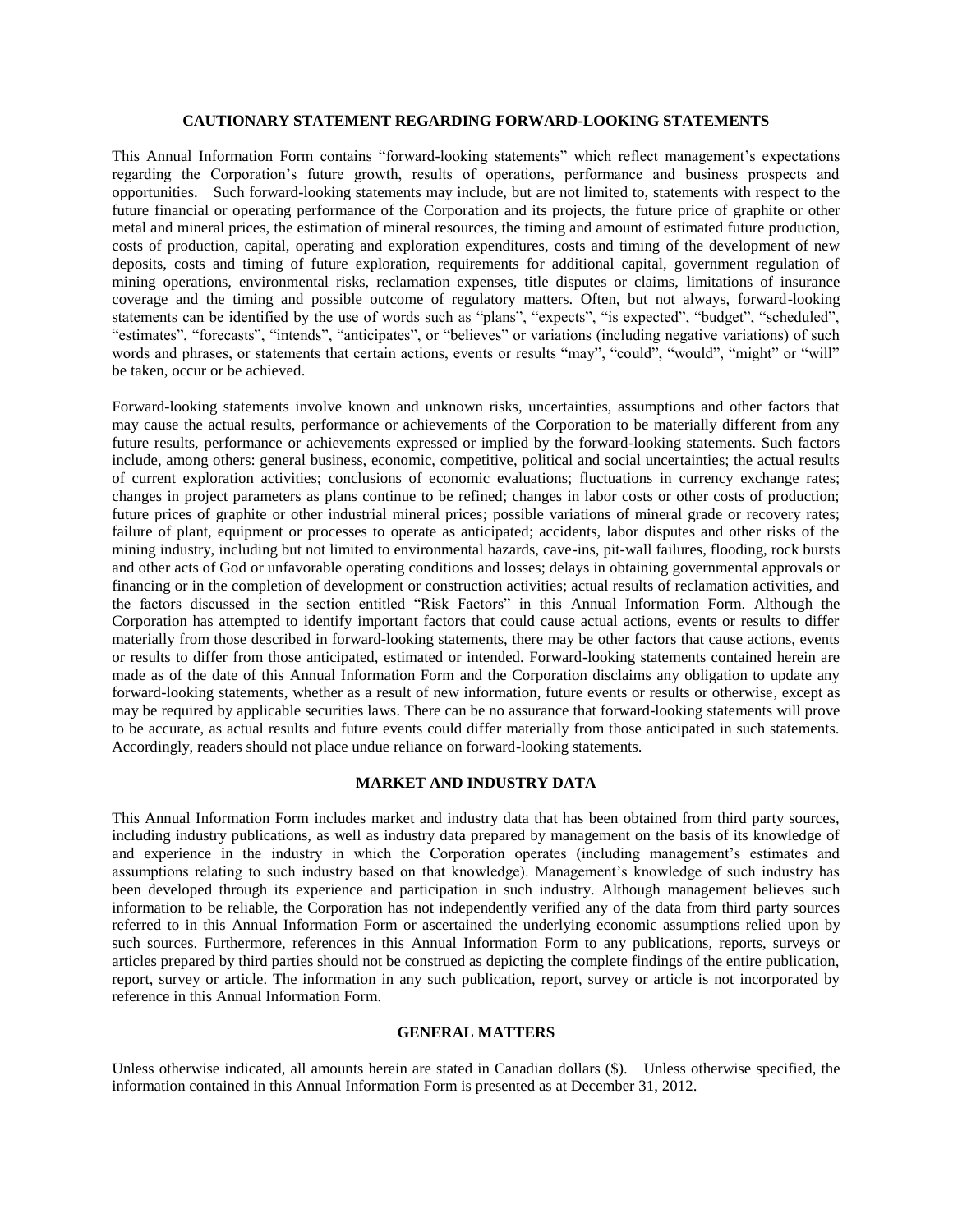#### **CORPORATE STRUCTURE**

#### <span id="page-3-0"></span>**Name and Incorporation**

Northern Graphite Corporation ("**Northern**" or the "**Corporation**") was incorporated on February 25, 2002 under the *Business Corporations Act* (Ontario) as "Industrial Minerals Canada Inc." Pursuant to articles of amendment dated March 1, 2010, the Corporation changed its name to "Northern Graphite Corporation" and subdivided its then outstanding common shares. Pursuant to articles of amendment dated August 10, 2010, the Corporation amended its articles to remove certain private company restrictions and cumulative voting provisions.

The registered office of the Corporation is located at Suite 800, Wildeboer Dellelce Place, 365 Bay Street, Toronto, Ontario, M5H 2V1. The head office of the Corporation is located at Suite 201, 290 Picton Avenue, Ottawa, Ontario, K1Z 8P8.

#### **Intercorporate Relationships**

<span id="page-3-1"></span>The Corporation has no subsidiaries.

#### **DESCRIPTION OF THE BUSINESS**

Northern is a mineral exploration and development company which holds a 100% interest in the Bissett Creek graphite project (the "**Bissett Creek Project**"). The Bissett Creek Project presently consists of Ontario mining lease number 106693, covering 564.6 hectares (the "**Mining Lease**"), together with 19 unpatented mining claims (the "**Mining Claims**"), covering approximately 2,424 hectares, for a total project area of approximately 2,989 hectares, all of which are contiguous to one another and located in the United Townships of Head, Clara and Maria, in the County of Renfrew, Province of Ontario. The Mining Lease was originally granted to a predecessor lessee by the Province of Ontario in 1993 with a twenty-one year term and annual rental payments payable to the Ontario Ministry of Northern Development, Mines and Forestry (the "**MNDM**") in an amount prescribed by the *Mining Act* (Ontario). The well explored area of the Bissett Creek Project is approximately 150 hectares.

The principal business being carried on by the Corporation is the exploration and potential development of the Bissett Creek Project. The Corporation has no other properties or rights to acquire other properties. In July 2012, the Corporation announced the results of a bankable feasibility study (the "**FS**") on the Bissett Creek Project which confirmed the technical and financial viability of constructing and operating an open pit mine and 2,300 tpd processing plant on the Bissett Creek Project. On March 7, 2013, the Corporation announced very positive results from a 61 hole, 3,425 meter drilling program that it undertook in the fall of 2012. Almost all of the holes returned widths and grades as good as or better than those in the FS. The Corporation intends to produce a new resource estimate based on these drill results and revise the FS in the second quarter of 2013.

In October 2012, the Corporation submitted a Mine Closure Plan ("**MCP**") for the Bissett Creek Project to the MNDM. Approval of the MCP by the MNDM will enable the Corporation to commence construction of an open pit mine on the Bissett Creek Project (the "**Bissett Creek Mine**"), subject to financing. With the acceptance or "filing" of the MCP, the Corporation could initiate site work for the Bissett Creek Mine including the clearing of internal roads, plant site and tailings basin. Following acceptance of the MCP and subject to financing, the Corporation would also be in a position to begin plant construction for the Bissett Creek Mine in the fall of 2013. Construction of the plant and infrastructure are estimated to take approximately 12 to 18 months. Production in Q4 2014 is the earliest date that the Corporation is targeting and could coincide with improving economies, a recovery in the graphite market and higher graphite prices. Northern owns sufficient ground rights for the development of the Bissett Creek Mine. After approval of the MCP, a number of operational permits and environmental authorization certificates are required prior to the commencement of mining operations. The Corporation expects that these permits will be obtained in the normal course as needed. The financial assurance to be provided by the Corporation for the MCP has been estimated at \$1.6 million, which reflects the relatively benign nature of the operation, neutral tailings and the ability to practice progressive rehabilitation due to the shallow, flat lying nature of the deposit.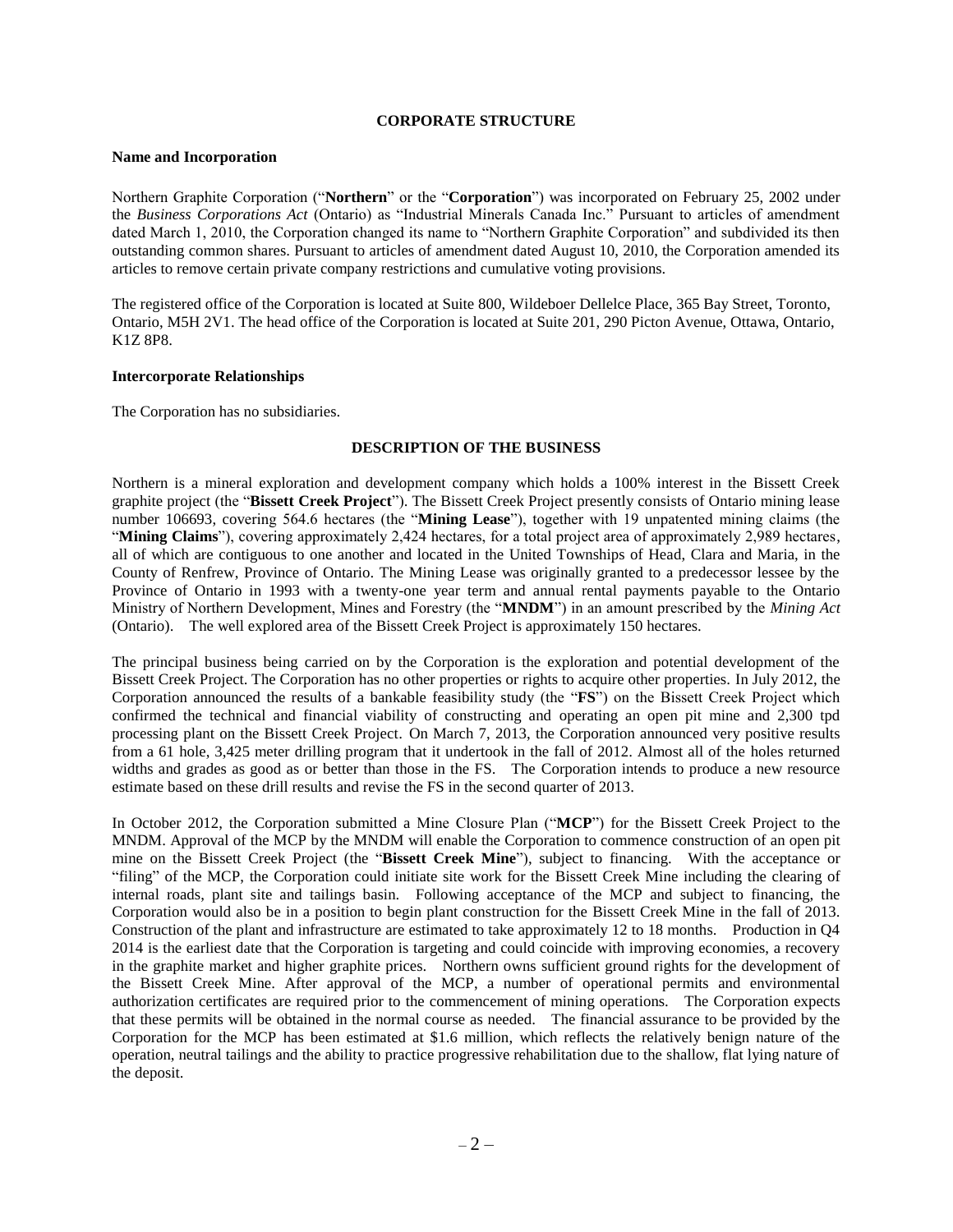In January 2013, the Corporation initiated the first step toward development of the Bissett Creek Mine by awarding a \$3.5 million contract for the detailed engineering and design of the Bissett Creek Mine to PES-BECMA. PES-BECMA is a joint venture between Porcupine Engineering Services Inc. and BECMA LIMITED. PES-BECMA will be responsible for the front end engineering and design of the 2,500 tonne per day processing facility, and related infrastructure, that would produce approximately 20,000 tonnes of large flake, high purity graphite per year. The detailed engineering and design phase is expected to take seven months to complete and is part of the estimated capital costs of \$102.9 million (including a \$9.2 million contingency) for the development of the Bissett Creek Mine. The engineering and design work will be financed out of the Corporation's current cash position.

In January 2013, Corporation also announced that it had signed a Letter of Intent with Caterpillar Financial Services Corporation ("**Cat Financial**") to provide financing for up to US\$17.5 million in Caterpillar mining and Caterpillar power equipment purchases for the Bissett Creek Mine. Cat Financial has preliminarily indicated its additional interest in participating in a Project Debt Facility, subject to receipt of an Information Memorandum relating thereto and its agreement with the terms and conditions thereof. The equipment financing facility will cover the cost of the mobile mining fleet and the purchase and installation of natural gas powered generators including the engineering, procurement and construction management related thereto. Closing of the equipment financing facility is contingent on customary requirements for due diligence, satisfaction of conditions precedent, internal Cat Financial credit approval and negotiation and execution of definitive legal documentation. It is anticipated that the financing package could cover one third of the estimated capital costs for the development of the Bissett Creek Mine.

The Bissett Creek Project is subject to a royalty of \$20 per tonne of graphite concentrate and a 2.5% NSR on any other minerals or metals produced from the Bissett Creek Project, both of which are payable to the original prospectors who identified and staked the Bissett Creek Project. An annual advance royalty of \$27,000 is payable in two equal installments on March 15 and September 15 of each year, which will be credited against the royalty in respect of graphite concentrate produced from the Bissett Creek Project.

<span id="page-4-0"></span>The Corporation has negotiated employment contracts with Gregory Bowes, Chief Executive Officer, and Stephen Thompson, Chief Financial Officer, that became effective as of May 1, 2011. Donald Baxter, President, provides his services as an independent contractor. The Corporation has one other employee and retains consultants to assist in its operations on an as-needed basis.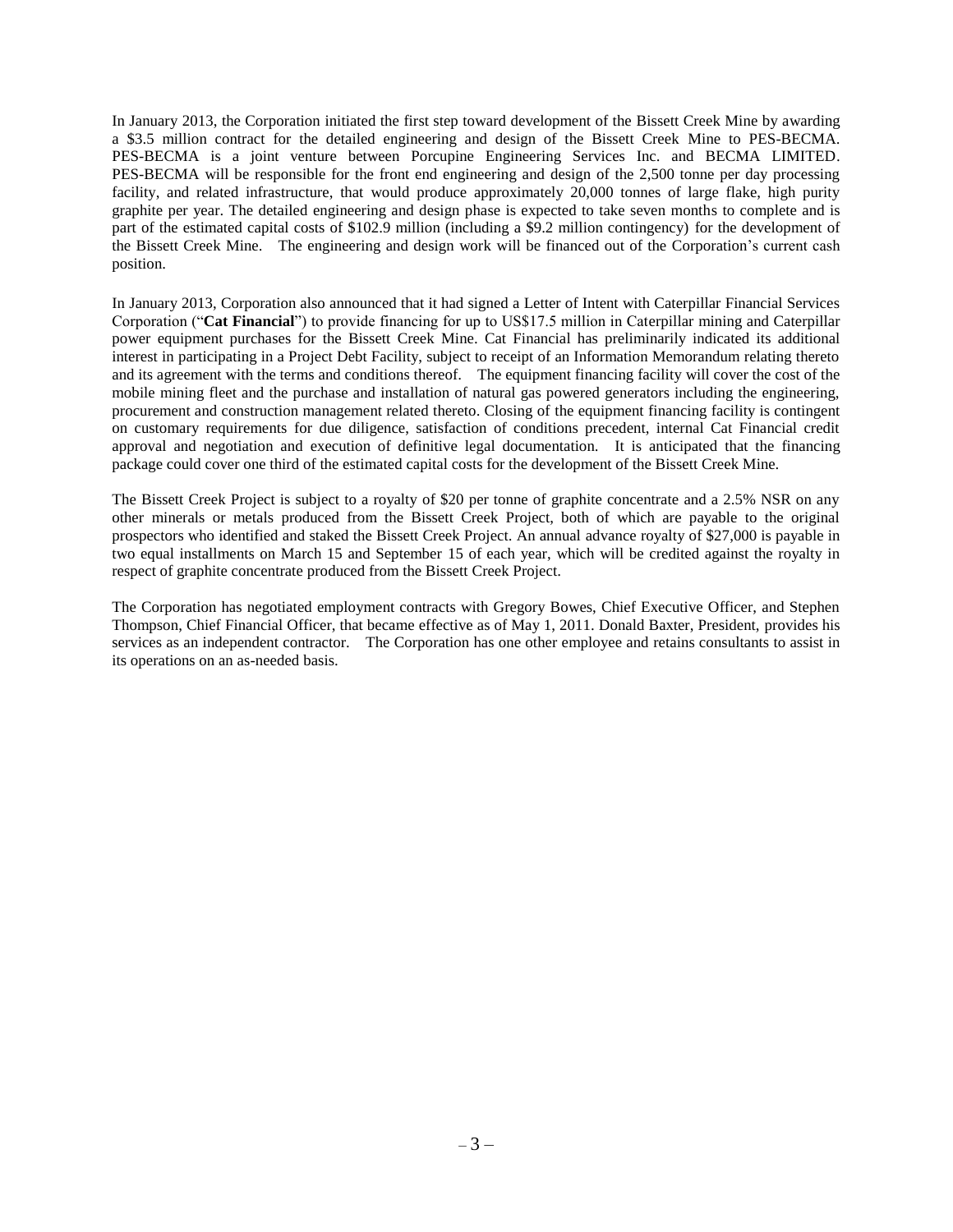#### **GENERAL DEVELOPMENT OF THE BUSINESS**

#### **History**

Until March 1, 2010, the Corporation was a wholly-owned subsidiary of Mindesta Inc. ("**Mindesta**"), formerly Industrial Minerals, Inc., a corporation incorporated under the laws of Delaware and quoted on the over-the-counter bulletin board in the United States (OTC-BB: MDST). Mindesta is a reporting issuer in British Columbia pursuant to British Columbia Instrument 51-509 – *Issuers Quoted in the U.S. Over-the-Counter Markets* ("**BCI 51-509**"). Mindesta acquired the Mining Lease and a number of associated mining claims in 2002 and assigned them to the Corporation in 2003.

The Corporation filed a Mine Closure Plan with the MNDM in 2004, the acceptance of which by the MNDM authorized Northern to proceed with the construction of a mine and processing plant on the Bissett Creek Project property. A small processing plant, based on a dry recovery process, was constructed and a very small amount of material was mined. However, the performance of the dry process was unsatisfactory, commercial operation was never achieved, and the Bissett Creek Project was put on a care and maintenance basis in 2005.

In May 2007, Mindesta retained SGS Canada Inc., formerly and then named Systèmes Geostat International Inc. ("**SGS**"), to prepare a NI 43-101 compliant technical report on the Bissett Creek Project, including a preliminary assessment. Mindesta received the completed technical report from SGS in December 2007 and intended at that time to proceed with additional exploration drilling, pilot plant testing and preparation of a feasibility study on the Bissett Creek Project. However, due to Mindesta's lack of financial resources this work was not completed and the report prepared by SGS was not filed with securities regulators.

In 2010, following a reorganization of the Corporation as described below, SGS updated their 2007 work and produced a technical report (the "**2010 Technical Report**") entitled "Technical Report Preliminary Economic Assessment on the Bissett Creek Graphite Property of Mindesta, Inc. & Northern Graphite Corporation" dated July 16, 2010 and revised February 2, 2011. It was prepared by Gilbert Rousseau P.Eng and Claude Duplessis P.Eng of SGS, each of whom is an independent Qualified Person pursuant to National Instrument 43-101 – *Standards of Disclosure for Mineral Projects* ("**NI 43-101**").

**Prospective investors should be aware that certain historical technical disclosure regarding the Bissett Creek Project by Mindesta did not comply with NI 43-101 and should not be relied upon. Prospective investors should rely only on the information contained in this Annual Information Form and the current technical report of the Corporation on the Bissett Creek Project**.

Between March 2007 and June 2008, Mindesta experienced a number of changes in directors and management as it attempted to develop and execute a strategy for the exploration and development of the Bissett Creek Project. Eventually, these changes resulted in Gregory Bowes joining the Board of Directors of Mindesta on June 23, 2008 as an independent director. Mr. Bowes was also made a director of the Corporation on July 9, 2008.

Faced with the lack of prospects for the exploration and development of the Bissett Creek Project through Mindesta, the management and Board of Directors of Mindesta determined that the best prospects for advancing the Bissett Creek Project would be through the Corporation independently seeking its own financing and pursuing a going public transaction in Canada. Mr. Bowes was appointed as the President and Chief Executive Officer of the Corporation effective May 1, 2009 with the objective of executing upon this strategy.

In order to obtain working capital to repay debts and continue to seek additional financing, the Corporation issued \$600,000 in non-interest bearing senior secured convertible notes (the "**Notes**") in November 2009 and January 2010. The Notes were automatically converted into units of the Corporation effective March 10, 2010 in accordance with their terms upon the Corporation having completed financings for proceeds of not less than \$1,000,000 as described below, at a 30% discount to the financing price.

On March 1, 2010, the Corporation changed its name to "Northern Graphite Corporation" and subdivided its then outstanding common shares to result in Mindesta owning 11,750,000 common shares of the Corporation.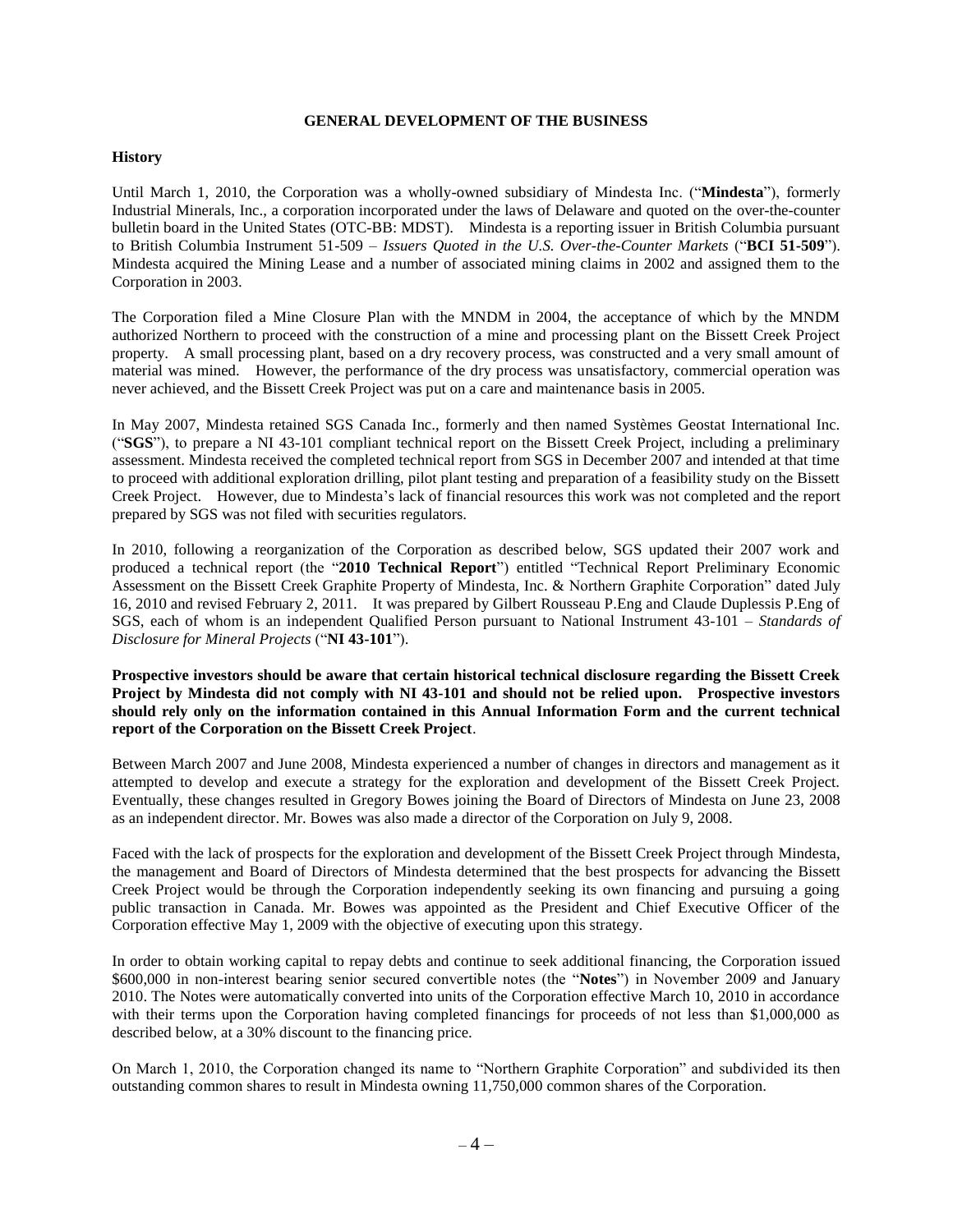The Corporation subsequently completed non-brokered private placements in March 2010 pursuant to which it issued an aggregate of 7,327,000 units at a price of \$0.25 per unit for gross proceeds of \$1,831,750, each unit consisting of one common share and one share purchase warrant exercisable to acquire one common share at an exercise price of \$0.35 for a period of 18 months from the date upon which the Corporation or its successor became a reporting issuer in a jurisdiction of Canada, which was subsequently determined as October 7, 2012.

As a result of Northern having raised proceeds of more than \$1,000,000 under the private placements, the Notes were converted effective March 10, 2010 into 3,428,571 units of the Corporation, each unit consisting of one common share and one share purchase warrant exercisable to acquire one common share at an exercise price of \$0.245 for a period of 18 months from the date upon which the Corporation or its successor became a reporting issuer in a jurisdiction of Canada, which was subsequently determined as October 7, 2012.

In March 2010, the Corporation also issued 400,000 units, with the same terms as the units issued under the private placements, as part of debt settlement agreements with three creditors. The Corporation also issued 31,354 common shares in June 2010 to settle two additional claims.

During the course of the Corporation's reorganization, on August 18, 2009, Mindesta was advised by the British Columbia Securities Commission (the "**BCSC**") that the BCSC had issued a cease trade order against it for failure to file a NI 43-101 compliant technical report in connection with the November 2007 announcement by Mindesta of a mineral resource estimate and the results of a preliminary assessment for the Bissett Creek Project and subsequent similar disclosure. Mindesta had been designated a reporting issuer in British Columbia by the BCSC pursuant to BCI 51-509 on September 15, 2008. The technical report had been completed and Mindesta's disclosure was consistent with it, but the report was not filed with the BCSC due to the financial difficulties being experienced by Mindesta. In October 2010, Mindesta applied to revoke the cease trade order of the BCSC. On March 10, 2011, the BCSC issued a full revocation of the cease trade order. In connection with the revocation application, Mindesta and the Corporation filed the revised version of the 2010 Technical Report dated February 2, 2011. Mr. Bowes, who has remained a director of Mindesta, took over as Chief Executive Officer and Chief Financial Officer of Mindesta on May 10, 2010 following the resignation of Robert Dinning from such offices.

The net proceeds from the issuance of the Notes and the private placements enabled Northern to complete a 2,900 metre drilling program and commence a pre-feasibility study, metallurgical testing and the environmental and mine permitting process for the Bissett Creek Project.

In July 2010, the Corporation commenced a 2,500 metre drill program on the Bissett Creek Project with the objectives of upgrading inferred resources to indicated resources, confirming results of historical drilling, and expanding the resource to demonstrate the potential to significantly increase production in the future if warranted by graphite demand. On May 16, 2011, the Corporation announced the results of its 2010 drilling program on the Bissett Creek Project. A total of 51 holes were drilled, totaling 2,927 metres of drilling. All 51 holes intersected widespread graphite mineralization, with 50 of the 51 holes containing widths and grades similar to those within the existing resource model. As a result, the deposit was significantly enlarged and remained open to the north and to the east.

In connection with the preparation of the 2010 Technical Report, SGS updated the preliminary assessment it initially prepared in December 2007, and SGS was also engaged to complete the pre-feasibility study, which would include a new resource estimate based on the new drilling. As part of this process, SGS would complete a new set of metallurgical tests to confirm previous results and also to examine the potential to produce saleable by-products and value added graphite products for specialty markets.

The Corporation has engaged Knight Piesold Consulting to define and complete all environmental and engineering studies required to file a closure plan amendment for the Bissett Creek Project and to prepare and submit all permit applications required to initiate construction and mining. This process includes ongoing local community and First Nations consulting.

On January 7, 2011 Mindesta sold 2,000,000 common shares of Northern to Geologic Resource Partners LLC at a price of \$0.50 per share, following which it owned 9,750,000 common shares representing 42.5% of the then issued and outstanding shares of Northern, after the completion of the Corporation's private placements, debt settlements and Notes conversion described above.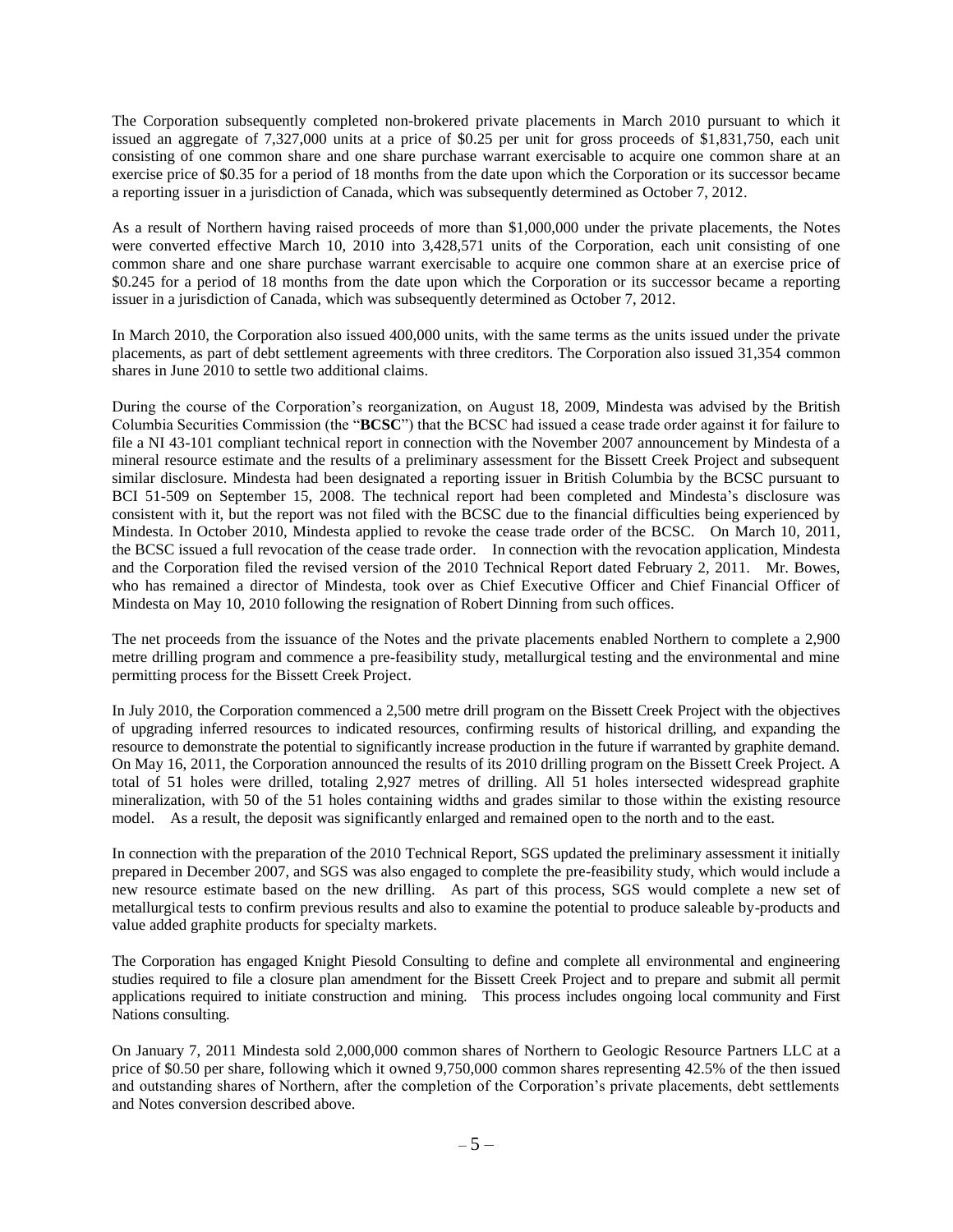On February 1, 2011, Don Baxter was appointed as the President of the Corporation, while Mr. Bowes resigned as President to focus on his role of Chief Executive Officer and a Director. Stephen Thompson was appointed as the Chief Financial Officer of the Corporation on the same date.

The Corporation expanded the size of the Bissett Creek Project in 2011 by staking an additional twelve unpatented mining claims forming part of the Mining Claims, which now cover approximately 2,424 hectares.

On April 18, 2011, the Corporation completed an initial public offering consisting of the issuance of an aggregate of 8,000,000 common shares at a price of \$0.50 per share for gross proceeds of \$4,000,000 pursuant to a final prospectus dated April 7, 2011 filed in the provinces of Ontario, Alberta and British Columbia (the "**IPO**"). The common shares of the Corporation commenced trading on the TSX Venture Exchange (the "**TSX-V**") on April 20, 2011 under the symbol "NGC". As a result of the IPO, Mindesta's ownership in Northern was further reduced to 31.5%.

On June 21, 2011, the Corporation announced that the pre-feasibility study underway on the Bissett Creek Project would be upgraded to the full bankable FS.

In September 2011, the Corporation announced a significant increase in estimated resources based on the results from the 2010 drilling program. The updated base case mineral resource for the Bissett Creek Project, using a cut off of 0.986% graphitic carbon ("**Cg**"), now totals 25,983,000 tonnes grading 1.81% Cg in the indicated category (470,300 tonnes of contained graphite) while inferred resources total 55,038,000 tonnes grading 1.57% Cg (864,100 tonnes of contained graphite). Grades are minable and diluted. In order to establish a reasonable prospect of economic extraction in an open-pit context, mineral resources were limited to an optimized whittle pit shell using an average graphite price of US\$2,000 per tonne and operating and capital costs were updated from the 2010 Technical Report. *Readers are cautioned that mineral resources are not mineral reserves and do not have demonstrated economic viability*. The new resource represents a 44% increase in contained graphite within the indicated category and a 117% increase in contained graphite within the inferred category over undiluted resources previously reported which used an average price of US\$1,700/tonne and a base case cut off of 1.5%. The Corporation believes that the 1% cut off used in the new base case is now more appropriate given higher graphite prices. The deposit remains open along strike to the north and south, and down dip to the east. The drilling program and resource estimate confirm that near surface graphite mineralization comprises an area of over one square kilometers. The deposit is tabular and very shallowly dipping (10%). As a result of good continuity between drill holes, the Corporation believes that there is a high probability that inferred resources can be upgraded with additional drilling. The waste to ore ratio for the new resource is 0.27:1.

SGS Metallurgical Services (Lakefield) performed Locked Cycle testing on composite material taken from drill core samples across the deposit in 2011. The test produced six final concentrates which showed consistent flake size distribution and carbon grade. The overall concentrate grade averaged 95%Cg. A concentrate which grades 94%Cg and has a flake size distribution of 80% greater than +80 mesh is the industry standard premium product. At the time, prices were \$2,500 to 3,000 per tonne and almost all Bissett Creek production meets this specification as the final concentrates averaged over 70%, +80 mesh. Approximately 6% of the concentrate was +100 mesh and 12% was +200 mesh, both with high carbon content. Less than 10% was very small, -200 mesh flake and powder with a carbon content in the low 80s.

Most significantly, almost 50% of the graphite concentrate produced was jumbo flake size, +48 mesh flake which averaged 98%Cg with one value as high as 99.2%Cg. Test work at SGS has been ongoing for the past year and will culminate in a pilot plant program that further confirmed the flow sheet being incorporated into the FS. The overall carbon recovery in the Locked Cycle tests was 92.2% and the Corporation's objective is to increase it to 94 to 95% without degradation of flake size.

On December 12, 2011, the Board of Directors of Mindesta declared a pro rata dividend-in-kind, payable January 25, 2012 to shareholders of record as at January 5, 2012, whereby most of the shares of the Corporation owned by Mindesta would be distributed to Mindesta shareholders. At the close of trading on January 25, 2012, Mindesta completed the distribution to its shareholders of 9,413,581 shares of the Corporation (approximately 25% of the Northern common shares outstanding) on the basis of one common share of Northern for each share of Mindesta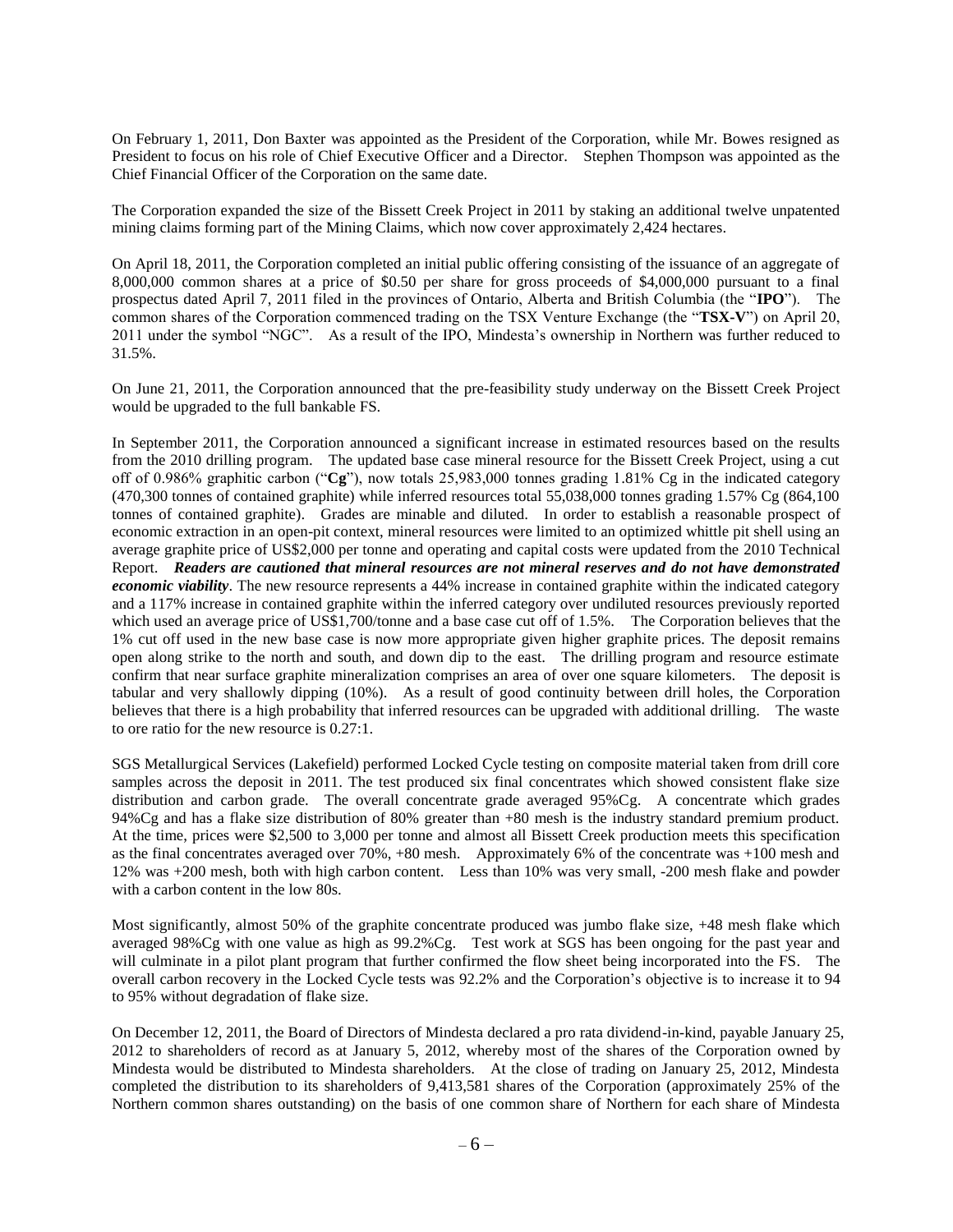common stock held. Mindesta no longer holds any common shares of Northern.

On January 11, 2012, the Corporation announced positive pilot plant test results from the Bissett Creek Project. The pilot plant confirmed the technical viability and operating performance of the Corporation's process plant design for the production of high purity, large flake graphite. The pilot plant test was designed, built and operated by SGS Minerals Services ("**SGS**") in Lakefield, Ontario. SGS processed a 130 tonne bulk sample of graphitic material from the Bissett Creek deposit in the pilot plant and produced five final products which showed consistent flake size distribution and an overall carbon grade averaging 95% Cg. A 94% Cg concentrate with a flake size distribution of 80% greater than +80 mesh is the industry standard premium product. The results indicate that almost all Bissett Creek production will meet this specification as the final concentrates averaged almost 80% of +80 mesh at 96.7% Cg. Significantly, 50% of the graphite concentrate produced was jumbo size, +48 mesh flake averaging 97.7% Cg. Pilot plant recoveries ranged from 90.5% to 94.4 at concentrate grades of 94.5% Cg or greater. The Corporation is confident of achieving recoveries of 94 to 95% in the full scale plant for the following reasons:

- operation of a pilot plant does not allow enough time to optimize the process with respect to balancing grinding, retention time and reagents;
- due to its small scale, the pilot plant used mechanical cells for rougher flotation. The full plant will use column flotation which is more efficient for the recovery of coarse graphite flotation products;
- the bulk sample showed some signs of surface oxidation that affected recovery. This will not be a factor in the full scale mining operation;
- a coarser final flake concentrate is also expected as a rod mill was used for primary grinding in laboratory and pilot plant testing whereas the full scale plant will utilize a SAG mill which is the best method of grinding to preserve flake size.

The pilot plant also confirmed results from the extensive historical testing, bulk sampling and pilot plant work that was carried out in the past and has validated the performance of the new flow sheet that formed the basis for the bankable FS.

On February 1, 2012, the Corporation announced that it has agreed to supply its +48 mesh and +32 mesh extra large flake graphite to Grafen Chemical Industries for graphene research and has also agreed to enter into a cooperation agreement to develop intellectual property rights. The Corporation will retain a 50% interest in the North American patent rights to any products and processes developed by Grafen Chemical Industries.

On March 16, 2012, the Corporation completed a non-brokered private placement through the issuance of 6,206,377 common shares at a price of \$1.70 per share for gross proceeds of \$10,550,841. In connection with the private placement, and in accordance with the policies of the TSX-V, the Corporation paid total finder's fees of \$121,517 and issued 71,480 finder's warrants, each exercisable to acquire one common share of the Corporation at a price of C\$2.00 per share for a period of one year (and which have since expired). The net proceeds of the placement were used to finance the completion of the FS and permitting and detailed engineering and design work with respect to the Bissett Creek Project, and for working capital and general corporate purposes.

On April 2, 2012, the Corporation announced that it had successfully manufactured test quantities of spherical graphite from graphite concentrate produced from the Bissett Creek Project. The spherical graphite has been evaluated in Lithium/graphite battery test cells and the performance of these cells demonstrated that it met or exceeded current commercial performance requirements and that Bissett Creek graphite does not contain any impurities that negatively affect cell performance. The cells were made and the testing carried out in a highly qualified, independent laboratory. The Corporation can now provide potential strategic and offtake partners with representative test samples of graphite concentrate produced using the same flow sheet that would be employed in a full scale mine, and spherical graphite based on that concentrate.

On April 11, 2012, the Corporation's Board of Directors approved the issuance of 525,000 stock options to the Corporation's non-executive Directors and a contractor at an exercise price of \$2.50 per share. On December 20, 2012, the Corporation's Board of Directors approved the issuance of 500,000 stock options to the Corporation's non-executive Directors at an exercise price of \$0.85 per share. These options vest immediately and have a five year term which expires respectively on April 11, 2017 and December 20, 2017.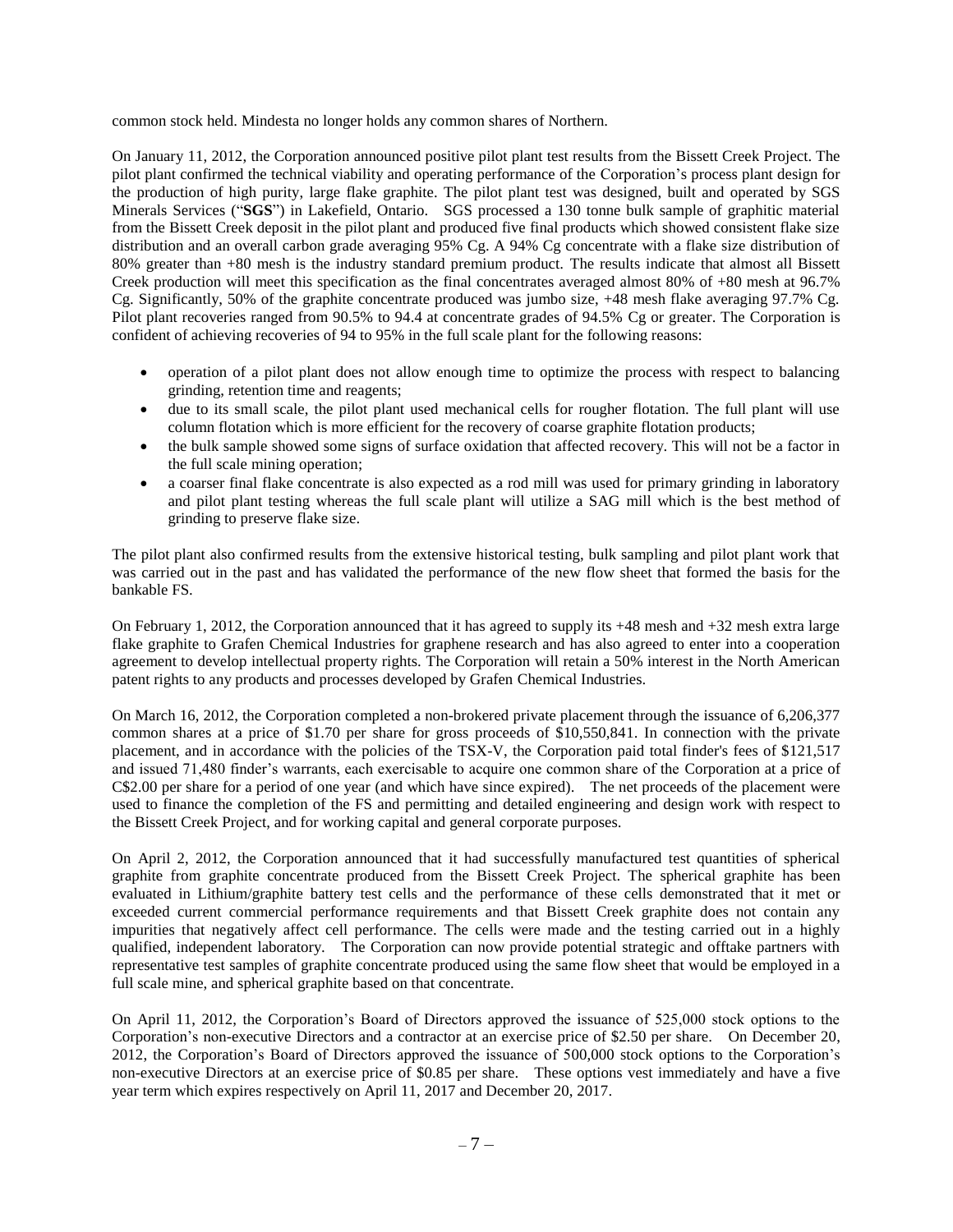Effective April 23, 2012, the Corporation was added to the Standard & Poor's S&P/TSX Venture Select Index. The S&P/TSX Venture Select Index, launched in August 2011, "measures the performance of constituents in the S&P/TSX Venture composite index that meet specific market capitalization and liquidity criteria."

In May 2012, the Corporation engaged Hazen Research of Golden, Colorado and the National Research Council Canada (the "**NRC**") to continue testing and optimizing its process for manufacturing spherical graphite which is used to make the anodes in Lithium ion batteries.

On July 9, 2012, the Corporation announced the results of its bankable FS. The FS was prepared by GMining Services Inc. and included contributions from SGS Canada Inc. (Lakefield–metallurgy and Geostat-resource modelling), Knight Piesold Ltd. (environmental, permitting, tailings management and road infrastructure) and Met-Chem Canada Inc. (process engineering). The FS confirmed the technical and financial viability of constructing and operating an open pit mine and 2,300 tpd processing plant on the Bissett Creek Project.The FS is the subject of a technical report prepared in accordance with National Instrument 43-101 dated August 23, 2012 and prepared by Louis Gignac, ing., Nicolas Ménard, ing., Antoine Champagne, ing., Ahmed Bouajila, ing., Robert Menard, ing., and Robert Marchand, ing., each of whom are independent "qualified persons" under National Instrument 43-101, which has been filed on SEDAR.

On October, 2012, NRC successfully completed the first phase of testing of "spherical graphite" produced from the Bissett Creek Project. NRC reported that the electrochemical performance of the uncoated samples provided by Northern performed very well compared to commercial coated synthetic samples, especially considering their early stage of development. The most promising samples for use in lithium-ion battery applications will undergo further testing to optimize and refine their performance.

On November 8, 2012, the Corporation announced that ongoing metallurgical testing by Hazen Research had succeeded in purifying spherical graphite from the Bissett Creek Project up to 99.99% Cg and large flake graphite to 99.83% Cg. These bench scale tests were the first step in demonstrating that the laboratory process developed by Northern can be scaled to commercial levels.

On November 29, 2012, the Corporation was accepted for graduation to Tier 1 of the TSX-V. As a result of Northern's graduation to Tier 1 issuer status, all of the securities of Northern that were then remaining in escrow, being an aggregate of 1,734,541 common shares, were released effective November 29, 2012. Northern no longer has any securities remaining in escrow.

On January 8, 2012, the Corporation announced that it had signed the Letter of Intent with Cat Financial to provide financing for up to US\$17.5 million in Cat mining and Cat power equipment purchases for the Bissett Creek Project. Cat Financial has also preliminarily indicated its additional interest in participating in a Project Debt Facility, subject to receipt of an Information Memorandum relating thereto and its agreement with the terms and conditions thereof.

On January 18, 2013, the Corporation announced that following a competitive bidding process involving five engineering firms, it had awarded the \$3.5 million contract for the detailed engineering and design of the Bissett Creek project to PES-BECMA.

On October 1, 2012, the Corporation announced that it has commenced a drill program on its Bissett Creek graphite project consisting of approximately 3,000 meters of drilling in 65 holes. This drill program was designed to follow up on opportunities identified in the FS to further improve the already attractive economics of the Bissett Creek project. The main objective of the drill program was to upgrade inferred resources both within and outside the FS pit shell to the indicated category. On March 7, 2013, the Corporation announced very positive results from a 61 hole, 3,425 meter drilling program. Almost all holes returned widths and grades as good as or better than those in the FS. The Corporation intends to produce a new resource estimate based on these drill results and revise the FS.

In October 2012, the Corporation submitted the MCP for the Bissett Creek Project to the MNDM.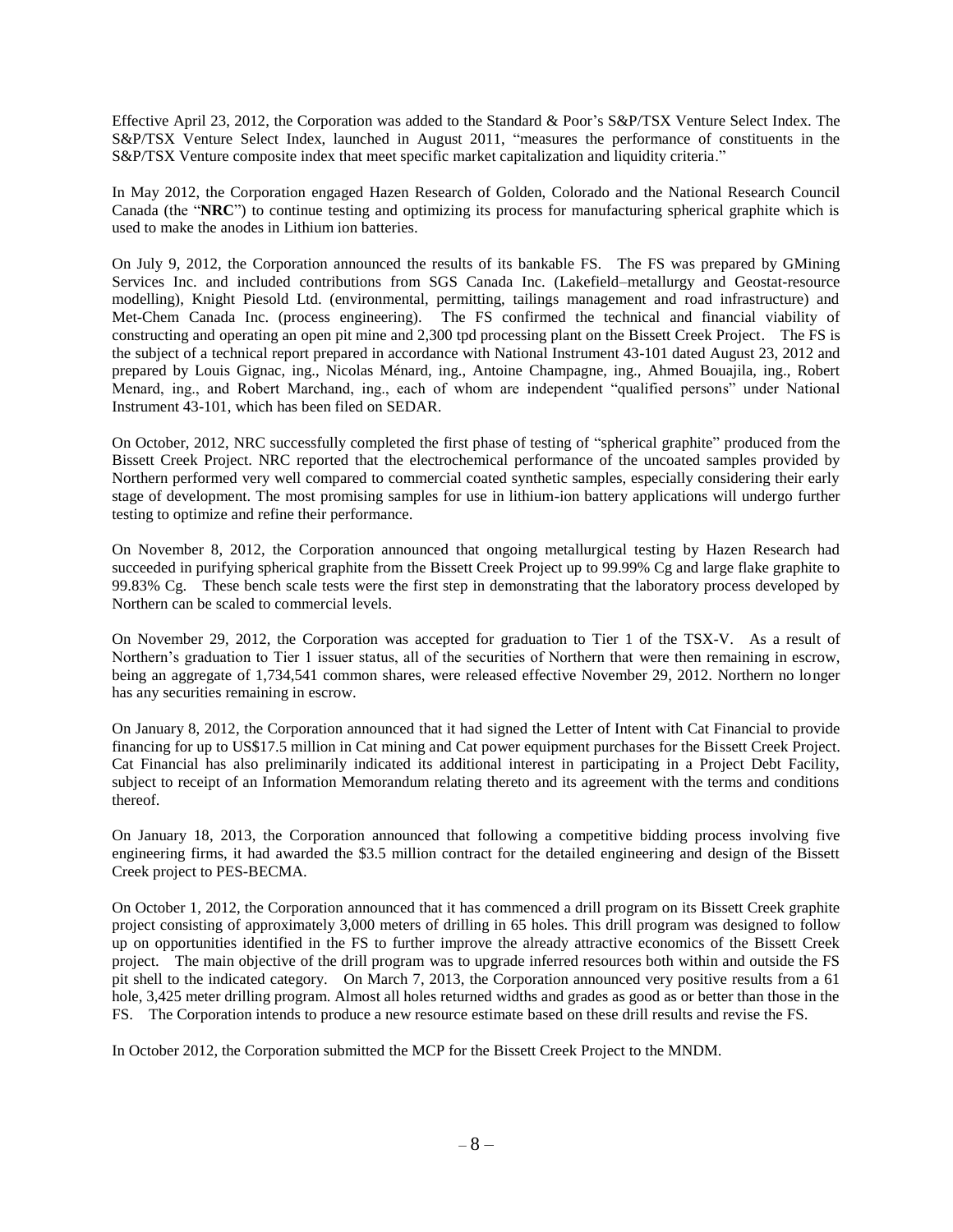#### **Trends**

There are significant uncertainties regarding the price of graphite as well as other minerals and metals and in the availability of equity financing for the purposes of mineral exploration and development. For instance, the prices of minerals, including graphite, have fluctuated widely in recent years and it is expected that wide fluctuations may continue. Management of the Corporation is not aware of any trend, commitment, event or uncertainty both presently known or reasonably expected by the Corporation to have a material adverse effect on the Corporation's business, financial condition or results of operations other than the normal speculative nature of the natural resource industry and the risks disclosed in this Annual Information Form under the heading "Risk Factors".

#### **THE GRAPHITE INDUSTRY**

#### <span id="page-10-0"></span>**The Graphite Industry**

Graphite is one of only two naturally occurring polymers of carbon, the other being diamonds. Graphite consists of a two dimensional planar structure whereas diamonds have a three dimensional crystal structure. Graphite is formed by the metamorphism of organic, carbon rich materials which leads to the formation of either crystalline flake graphite, fine grained amorphous graphite, or crystalline vein or lump graphite. Graphite is a non-metal but has many properties of metals and is desirable for its thermal and electrical conductivity, resistance to acids and heat, chemical inertness, and lubricity.

Because of supply concerns relating to the fact that China produces over 70% of the world's graphite, and to potential demand growth from new applications such as lithium-ion batteries, the European Union announced that graphite is one of 14 "critical mineral raw materials" considered to be in supply risk. The United States government has also included graphite on a list of mineral resources whose loss could critically impact the public health, economic security and/or national and homeland security of the United States.

#### **Uses**

Graphite is primarily used in the steel industry where it is added to bricks which line furnaces ("refractories") to provide strength and resistance to heat, used to line ladles and crucibles, and added to steel to increase carbon content. Graphite is also used extensively in the automobile industry in gaskets, brake linings and clutch materials. It has a myriad of other industrial uses including electric motors (carbon brushes), batteries, lubricants and pencils. The graphite commonly used in golf clubs and tennis rackets is synthetic graphite made from petroleum coke.



*Source: Industrial Minerals Natural Graphite Report-2012*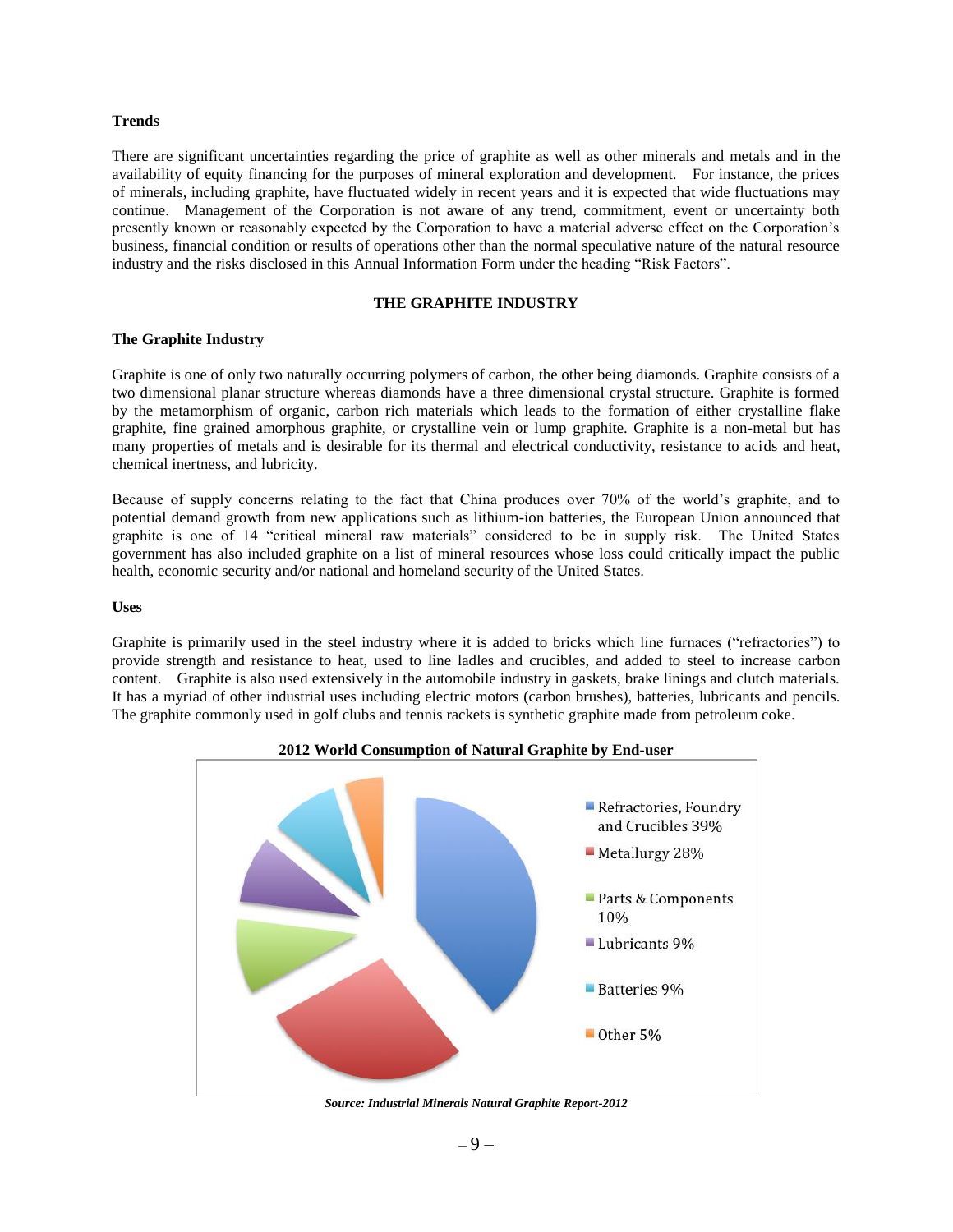Imports and exports of natural graphite have been growing at 6% per year since 2001, largely driven by the ongoing modernization of China and India and other emerging economies and demand from traditional industrial applications. However, emerging applications including lithium-ion batteries, fuel cells, vanadium redox batteries and nuclear power have the potential to create significant incremental demand growth in the future.

Lithium-ion batteries are preferred over conventional nickel metal hydride batteries in most applications due to their greater energy density, power density, charge efficiency, and thermal stability parameters. In simple terms, lithium-ion batteries are smaller, lighter, more powerful and more efficient than conventional nickel metal hydride batteries, which makes them more desirable in most applications. Lithium-ion batteries have emerged as one of the markets with the greatest potential to increase natural graphite demand as graphite is the second largest input material for these batteries. It takes 20 to 30 times more graphite, by weight, than lithium to make a lithium-ion battery.

Lithium-ion batteries are now used in the majority of portable electronic devices such as cell phones, cameras and laptops which caused demand for these batteries to grow by 65% from 2004-2008. The market for such portable devices, as well as the rate of penetration of lithium-ion batteries, are both expected to continue growing strongly. In addition, lithium-ion batteries are now beginning to be used in larger applications such as power tools and scooters.

However, the largest potential market for lithium-ion batteries, and therefore graphite, is expected to be increased production of hybrid electric vehicles ("**HEV**") and electric vehicles ("**EV**"). It is estimated that there is 2 to 3kgs of graphite in a HEV and 25-50kgs in an EV using lithium-ion batteries. Almost every major automotive producer currently has or is working on an HEV or EV. Examples include the Chevrolet Volt and the Nissan Leaf. Canaccord Genuity Inc. estimates that the HEV and EV market will grow to 11 million units by 2015 and that by 2020 the market penetration rate of HEVs and EVs will reach 10-20%. According to Canaccord Genuity Inc., this will increase incremental global lithium carbonate demand for battery applications by 286,000 tonnes. The natural flake graphite required to meet this demand is over 1.5 million tonnes, which is well above current annual worldwide production of natural flake graphite.

The spherical or potato shaped graphite used in lithium-ion batteries can only be made from flake graphite that can be economically purified to 99.95%C. Only 55% of the one million tonnes of graphite produced annually is flake and not all is suitable for lithium-ion battery applications. Synthetic graphite offers the only alternative to natural graphite for the manufacture of lithium-ion batteries. However, natural graphite is much less expensive as synthetic graphite is made from petroleum coke in a time consuming and energy intensive process. Natural graphite also has performance advantages.

The United States Geological Survey has stated that fuel cells have the potential to consume as much graphite as all other uses combined. Fuel cells also require high purity flake graphite.

Vanadium redox batteries are a leading new technology for storing power from intermittent sources such as wind and solar, and also, for storing power during non-peak periods for use during peak periods. The bi polar plates in vanadium redox batteries are made from graphite and this is another potentially significant source of demand.

## **Production**

World production of natural graphite was just under one million tonnes in 2011. The natural graphite market is much larger than the markets for molybdenum or tungsten for example, and substantially larger than the markets for lithium or rare earth elements. Of all global production, 55% is accounted for by flake graphite, 1% by vein graphite and the remainder is low value, amorphous graphite. Graphite production has not increased substantially since 2002 due to a combination of low prices, a lack of investment and development, and weak demand in the first part of this decade.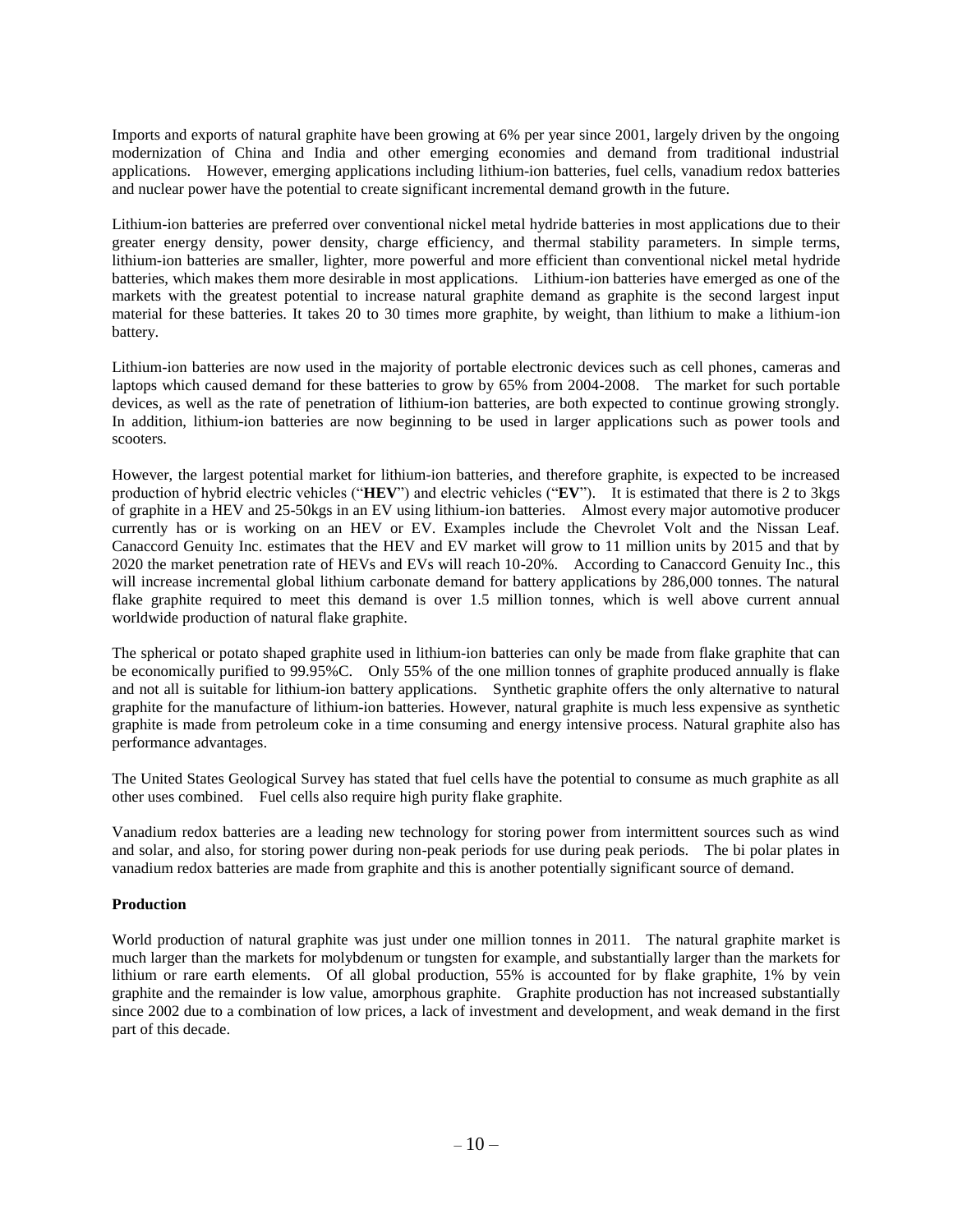# **World: Production of natural graphite by country and graphite type, 2004 - 2011 (t)**

| <b>Region/country Graphite type</b> |                  | 2004               | 2005            | 2006            | 2007            | 2008                | 2009                 | <u>2010</u>          | 2011                 |
|-------------------------------------|------------------|--------------------|-----------------|-----------------|-----------------|---------------------|----------------------|----------------------|----------------------|
| Europe                              |                  |                    |                 |                 |                 |                     |                      |                      |                      |
| Austria                             | <b>Amorphous</b> |                    |                 |                 |                 | 250                 | 750                  | 420                  | $500^\circ$          |
| Czech R.                            | <b>Amorphous</b> | 5,000              | 3,000           | 5,000           | 3,000           | 3,000               |                      |                      |                      |
| Germany                             | <b>Flake</b>     | 3,155              | 2,638           |                 |                 |                     |                      |                      |                      |
| Norway                              | Flake            | 6,000              | 9,000           | 9,000           | 3,000           | 4,100               | 4,562                | 6,270                | $8,000^\circ$        |
| Romania                             | Flake            | 395                | 486             |                 |                 |                     |                      |                      |                      |
| Russia                              | <b>Amorphous</b> | 8,400              | 8,700           | 6,600           | 6,400           | $5,600^\mathrm{e}$  | $5,600^e$            | $5,600^e$            | $7,400^e$            |
| Russia                              | Flake            | 5,200              | 5,300           | 4,500           | 3,500           | $3,400^\mathrm{e}$  | $3,400^e$            | $3,400^e$            | $4,600^e$            |
| Ukraine                             | <b>Flake</b>     | 10,800             | 10,700          | 10,700          | $8,000^e$       | $8,000^e$           | $8,000^e$            | $8,000^e$            | $8,000^e$            |
| <b>Subtotal</b>                     |                  | 38,950             | 39,824          | 35,800          | 23,900          | 24,350              | 22,312               | 23,690               | 28,500               |
| <b>Africa and Middle East</b>       |                  |                    |                 |                 |                 |                     |                      |                      |                      |
| Madagascar                          | Flake            | 7,770              | 6,400           | 5,500           | 5,400           | 4,900               | 3,400                | 3,800                | $4,000^e$            |
| Zimbabwe                            | Flake            | 10,267             | 6,177           | 6,588           | 5,418           | 5,134               | 2,463                | 988                  | $1,000^e$            |
| Turkey <sup>1</sup>                 | <b>Amorphous</b> | $50^{\circ}$       | 5 <sup>e</sup>  |                 | 20 <sup>e</sup> | $160^e$             | 120 <sup>e</sup>     | $150^e$              | $175^e$              |
| <b>Subtotal</b>                     |                  | 18,087             | 12,582          | 12,088          | 10,838          | 10,194              | 5,983                | 4,938                | 5,175                |
| N. America                          |                  |                    |                 |                 |                 |                     |                      |                      |                      |
| Canada                              | Flake            | $15,000^e$         | $17,000^e$      | 15,000          | 15,000          | 20,000              | $7,000^e$            | $20,000^{\circ}$     | $25,000^e$           |
| Mexico                              | <b>Amorphous</b> | 14,769             | 12,357          | 11,773          | 9,900           | 7,229               | 5,105                | 6,628                | $8,000^e$            |
| <b>Subtotal</b>                     |                  | 29,769             | 29,357          | 26,773          | 24,900          | 27,229              | 12,105               | 26,628               | 33,000               |
| S. America                          |                  |                    |                 |                 |                 |                     |                      |                      |                      |
| Brazil <sup>2</sup>                 | Flake            | 76,332             | 75,515          | 76,194          | 77,163          | 74,831              | 59,425               | $72,623^p$           | $75,000^e$           |
| <b>Subtotal</b>                     |                  | 76,332             | 75,515          | 76,194          | 77,163          | 74,831              | 59,425               | 72,623               | 75,000               |
| Asia                                |                  |                    |                 |                 |                 |                     |                      |                      |                      |
| China                               | <b>Amorphous</b> | 520,000            | 524,000         | 504,000         | 564,000         | 458,000             | 315,000 <sup>e</sup> | 394,000 <sup>e</sup> | 352,000 <sup>e</sup> |
| China                               | <b>Flake</b>     | 180,000            | 196,000         | 216,000         | 236,000         | 242,000             | 135,000 <sup>e</sup> | $306,000^e$          | $308,000^e$          |
| India $3$                           | Flake            | $14,623^e$         | $17,048^e$      | $21,944^e$      | $23,122^e$      | $15,865^e$          | $14,691^e$           | $13,320^e$           | $13,500^e$           |
| India <sup>3</sup>                  | <b>Amorphous</b> | $1,600^\mathrm{e}$ | $1,800^e$       | $2,400^e$       | $2,500^e$       | $1,800^\mathrm{e}$  | $1,600^e$            | $1,500^e$            | $1,500^e$            |
| N. Korea                            | Flake            |                    |                 |                 | $35,800^e$      | $30,200^{\circ}$    | $53,000^e$           | 44,400 <sup>e</sup>  | $100,200^{\circ}$    |
| N. Korea                            | <b>Amorphous</b> | $30,000^e$         | $30,000^e$      | $30,000^e$      | $30,000^e$      | $30,000^\mathrm{e}$ | $30,000^e$           | $30,000^\mathrm{e}$  | $30,000^e$           |
| S. Korea                            | <b>Amorphous</b> | 247                | 39              | 68              |                 | 52 73               | 48                   | 34                   | 100 <sup>e</sup>     |
| Sri Lanka                           | Vein             | 5,374              | 4,370           | 5,756           | 9,593           | 6,615               | 3,171                | 3,437                | $3,500^\circ$        |
| Uzbekistan                          | <b>Flake</b>     | 60 <sup>e</sup>    | 60 <sup>e</sup> | 60 <sup>e</sup> | 60 <sup>e</sup> | 60 <sup>e</sup>     | 60 <sup>e</sup>      | 60 <sup>e</sup>      | 60 <sup>e</sup>      |
| <b>Subtotal</b>                     |                  | 751,904            | 773,317         | 780,228         | 901,127         | 784,613             | 552,570              | 792,751              | 808,860              |
| <b>Graphite type</b>                |                  |                    |                 |                 |                 |                     |                      |                      |                      |
| <b>Flake</b>                        |                  | 329,602            | 346,324         | 365,486         | 412,463         | 408,490             | 291,001              | 478,861              | 547,360              |
| <b>Amorphous</b>                    |                  | 580,066            | 579,901         | 559,841         | 615,872         | 506,112             | 358,223              | 438,332              | 399,675              |
| Vein                                |                  | 5,374              | 4,370           | 5,756           | 9,593           | 6,615               | 3,171                | 3,437                | 3,500                |
| <b>World total</b>                  |                  | 915,042            | 930,595         | 931,083         | 1,037,928       | 921,217             | 652,395              | 920,630              | 950,535              |
|                                     |                  |                    |                 |                 |                 |                     |                      |                      |                      |

Source: Roskill-2012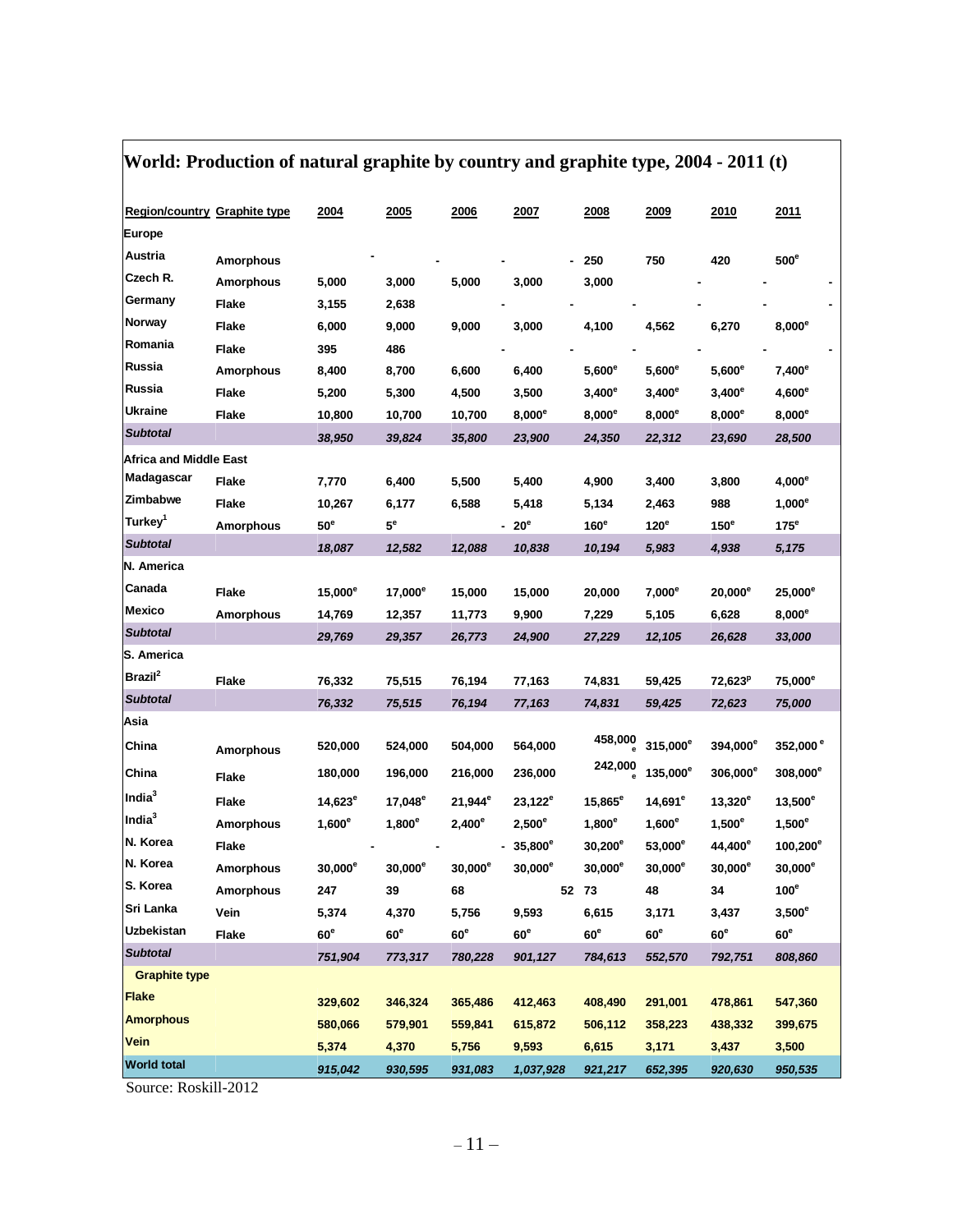According to Roskill Market Reports, China produces 80% of the world's graphite but only exports 40% of its production since it is also the world's largest consumer of graphite. The largest component of global graphite trade is from China to Japan with considerable quantities of Chinese graphite also going to the United States, Europe, South Korea and Taiwan. The largest importers of natural graphite tend to be nations with developed steel industries. Japan is the world's largest volume graphite importer and, despite being the dominant world supplier, China is also the world's third largest importer of natural graphite, mostly from North Korea.

Half of Chinese production is low value amorphous graphite and their flake graphite that tends to be smaller in flake size and lower in carbon content. The Chinese industry is characterized by a large number of small producers. The country is addressing poor labour and environmental standards and a lack of investment and professional mine planning by closing smaller operations and forcing others to consolidate to create a larger, more professional industry. Generally this process leads to the elimination of marginal producers and therefore lower supply and higher process. In addition, China currently imposes a 20% export duty and a 17% value-added tax on graphite, and an export permit is required. Export permits are only granted to large producers and provide a means to control exports in the future. Chinese production is at similar levels to 2001. Given the lack of investment and mine planning, the closure of marginal operations, the "high grading" of mines during periods of low prices, the fact that mines are getting deeper and older, and a desire to do value added manufacturing domestically, the Corporation believes that Chinese production, and particularly exports, will likely decline in the future. Recently, the largest Chinese graphite producer publicly asked for "rare earths" type protection, the government has imposed restrictions on new and existing graphite mines and has banned new plants in one historic producing area.

Like uranium, there is a posted price for graphite which provides a long term guideline but actual sales are negotiated between producers and consumers. Graphite is not sold under long term contracts and there is no futures market. Prices increase with flake size and carbon content with the +80 mesh, 94% carbon varieties being the premium product and well established producers with guaranteed consistency can generally charge more. *Industrial Minerals* magazine polls users every week and publishes a price range for the most popular grades.

## **Current Graphite Prices by Grade (US\$/tonne – CIF Europe), March 2013**

|                                                            | Low     | High     |
|------------------------------------------------------------|---------|----------|
| Synthetic graphite 99.95%C                                 | \$7,000 | \$20,000 |
| Large flake $(+80 \text{ mesh})$ 94-97%C                   | \$1,400 | \$1,800  |
| Large flake $(+80 \text{ mesh})$ 90%C                      | \$1,200 | \$1,600  |
| Medium flake $(+100 \text{ to } -80 \text{ mesh})$ 94-97%C | \$1,050 | \$1,400  |
| Medium flake $(+100$ to -80 mesh) $90\%$ C                 | \$950   | \$1,200  |
| Fine flake $(-100 \text{ mesh})$ 94-97%C                   | \$900   | \$1,200  |
| Fine flake $(-100 \text{ mesh}) 90\% C$                    | \$850   | \$1,050  |
| Amorphous powder (80-85%C)                                 | \$500   | \$700    |

#### **Source:** *Industrial Minerals* **magazine**

Graphite prices peaked in the \$1,300/tonne range for the premium grade (large flake +80 mesh, 94-97%C) in the late 1980s and then declined sharply as Chinese producers dumped product on the market. Prices did not begin to recover until 2005, peaked in 2012 in a range of US\$2,500 to \$3,000, and are currently in the US\$1,400 to \$1,800/tonne range for premium grade product. The Corporation believes current pricing may have stabilized after retracting from its peak in 2012.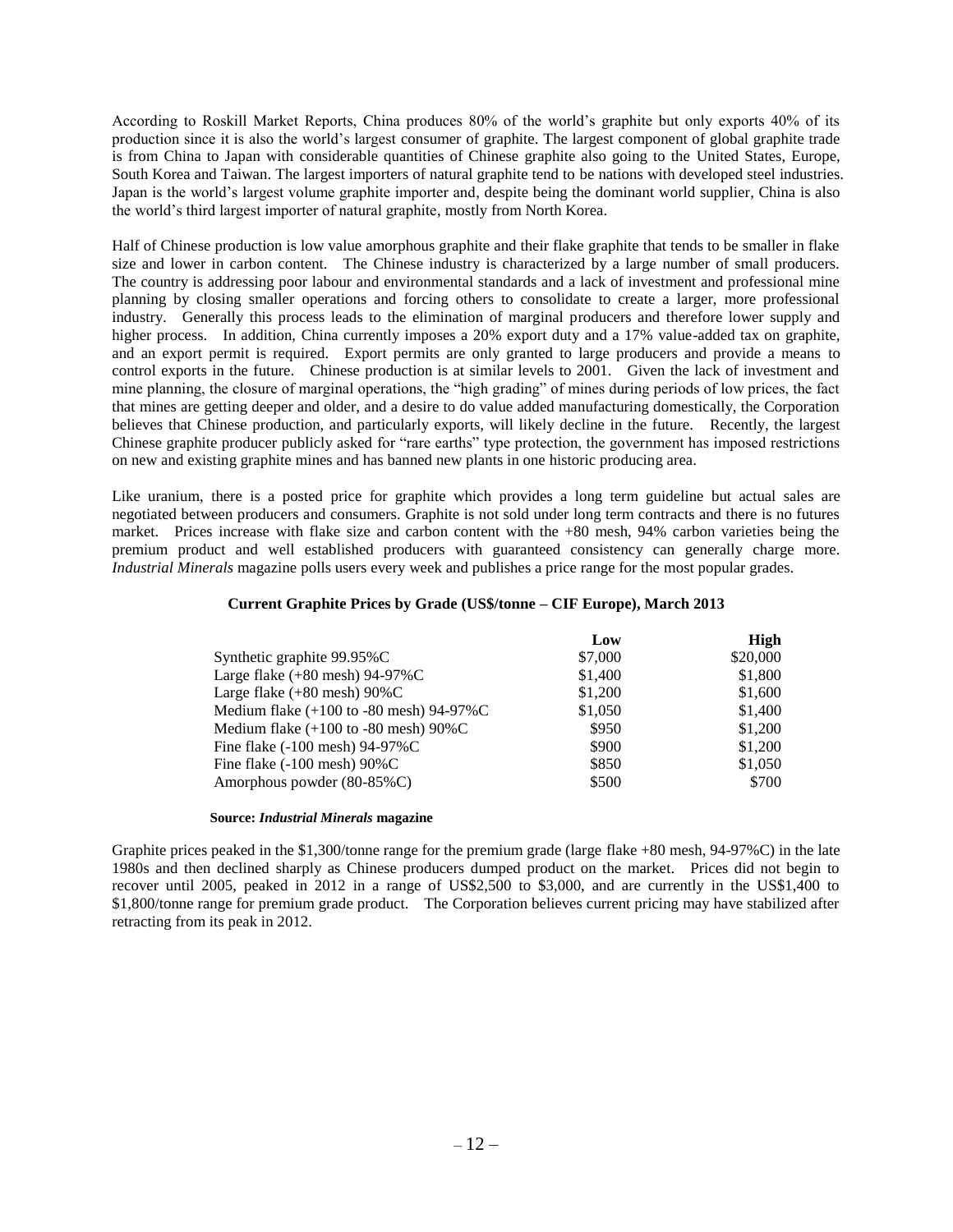<span id="page-14-0"></span>

Source: Industrial Minerals

Notes: 1-CIF European port FCL

#### **THE BISSETT CREEK PROJECT**

The Corporation completed the bankable FS in respect of the Bissett Creek Project in August 2012. The effective date of the FS is August 23, 2012. The FS confirmed the technical and financial viability of constructing and operating an open pit mine and 2,500 tpd processing plant on the Bissett Creek Project. The FS was prepared by GMining Services Inc. and included contributions from SGS Canada Inc., Knight Piesold Ltd. and Met-Chem Canada Inc. The contributions of the specialized consultants for specific areas of the FS were as follows:

## **Feasibility Study Participants**

| Area                                                         | <b>Participant</b>     |
|--------------------------------------------------------------|------------------------|
| Mineral Resources                                            | SGS Canada Inc.        |
| Metallurgical Test Works, Supervision and Reporting          | SGS Lakefield          |
| Mineral Processing Methods, Metal Recoveries and Flow Sheets | SGS Canada Inc.        |
| <b>Environment and Social Studies</b>                        | Knight Piésold Ltd.    |
| Roads, Tailings Management Facilities and Water Management   | Knight Piésold Ltd.    |
| Closure Plan, Environmental Management Plan, Permitting      | Knight Piésold Ltd.    |
| <b>Process Plant Engineering</b>                             | Met-Chem Canada Inc.   |
| Mineral Reserves and Mine Plan                               | G Mining Services Inc. |
| Infrastructures, Support Buildings and Power Generation      | G Mining Services Inc. |
| Capital and Operating Costs, Financial Model                 | G Mining Services Inc. |
| Overall Coordination, Conclusion and Recommendations         | G Mining Services Inc  |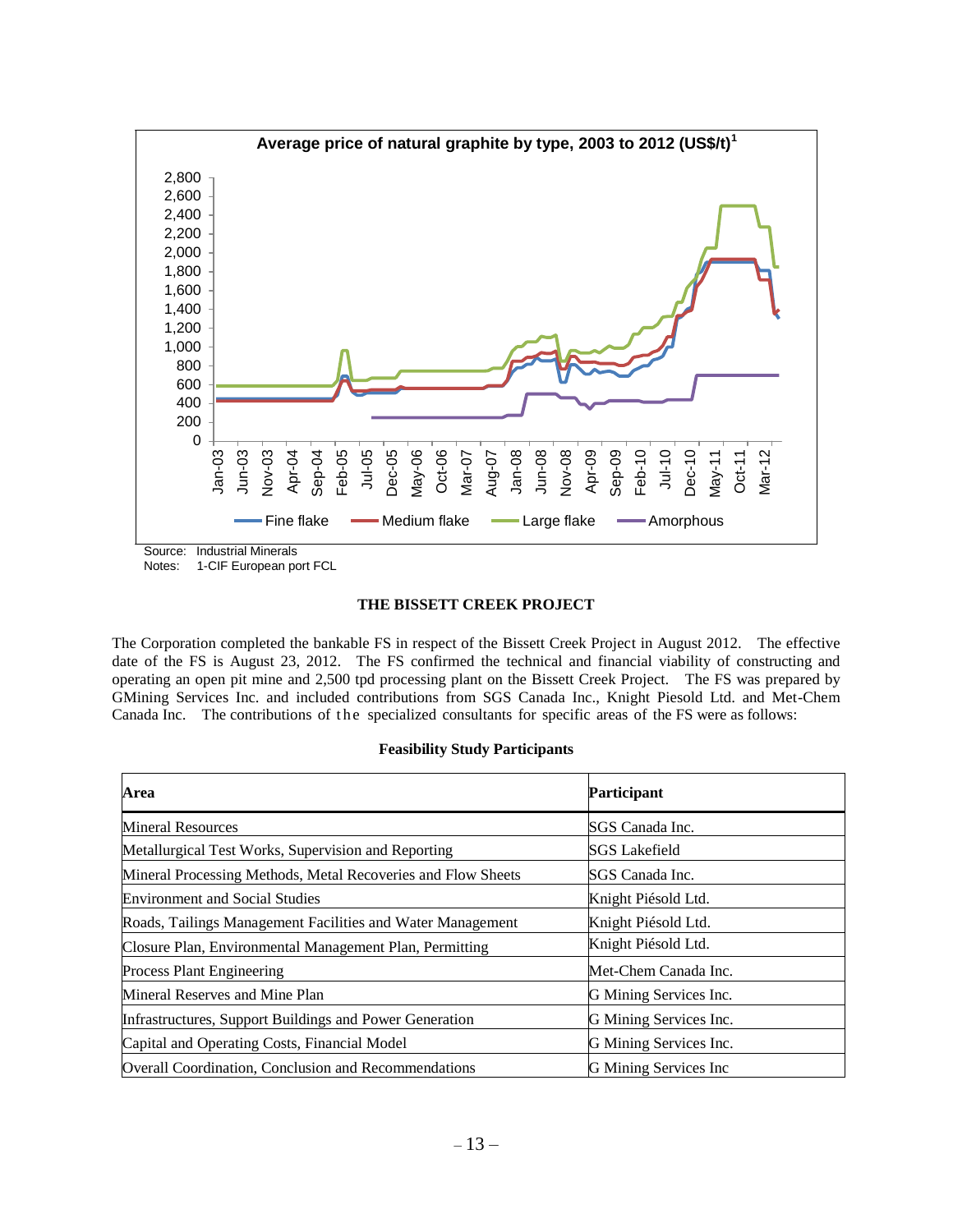The FS is the subject of a technical report on the Bissett Creek Project prepared in accordance with National Instrument 43-101 dated August 23, 2012 and prepared by Louis Gignac, ing., Nicolas Ménard, ing., Antoine Champagne, ing., Ahmed Bouajila, ing., Robert Menard, ing., and Robert Marchand, ing., each of whom are independent "qualified persons" under National Instrument 43-101 (the "**Technical Report**").

The following is a description of the Bissett Creek Project summarized from the Technical Report, and in many cases is a direct extract of the disclosure contained therein. Portions of the following information are based on assumptions, qualifications and procedures described in the Technical Report but which are not fully described herein. Reference should be made to the full text of the Technical Report, which is incorporated by reference herein. The Technical Report has been filed with certain Canadian securities regulatory authorities pursuant to National Instrument 43-101 and is available for review under Northern's SEDAR profile at *[www.sedar.com.](http://www.sedar.com/)*

**Shareholders and prospective investors should be aware that certain historical technical disclosure regarding the Bissett Creek Project by Mindesta did not comply with NI 43-101 and should not be relied upon. Shareholders and prospective investors should rely only on the information contained in this Annual Information Form and the Technical Report.**

## **Project Description and Location**

The Corporation holds a 100% interest in the Bissett Creek Project, which contains graphite flakes in a graphitic gneiss deposit south of the Trans-Canada Highway (Highway 17) and 53 kilometres east of Mattawa, Ontario. The Bissett Creek Project is located in the United Townships of Head, Clara and Maria, in the County of Renfrew, Province of Ontario, approximately 300 km north-northeast of Toronto.



The Bissett Creek Project consists of Ontario mining lease number 106693 issued in 1993 for 21 years (will be renewed 90 days prior to expiry in a standard process) covering 564.6 hectares (the "**Mining Lease**"), together with 19 unpatented mining claims (the "**Mining Claims**"), covering approximately 2,424 hectares, for a total project area of approximately 2,989 hectares, all of which are contiguous to one another. The well explored area of the Bissett Creek Project is approximately 150 hectares. Most of the Mining Claims are currently in the process of converting to a lease. The Bissett Creek Project is centered on UTM coordinates 727170 E and 5112025N (NAD 83) on the topographic map (NTS 31L/01). Northern owns sufficient ground rights for the development of the Bissett Creek Project. Operational permits and environmental authorization certificates are required for the mining of the open pit but it is expected that these approvals will be obtained.

Royalties on the Bissett Creek Project include an annual advance payment of \$27,000 to the three original prospectors that discovered the property which will be credited against a royalty of \$20 per ton of concentrate on net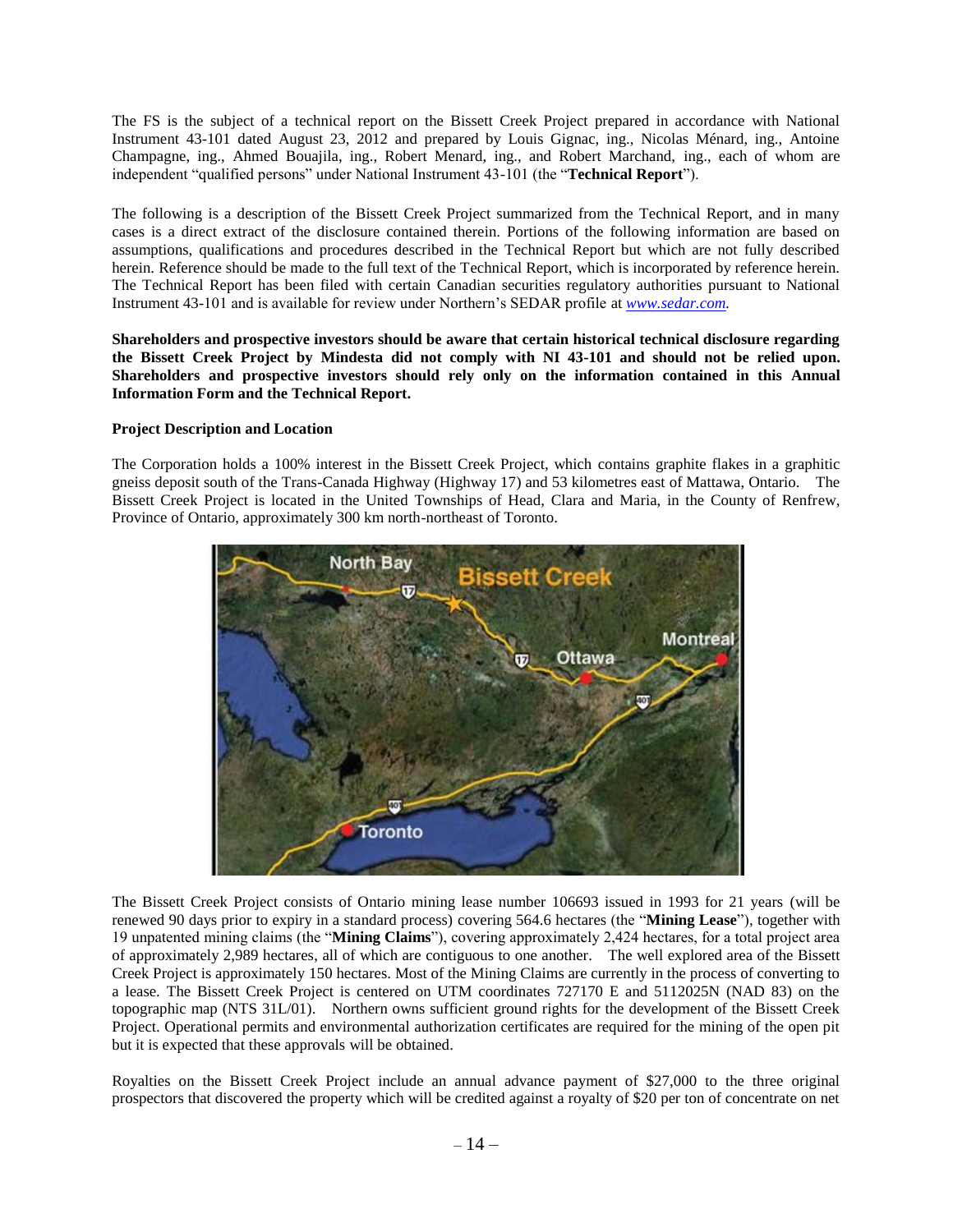sales once the mine is operational, and a 2.5% NSR on any other minerals derived from the property payable to the same parties.

#### **Accessibility, Climate, Local Resources, Infrastructure and Physiography**

#### *Accessibility*

The property is accessible from the Trans-Canada Highway (Highway 17), approximately 53 km east of the town of Mattawa. The Trans-Canada Highway in this area connects the cities of North Bay and Ottawa. The Bissett Creek road intersects Highway 17 two km east of the village of Bissett Creek. Access from Highway 17 to the property is by way of a well maintained gravel forestry road on a distance of 13 km and then east on a winding road for a distance of 4 km.

#### *Climate*

The nearest town to the Bissett Creek Project with the most complete data on the climate is Petawawa, which hosts a military base. In Ontario, the climate is generally continental, although modified by the Great Lakes to the south, and precipitation increases from NW to SE. Annual rainfall is from 200 to 600 mm.

#### *Local Resources*

The area is well served by regional geological and mining service firms in North Bay and Ottawa, which are situated 110 km to the northwest and southeast respectively. The nearest towns, Mattawa and Deep River, may also provide some workers for minor services, lodging and living support.

Buildings at the site installed in 2002 by Mindesta provide shelter facilities for small groups, core logging, splitting facilities and some storage. All major services are available in North Bay and Ottawa, while minor ones may be available in Mattawa, Deep River.

#### *Infrastructure*

The access road and stripping of the overburden in certain areas were completed by North Coast Industries Ltd. ("**North Coast**"), a previous optionee of the project, between 1987 and 1992. The dry process pilot plant building was completed by Mindesta in 2005. All of these buildings are kept in good condition; however the old dry process equipment was removed during 2011.

Sand and gravel are available within the Bissett Creek Project, if additional material should be required.

Presently, there is no electrical power from Ontario Hydro at the site and electrical power at the site is provided by a small power generator. The Corporation contemplates bringing in a natural gas pipeline from Highway 17 corridor to fuel natural gas generators at the site for future production. Waste heat from power generation will be used to dry the graphite concentrate produced as well as heat the buildings.

## *Physiography*

The Bissett Creek Project is located in rolling hilly terrain. The elevation above sea level ranges from 270 to 320 metres. The property is covered by a mixed forest of conifers and hardwoods. Merchantable red and white pine occurs near the western margin of the property. Soil cover is variable. Rock exposures are found in road cuts and ridge crests. Soil cover is normally sandy, glaciofluvial deposits over ridge areas and glacial lake and stream sediments at lower elevations. Lower lying areas tend to be swampy and covered by moderately thick growth of stunted cedar and swamp grasses.

Recognized overburden depth on the property is variable, ranging from zero metres to ten metres thick in the swampy areas.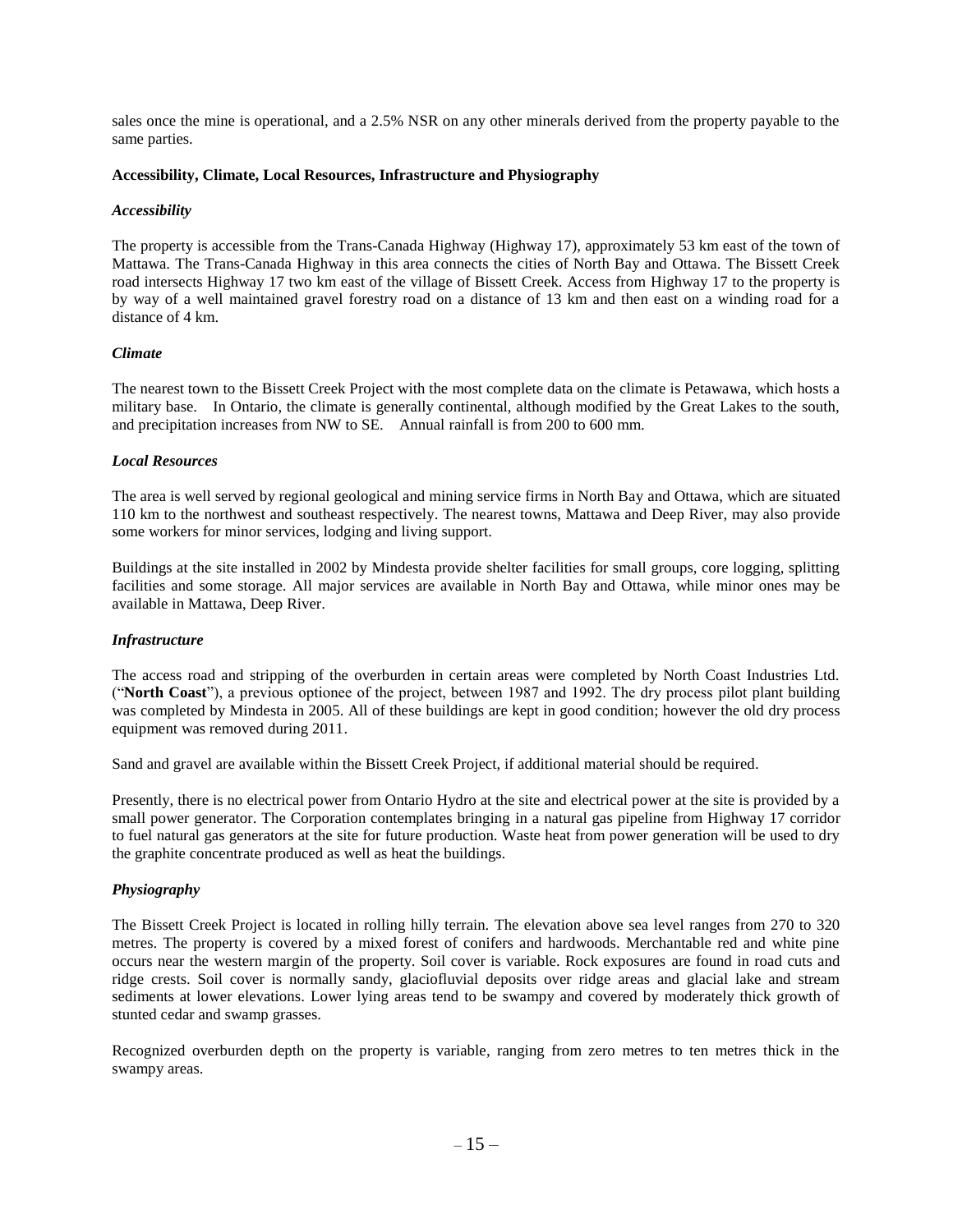## **History**

The Bissett Creek Project was first staked by Frank Tagliamonti and associates in 1980. The same year, Donegal Resources Ltd. optioned the Bissett Creek Project but limited work was performed prior to its decision to abandon the property.

In 1981, Hartford Resources Inc. ("**Hartford**") optioned the Bissett Creek Project and staked an additional 24 claims. In 1984, Princeton Resources Corp. ("**Princeton**") acquired a 100% interest in the Bissett Creek Project through the acquisition of Hartford. Hartford had held the claims since 1981 and had conducted some exploration work including line cutting, surveying, and trenching. During the latter part of 1984 through 1986, Princeton carried out a program of mapping, trenching, surveying, drilling, sampling, and testing with the result that 10 million tonnes of approximately 3% graphite were defined. *Historical information is provided for informational purposes only. This resource estimate was not completed in accordance with NI 43-101 and therefore should not be relied upon*. Subsequent work identified areas ranging from 3% to 6% graphite. In 1985, Princeton set up a base camp and constructed a batch testing plant.

In November 1986, North Coast entered into an option agreement with Princeton whereby North Coast would be awarded a 58% interest in the Bissett Creek Project upon the completion of a batch testing plant, bulk sampling and the production of graphite flake for end user tests. North Coast was awarded its 58% interest in the property in June of 1987 and subsequently acquired Princeton's remaining 42% interest on February 6, 1989.

In 1986, North Coast hired KHD Canada Inc. ("**KHD**") to review the test plant and make process recommendations. In 1987, the results of these recommendations indicated that the Bissett Creek graphite deposit could be concentrated into high grade and high value graphite flakes. A full feasibility study was undertaken and completed in 1989 which deemed the Bissett Creek Project to be viable with a potential +40% IRR. Kilborn Engineering Ltd., KHD, Bacon Donaldson and Associates Ltd. and Cominco Engineering Services Limited determined that the Bissett Creek Project had a minimum of 20 million tonnes of graphitic material grading higher than 3.18% C. *Historical information is provided for informational purposes only. The feasibility study and resource estimate were not completed in accordance with NI 43-101 and therefore should not be relied upon.*

World graphite prices underwent a significant decline in the late 1980's as China aggressively entered the graphite market, and the Bissett Creek Project was put on hold. North Coast continued to maintain the leases up until 1997 but graphite prices did not recover sufficiently to warrant proceeding with a mine/mill development at Bissett Creek.

In 2002, Mindesta, through the Corporation, took over the Bissett Creek Project and attempted to develop a dry process for the recovery of the graphite flakes. A poorly engineered and flawed design resulted in very little product being produced and continuous or commercial operation was never achieved.

In April 2007, Mindesta, through a new management group, proceeded to review the past documentation and determined that there was sufficient data to proceed with a preliminary economic assessment. Graphite prices had recovered significantly as the future for graphite in some applications is increasing at double digit rates. SGS was contracted in May 2007 to produce a NI 43-101 compliant technical report on the Bissett Creek Project.

The Corporation changed its name from "Industrial Minerals Canada Inc." to "Northern Graphite Corporation" in December 2009 and operated as a subsidiary of Mindesta.

#### **Geological Setting**

The Bissett Creek Project lies within the Ontario Gneiss Segment of the Grenville Structural Province of the Canadian Shield. This area is characterized by quartzofeldspathic gneisses which have undergone upper amphibolite facies grade of regional metamorphism with metamorphic temperatures estimated to have reached the 600 to 700 degrees Celsius range. The Ontario Gneiss Segment is distinguished from other areas of the same belt by having northwesterly dominant foliation and structural trends.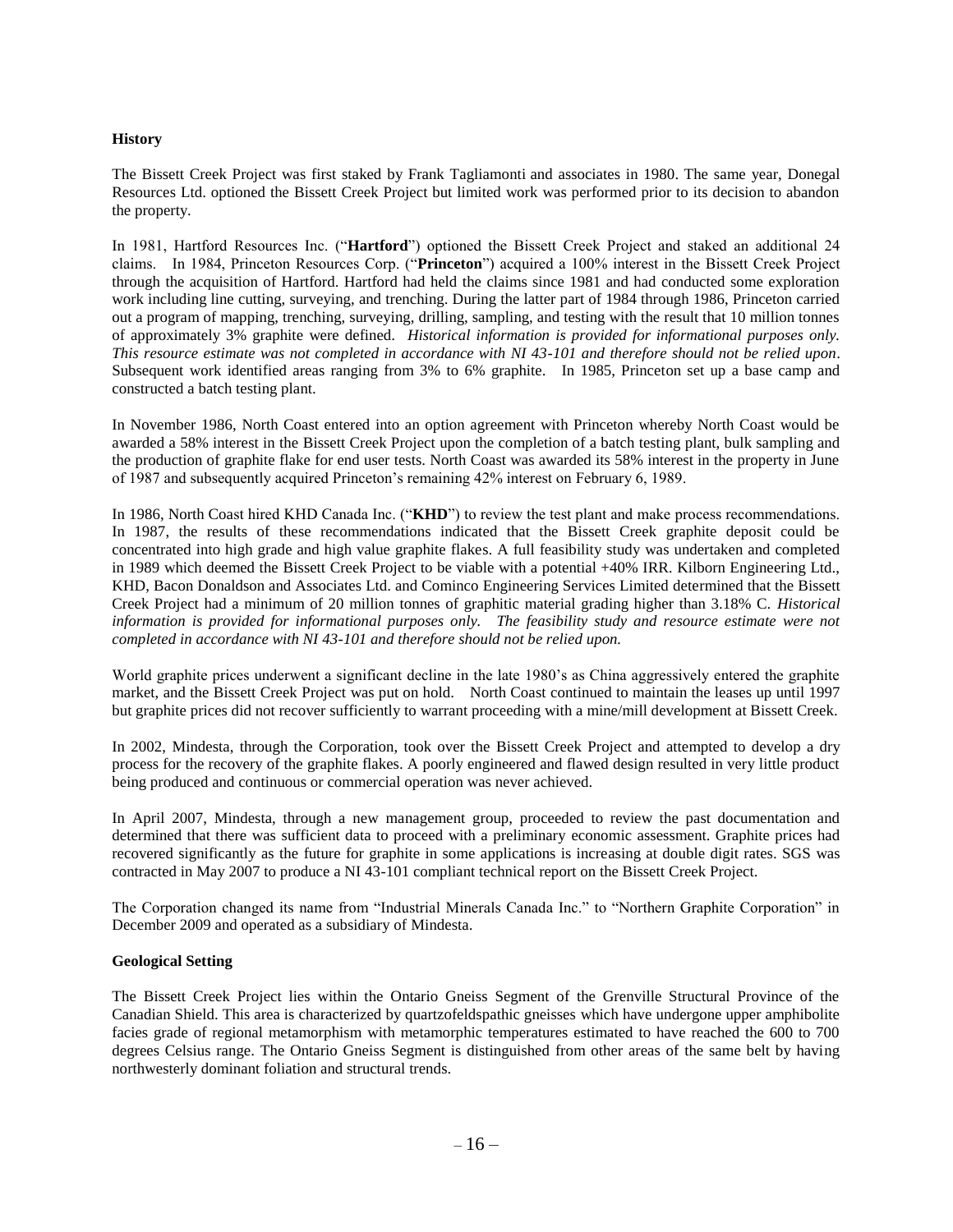Mapping by S.B. Lumbers, 1976, of the Ontario Department of Mines, indicates that the property and surrounding area are underlain by Middle Precambrian metasedimentary rocks. These are coarse and medium grained, biotite-K-feldspar quartz-plagioclase gneisses which are high grade metamorphic equivalents of pure sandstone, arkose and argillite. These highly deformed and recrystallized rocks have been folded into northwest trending, northeast dipping recumbent folds which are refolded by large broad open folds. Greater than 10 % of the rocks are composed of remobilized quartz and feldspar migmatite.

The Bissett Creek Project is predominantly underlain by Middle Precambrian age meta-sedimentary rocks. These are divided into graphite gneiss, transitional graphitic gneiss, and barren gneiss for mapping purposes. The graphitic gneiss is a distinctive recessive weathering unit, commonly exposed along rock cuts, hill tops and occasional cliff faces. It is acalcareous, biotite-amphibole-quartzofelspathic gneiss (generally red-brown to pale yellow-brown weathering). Graphite, pyrite and pyrrhotite occur throughout. Graphite occurs in concentrations visually estimated to be from 1 to 10 %. Sulphides occur in concentrations from 1 to 5 %. In its unweathered state, the rock unit is pale to medium grey in colour.

This graphite gneiss has a moderate five to twenty degree dip to the east and the high grade layer dips 20 to 30 degrees to the south on the property. This unit is sandwiched between the upper barren non-calcareous gneiss, which forms the hanging wall of the deposit and a similar lower barren gneiss which forms the footwall. A total thickness of 75m of graphitic gneiss was intersected by drilling.

The barren gneiss is a pale to dark grey-green non-calcareous unit. Black biotite, dark green amphiboles and red garnets distinguish the units from the graphite bearing varieties.

An intermediate unit is present, typically a biotite-muscovite-garnet-quartzofeldspathic gneiss. Muscovite is the distinguishing mica variety and the garnets are mauve in color. This unit may contain variable amounts of graphite and occurs below and within the graphitic gneiss. Two intrusive units have been observed on surface; dykes and sills of coarse grained biotite-muscovite-quartz-feldspar pegmatites and a dark green lamprophyre.

The deposit may be classified as a sedimentary type origin. However metamorphism has transformed the original organic content of the mother sedimentary rock into graphitic carbon flakes. The actual appellation of the deposit is graphitic gneiss. The Bissett Creek Project main zone area is composed of sub-horizontal 5 to 10 degrees undulating layers. The actual well recognized higher grade layer is dipping 15 to 20 degrees to the south.

## **Exploration**

In 1984, Princeton completed geological mapping, line cutting, surveying, trenching, sampling and diamond drilling. A total of 1,041 ft. (317 m) of BQ diameter core was drilled in seven holes. Forty trench samples were taken along five new trenches. A 15 ton bulk sample was taken from a previously known surface high grade outcrop.

In 1985, Princeton completed geological grid mapping, a magnetic survey, diamond drilling and bulk sampling. A pilot test plant was constructed on site. 99 vertical BQ diamond drill holes were completed for a total footage drilled of 16,836 (3,131 m).

In late 1986, North Coast optioned a 58% interest in the property and became the operator. As part of this agreement North Coast operated the pilot plant processing some 4,900 tons of ore and producing approximately 36 tons of graphite concentrate.

In 1987 North Coast completed geological mapping and trench. 67 percussion holes were drilled to 60' where possible and a total of 976.9 ft. of N-DBGM diameter core was drilled in six holes. An additional 5,707 ft. of BQ diameter core was drilled in 34 holes. North Coast collected a number of smaller bulk samples for bench test work by KHD and a large 60 tonne bulk sample for pilot testing by EKOF Flotation Gmbh ("EKOF") and KHD. Further detailed exploration and evaluation consisted of ore reserve calculations, mine planning, estimates of associated capital and operating costs, extensive metallurgical evaluation, process design, environmental assessment, graphite flake quality evaluation, flake concentrate end user testing and market analysis. North Coast engaged KHD to review the pilot plant flow sheet and equipment, to make process recommendations, and to perform test work on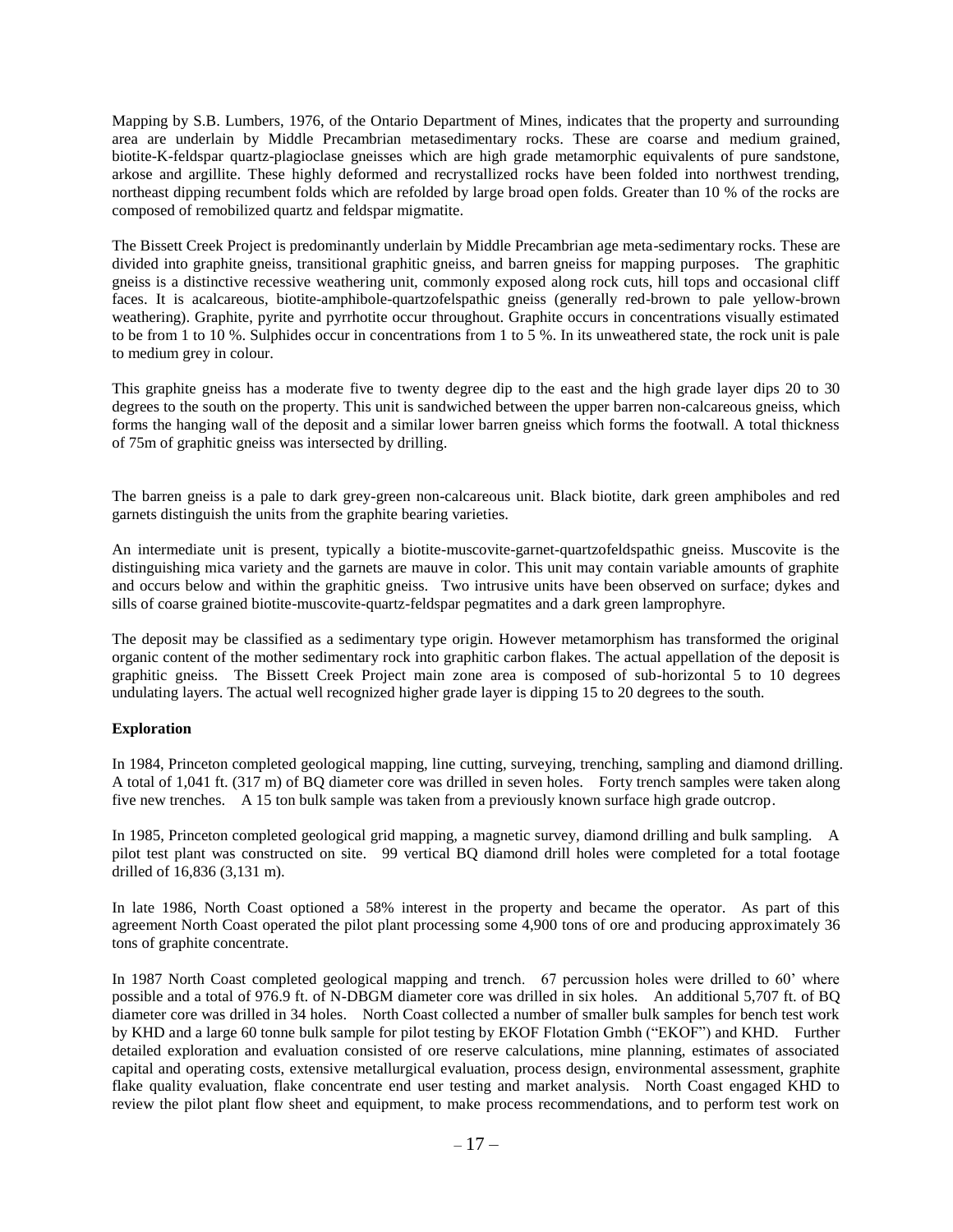samples and concentrate from the pilot plant. Based on the positive conclusions of the "Prefeasibility Study for the Bissett Creek Graphite Project" issued in December 1987 by KHD, a full feasibility study was completed by KHD in April 1989 for operation of a graphite beneficiation plant with mining facilities and necessary infrastructure. This work had determined that the property had a minimum of 20 Mtons of graphitic material grading 3.18 %. *Historical information is presented for informational purposes only. The resource estimation was not completed in accordance with NI 43-101 and therefore should not be relied upon.*

SGS's geological and mining-metallurgical engineers visited the site on June 6 and 7, 2007 and the geological engineer visited again on August 6 and  $\overline{7}$ , 2007. In addition, the site visits were conducted by the following Qualified Persons pertaining to the Technical Report:

Gilbert Rousseau, Eng. - SGS Canada Inc. (September 15 to 17, 2010);

Francois Thibert, M.Sc .Geo. - SGS Canada Inc.(September 15 to 17, 2010);

Andy Phillips, Eng. - Knight Piésold Ltd (June 29, 2011);

Steve Aiken, Eng - Knight Piésold Ltd (June 29, 2011);

Robert Menard, ing. – G Mining Services Inc. (June 29, 2011);

Nicolas Menard, ing. – G Mining Services Inc. (June 29, 2011).

No additional work was done on the Bissett Creek Project between the summer and of 2007 and the completion of a the completion of the 2010 Technical Report in July 2010 (subsequently revised in February 2011). Following completion of the 2010 Technical Report in July 2010 (and prior to its revision in February 2011), the Corporation implemented the recommendations in the 2010 Technical Report and completed a 2,900m infill and exploration drilling program and initiated a metallurgical testing program, a pre-feasibility study and the environmental and permitting review process, all with the objective of positioning the Corporation to make a construction decision on the Bissett Creek Project in early 2012. Subsequently the Corporation made the decision to upgrade the pre-feasibility study to a full bankable feasibility study which was completed as the FS in the third quarter of 2012. The Corporation is currently following up a number of recommendations made in the FS to further improve the economics of the Bissett Creek Project. An updated and amended FS is expected to be completed in the second quarter of 2013, following which the Corporation will be in a position to make a construction decision, subject to financing.

## **Mineralization**

In Ontario graphite occurs in both the Superior and Grenville structural provinces but the more important graphite deposits have been found historically in the Grenville Province. In the Superior Province it is associated with gold and base metal deposits occurring in carbonaceous sediments and shear zones. In the Grenville Province, graphite occurs within both the Central Gneiss Belt ("**CGB**") and the Central Metasediment Belt ("**CMB**"). Disseminated flake and "amorphous" graphite occurs in certain marble units in the CGB, within siliceous gneiss units in the CGB and within some of the marble units of the CMB. Prior production from Ontario has come from graphite deposits within the marbles of the CMB which are locally of higher grade. Economic deposits now are being found in the siliceous metasediments of the CGB. The lower grade of deposits in the CGB is offset by their larger size and amenability to open pit mining.

At Bissett Creek, the graphite mineralization is well characterized by homogeneously distributed graphite flakes (about 1 to 5 mm in size and 3 to 10 % of volume) within biotite schists with variable content of amphibole, clinopyroxene, chlorite, carbonate and graphite. Ubiquitous trace minerals included sphene, apatite, garnet and zircon. Sulfides were reported as trace amounts, usually as pyrite and pyrrhotite. On the basis of the graphite content and variation of the gneissic facies, the graphitic gneiss can be divided into:

Biotite rich quartzo-feldspathic and graphitic gneiss, paragneiss;Biotite rich quartzo-feldspathic and graphitic gneiss; and, Diopside-tremolite-biotite rich quartzo-feldspathic and graphitic gneiss.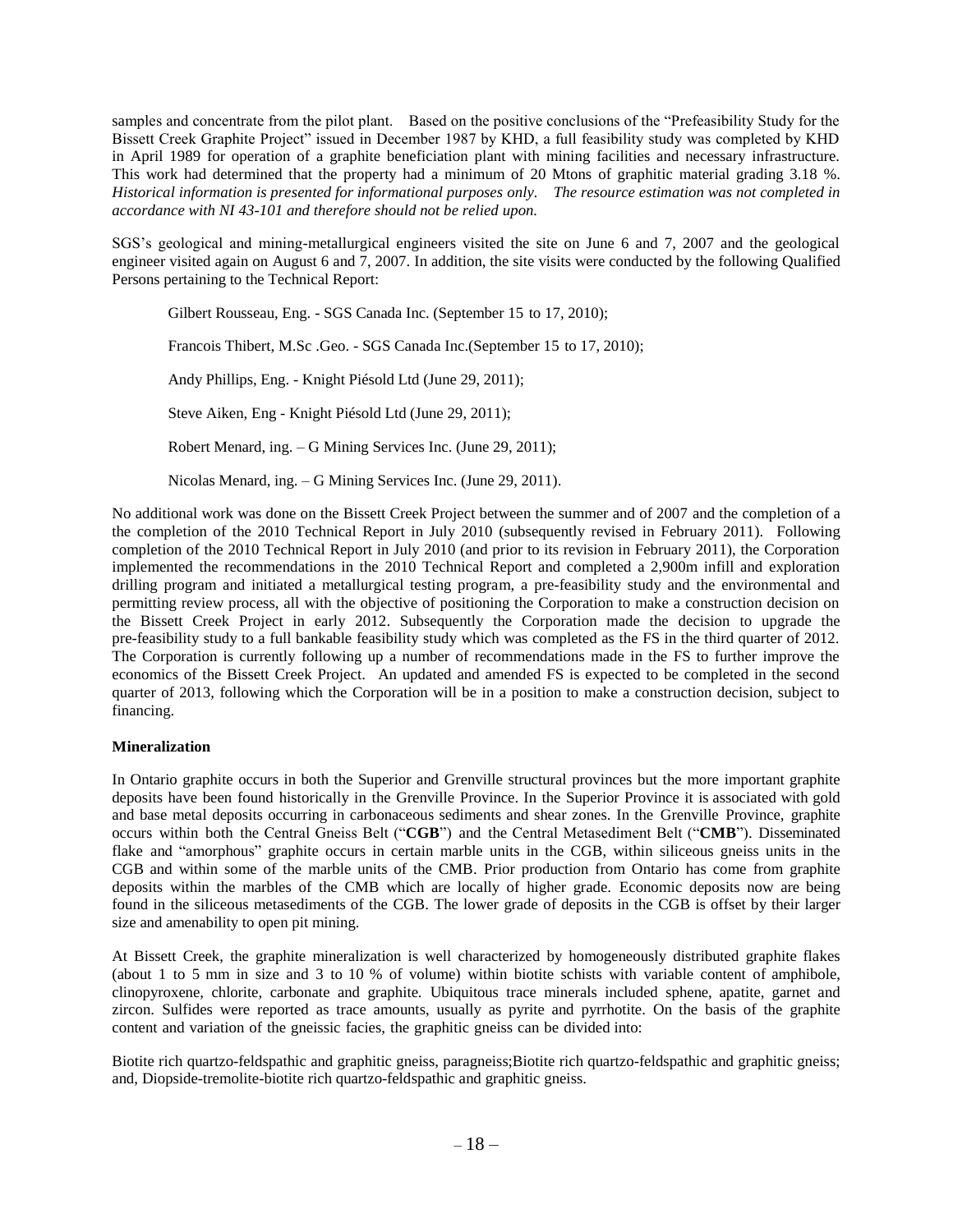Graphite flakes occur disseminated in the graphitic gneiss horizon and are in variable concentration in the transitional gneiss. The diopside-tremolite-biotite-graphite bearing gneiss is mostly located in the upper part of the mineralized graphitic horizon whereas the graphite rich paragneiss (up to 10 % graphite) sub- unit generally confined at the base. Graphite generally forms slender, oval to sub-rounded planar flakes averaging 0.3-1.5 mm long and 0.03-0.07 mm wide. These commonly occur adjacent to flakes of biotite of similar size or are associated with patches of pyrrhotite. Much less commonly, books of a few flakes are contorted or warped, and minor quartz or less commonly biotite occurs between the individual flakes.

The overall size distribution of the graphite flakes observed in core samples throughout the deposit does not show a direct relationship to the total graphitic carbon of the analysis. Large flakes are generally present independently of the percentage grade of the graphite, making the graphite gneiss horizon prospective along its entire length.

It was noted that the weathered horizon, some two to four metres thick, was a more friable form of the gneiss that the fresher rock without any noticeable change in the graphite content or flake size. This weathered material has the potential to be comminuted much more easily than the fresh rock and with probably better liberation of full-sized graphite flakes.

#### **Drilling**

A total of 275 diamond drill holes have been drilled on the Bissett Creek Flake Graphite Project for a total of 14,371 m. An additional 82 percussion holes and 17 geotechnical holes have also been drilled.

|                  | <b>Percussion Holes</b> | <b>Geotech Holes</b> | <b>DDH</b> Holes | meters  |
|------------------|-------------------------|----------------------|------------------|---------|
| 1984             |                         |                      |                  | 187.8   |
| 1985             |                         |                      | 102              | 5156.3  |
| 1986             |                         |                      | h                | 274.3   |
| 1987             | 82                      |                      | 45               | 2154.0  |
| <b>Sub Total</b> | 82                      |                      | 157              | 7772.4  |
| 2007             |                         |                      | 6                | 246.4   |
| 2010             |                         | 17                   | 51               | 2926.9  |
| 2012             |                         |                      | 61               | 3425    |
| <b>Total</b>     | 82                      | 17                   | 275              | 14370.7 |

**Drilling Summary**

Starting in 1984, Princeton Resources Corporation ("**Princeton**") drilled a total of 317 m of BQ diameter core in seven holes. All seven holes were vertical and no deviation measurements were reported. Drilling highlighted the higher grade graphite horizon in the northeast and showed that the graphitic horizon had a thickness of about 30 m.

A major drill program was undertaken in 1985 by Princeton where 99 new vertical BQ diamond drill holes were added and three holes were deepened for a total of 3,131 m. This total includes about 30 shallow unnamed test holes which were drilled to outline surface sample sites. The shallow hole length totalled 106 m. The combined 1984 and 1985 drilling totalled 5,450 m in 106 diamond drill holes and 30 unnamed test holes. The majority were drilled on a 64 m x 46 m spacing. A smaller grid spacing of 23 m x 23 m was used in one area and one fence of holes was drilled at a 10 m spacing to determine the continuity of the graphite horizons.

The 1985 drilling program outlined a total of 3.8 Mt of flake graphite bearing gneiss grading an average of 3.05 % graphitic carbon ("Cg") using a 2.5 % Cg cut-off grade. *This resource estimate is not compliant with the current National Instrument 43-101 (NI 43-101) regulations and is presented herein as an historical reference and should*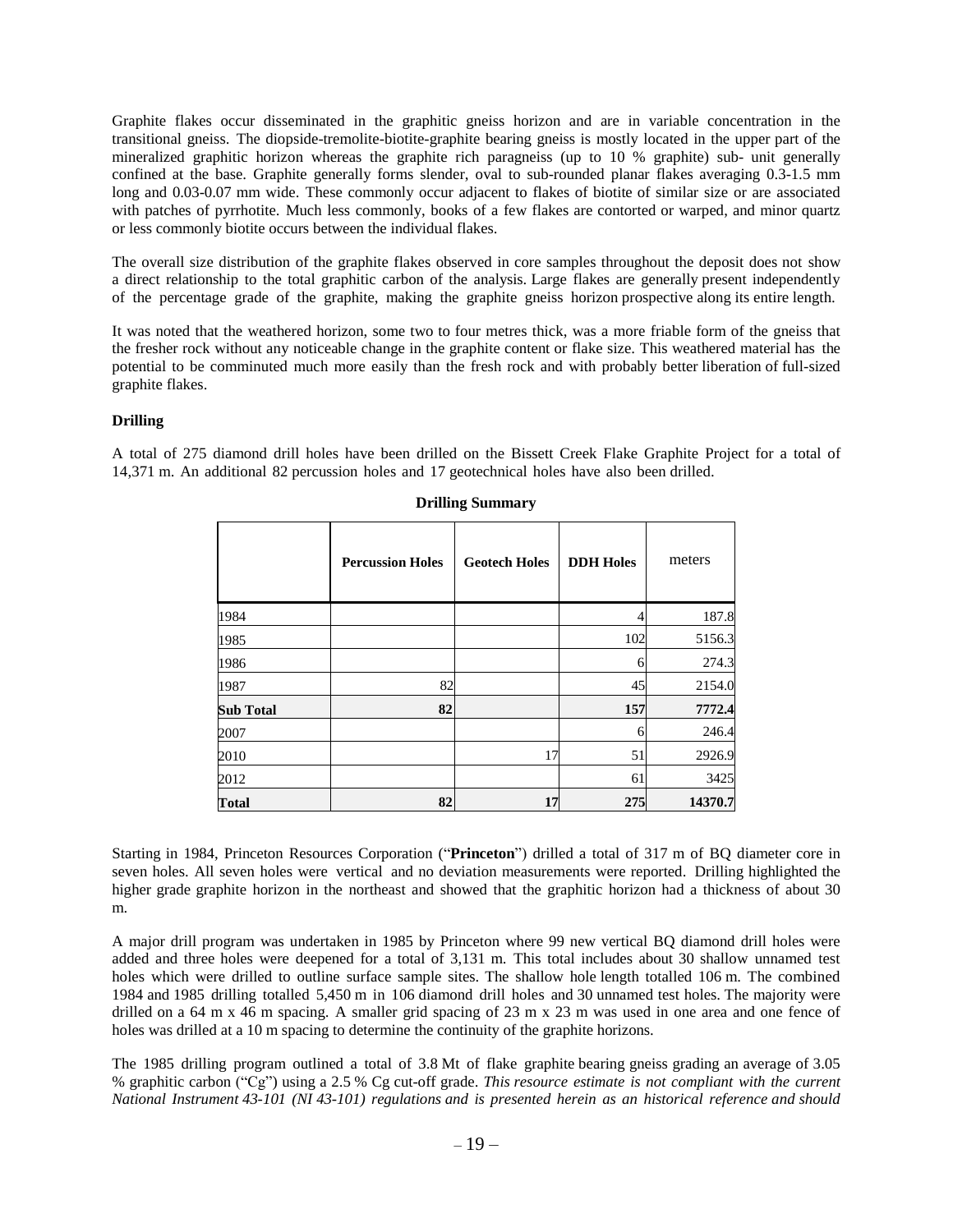*not be relied upon.* Resource calculations were based on blocks measuring 70 x 70 x 10 m with block sides oriented parallel to the zone's dip and strike directions. Most of the tonnage is near surface with close to 3 Mt of the 3.8 Mt within 34 m of the bedrock surface. This tonnage occurs in three higher grade horizons dipping gently southeast and contained within an envelope of lower grade graphitic gneiss. Grade and thickness decrease in the southwest, northeast and down dip directions. In cross-section, true thicknesses range from 15 to 30 m. Commonly, a second horizon with a thickness ranging from three to six meters occurs in the same section. The larger horizons are traceable over a 350 m strike length. The resource estimate was not evaluated in terms of mining feasibility and no mining dilution or stripping ratio had been calculated.

In 1986, six diamond drill holes for a total of 274.3 m were all drilled in a tight grid spacing. These holes were probably drilled by North Coast.

North Coast's 1987 drill program included 67 percussion holes drilled strictly for assay, using a Gardner- Denver 750 c.f.m. airtrack drill with a vacuum, filter and screen system. Holes were drilled to 60 ft where possible and the whole length was sampled in ten ft lengths. Additionally, a total of 1,206.9 m of N-DBGM diameter core was drilled in 26 holes and 947 m of BQ diameter core was drilled in 19 holes. All holes were vertical.

All 1980's drill hole collars were surveyed in 1988 by triangulation using total station by R. M. Blais & Associates Ltd. for CEC Engineering Ltd. Collar coordinates were reported on maps in a local mine grid system in imperial units and converted to a metric system in UTM NAD27 zone 17 projection system. The conversion (i.e. translation and rotation) from the local mine grid system to the UTM NAD27 system is unknown. There are no digital records of the information and none of the historical casings could be found in the field for resurveying.

In 2007, Systèmes Geostat International Inc. ("**Geostat**") was retained by Mindesta to prepare a Preliminary Economic Assessment ("**PEA**") technical report compliant with the standards of the Canadian Securities Administrator's NI 43-101. An additional six vertical diamond drill holes of NQ size were completed in the northeast zone for 246.9. Drilling was aimed at confirming grade and graphite flakes size in an area that had been investigated in the 1980's. The diamond drill holes were bored by George Downing Estate Drilling Ltd. between August 1 and August 9, 2007. All six holes of the 2007 drill program intersected mineralized gneiss. There was no overburden at the drill site locations. The graphitic gneiss foliation being sub horizontal, the vertical holes cut mineralized thicknesses from 30 m up to 49 m. Drilling confirmed that the main graphitic gneiss body at Bissett Creek is made up of various consistently mineralized zones and that graphite flakes were observed in all six holes.

Northern Graphite's 2010 drilling program was jointly planned in part with Geostat as a follow up to the PEA Report recommendations. The objectives of the drilling program were three fold. Firstly, five historical holes (BC-85-020, BC-85-027, BC-86-006, BC-85-070, BC-87-036) were selected to be twinned (SGS-10-001 to -005) in order to validate historical drill results where high grade zones had been intersected. Since none of the historical drill hole casings could be located in the field, collars were located on georeference historical maps and were assumed to be within five m of the actual location. Secondly, an additional eight holes (SGS-B1-001 to -004; SGS-B2-001 to -004) were planned to validate the mineralized zone continuity in between the 50 m spaced historical drill hole sections. Third, the drilling was intended to upgrade part of the inferred resources to indicated resources.

In late 2012 the Corporation completed a 61 hole, 3,425 meter drill program on its Bissett Creek Project. The drill program was designed to infill a significant portion of inferred resources with the objective of upgrading them to the measured and indicated categories. In addition, extensions to higher grade zones outside of the current resource model were tested. Almost all 61 holes returned widths and grades as good as or better than those used in the FS.

A new resource estimate including the 2012 drill results will be produced, the existing mine plan will then be revised and the FS economics updated. The revised FS is expected to be released in the second quarter of 2013. The current mine plan includes 1.5 Mt of inferred resources that are treated as waste at zero grade and excludes a substantial amount of higher grade inferred resources. It is anticipated that the revised mine plan will show an increase in grade, a reduction in costs and a much longer mine life. The resource update and revised FS will be completed by AGP Mining Consultants.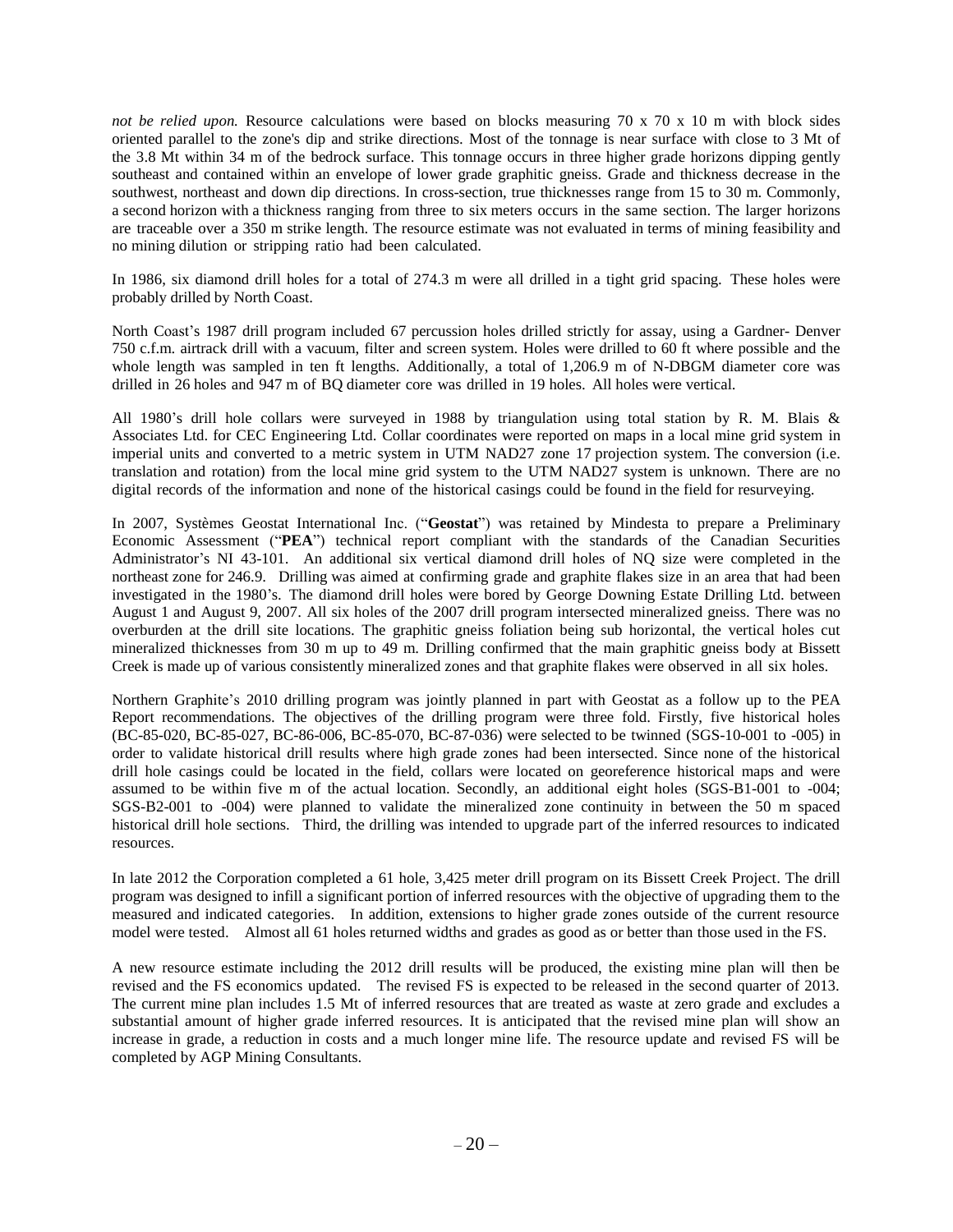#### **Sampling and Analysis**

Graphite is evaluated and marketed on the following basis:

Flake size (mesh size);

Carbon content of cleaned flakes (carbon content of concentrate); and

Ash content (amount of oxides and carbonates still present in graphite flakes after concentration).

Those evaluation methods are generally accepted and used by the industrial graphite users. However, these are all concentrate measurements and one must start with a base line assessment of the mineralization. Flake size is determined with standard sieve tests using standard "tyler" sieve size openings. The "ash contents" are determined by qualitative spectrographic analysis on the graphitic flake. The determination of contained carbon in the flake poses a different problem. The industry accepts a variety of determination methods, as described below:

- a) Double loss on ignition analysis ("**LOI**");
- b) Flotation product produced; loss on ignition;
- c) Organic carbon removal; measurement of the inorganic carbon ("**LECO**").

The double-loss-on ignition method was the most accepted in the graphite industry; however it is very slow and cumbersome for use in drill core and large numbers of geologic samples. Also, the method does not eliminate all the organic carbon in the sample and the industry does not credit the organic portion of a concentrate.

During the course of the project's exploration programs, the graphitic carbon ("**Cg**") content was determined using various methods, including flotation, LOI, and acid-bath with LECO finish. The type and extent of certain volatiles observed in the Bissett Creek samples makes quantitative analyses for graphite content problematic. Consequently, it was determined that the acid- bath LECO method produced the most reliable results to use for ore resource estimations. Even though different acid digestion procedures might have been used through time to remove organic carbon prior to the measurement of the inorganic carbon by LECO, all those samples were retained for the current ore resource estimation. The Geostat 2007 drilling program aimed at giving a certain level of confidence with respect to the use of historical data and was able to reproduce similar grades and thicknesses to those intersected by historical holes. Therefore, results are considered reliable for the purposes of the current ore resource estimation.

## *1980s' Drilling*

Two analytical methods were used during the exploration drilling program. The first method used (Flotation) was to determine if an acceptable flake product could be recovered from the rock and then a determination of the carbon content of the graphite flakes was made. All drill core samples were visually estimated by the site geologists to determine their graphite content. A substantial correction factor was needed to correlate the visual estimates with the chemical assays of the contained graphite. The average reduction factor was estimated to be a little less than four, but it is very apparent that the factor could be as high as eight and as low as two. Some preliminary estimates of grade were made by using the results of the preliminary metallurgical test work, but once the main 1985 drill program was underway Lakefield Research Inc. ("**Lakefield**") carried out more definitive metallurgical testing and assayed some of the then current drill core samples for contained Cg content by chemical means. An initial 90 samples were assayed by Lakefield. Subsequent assaying was carried out by Erana Mines Ltd. ("**Erana**") who were advised to use similar equipment and procedures to that used by Lakefield. Erana reran an initial 42 samples previously assayed by Lakefield with reasonable correlations. The second method, LECO, allows direct analysis of material without initial separation of the graphitic flake. This technique also eliminates all the organic carbon material and reads only the inorganic carbon content. To provide analytical checks, initially in the program, alternate samples were sent to Lakefield Research in Lakefield and Porto Metal Mills Ltd. in Sudbury.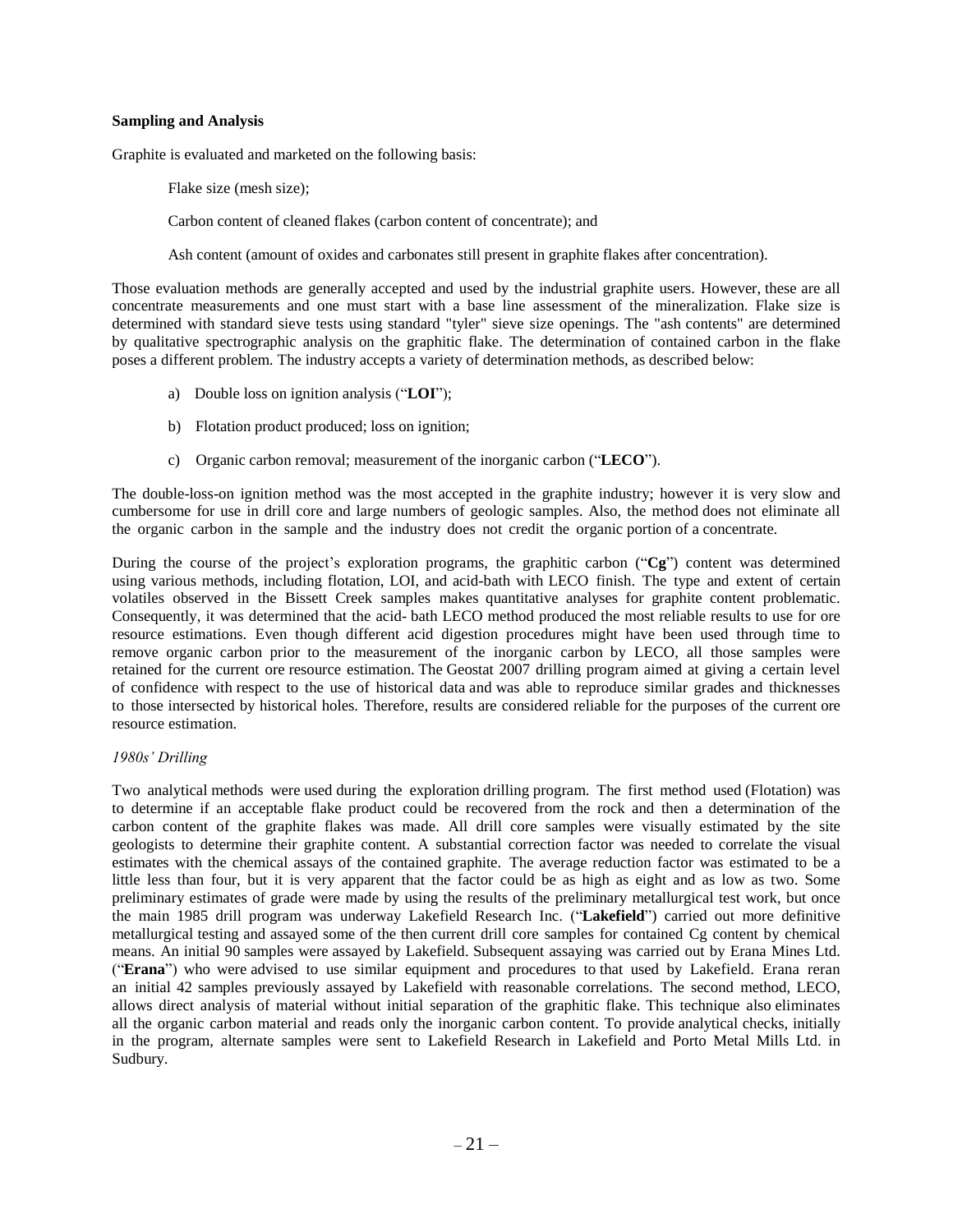The Flotation method entailed taking five kilograms of material, crushing same and by flotation methods producing a graphitic flake concentrate. From this, flake size distributions and ash contents were determined. Carbon contents were determined by LOI and LECO.

The LECO method procedure used is to remove any carbon in carbonates by an acid bath, followed by a short term ignition of the sample at 3000°F. The gas that is given off is then passed through various adsorption tubes to remove all constituents that might interfere with the determination of the amount of carbon dioxide (CO2) produced and then the carbon dioxide is itself adsorbed. The amount of graphite is calculated from the weight of CO<sub>2</sub> that has been adsorbed.

As the exploration drilling program progressed between 1986 and 1987, the majority of samples were prepared and analyzed at a site facility with regular checks conducted at Lakefield in Lakefield, Ontario (every tenth sample) and KHD Humbolt Wedag ("KHD") facilities in West Germany. The carbon content determination was done using two methods, the double-loss-on-ignition and by LECO.

#### *2007 Program*

In 2007, all core samples were prepared at Ortech Laboratory, in Ontario and assayed at Activation Laboratories Ltd for graphitic carbon using double-acid digestion with one in five samples assayed for total carbon (C).

The graphitic carbon analytical procedure uses a 0.5 g sample digested with hydrochloric and perchloric acids to remove all forms of carbon with the exception of Cg. An Eltra CS-2000 is used for the analysis.

#### *2010 Program*

For the 2010 exploration drilling program, core sample preparation and analyses were performed by SGS Minerals Services, Toronto Laboratory in Don Mills, Ontario, and the results certified by laboratory manager for SGS in Vancouver, B.C.

SGS's assay method does not measure graphitic carbon directly with the instruments but Cg results are indirectly calculated by subtracting the carbon in the carbonates from the total carbon. This implies determining total carbon by LECO and total CO2 by coulometry for each sample. This approach assumed that the only other form of carbon in the samples, other than graphitic carbon, is contained within the carbonates and that no organic carbon is present. According to SGS, these methods have been fully validated for the range of samples typically analysed. Method validation includes the use of the certified materials, replicates and blanks to calculate accuracy, precision, linearity, range, and limit of detection, limit of quantification, specificity and measurement uncertainty.

Northern Graphite implemented a QA/QC program in 2010 consisting of inserting a) a field duplicate sample in every hole; b) an analytical standard after every 35 or 40 drill core samples, intermittent with the blank sample; and c) a blank sample after 35 or 40 samples, intermittent with the standard sample. The reference material, not certified, was provided by SGS Laboratory in Lakefield, Ontario. The blank sample consisted of barren granitic gneiss sampled from drill hole BC-10-03 between 0.5 and 3.6 m. The reference material was originally prepared from a 150 kg non-oxidized bulk sample originally ordered to initiate metallurgical testing. All products were submitted in triplicate for LECO (C and Cg) and double LOI method at SGS.

#### *2012 Program*

All samples from the 2012 drill program were collected and supervised by Mehmet Taner, P.Geo., PhD and a QP, and delivered to SGS Mineral Services (Toronto). SGS is an ISO/IEC 17025 accredited analytical laboratory. The samples were ashed at 500°C to remove organic carbon. Carbonate carbon was estimated on one aliquot of the ashed sample using dilute perchloric acid to release  $CO<sub>2</sub>$  which was then measured by a Coulometric analyzer. A second aliquot was used to estimate total carbon content. The second aliquot was combusted at 950<sup>º</sup>C and the carbon was converted to  $CO<sub>2</sub>$  and measured by the coulometer. Graphitic carbon was calculated as follows: percentage of graphitic carbon equals the percentage of total carbon in ashed sample minus percentage carbon as carbonate in ashed sample. For QA/QC purposes, the Corporation inserted a total of 40 standards (one every  $35<sup>th</sup>$  to  $40<sup>th</sup>$ sample), intermittent with 19 blank samples. A field duplicate sample was generally taken in every hole (1/4 of the core) within well mineralized sections. A total of 29 duplicate samples were taken.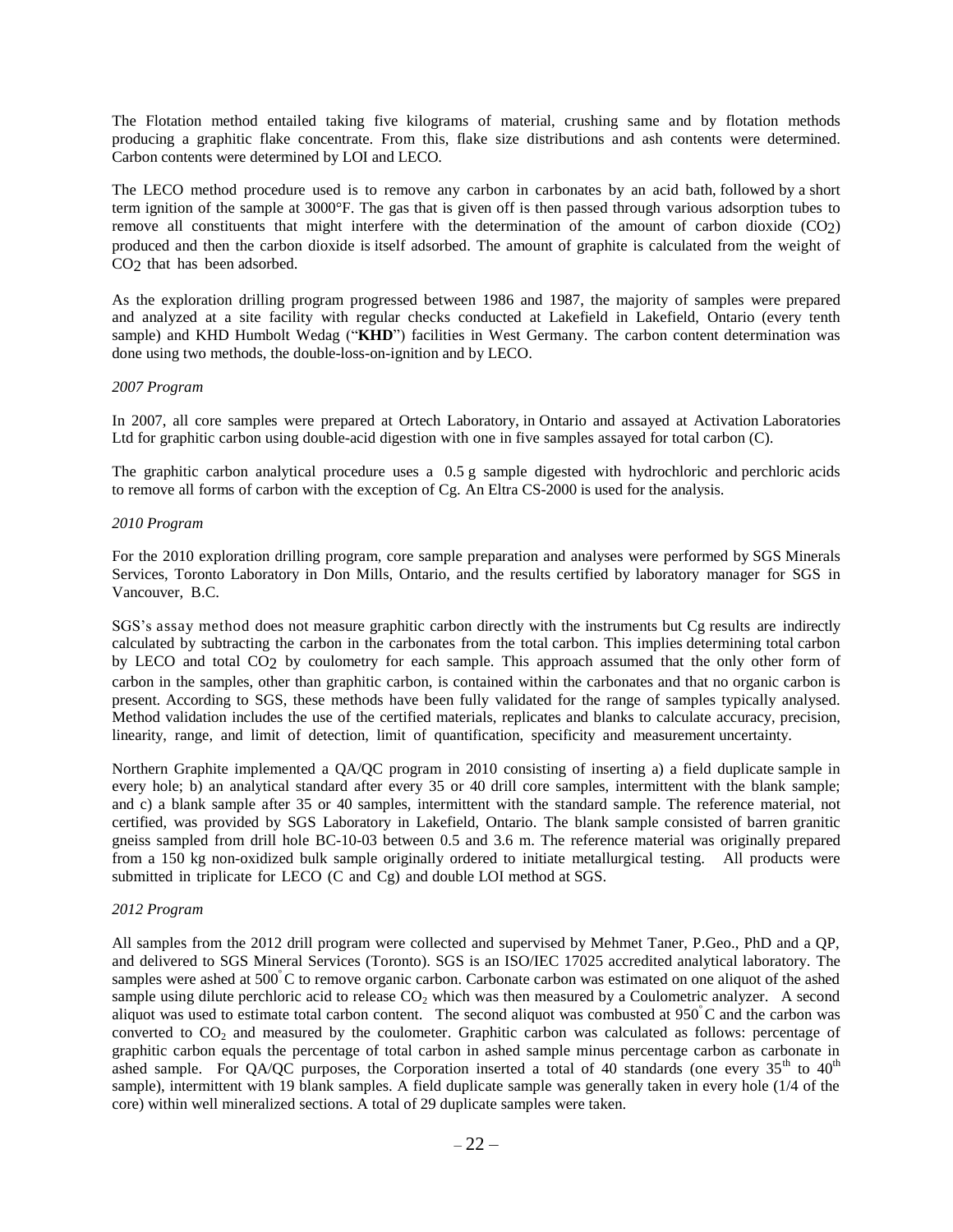#### *Data Verification*

Twin Hole Validation: In order to validate historical drill results, SGS Geostat recommended to twin five holes where high grade zones had been intersected in historical drill holes. Results of the 2010 twin drill hole program show a fair to good correlation between twin holes and historical drill holes. The primary objective of the program was to test for grade and thickness of the proposed mined area. The twin holes validated both. Variability might be accounted by analytical method differences and true distances between paired holes. Thus, SGS Geostat considers historical drill data to be of acceptable quality to be included in the final project database.

Check Assays: SGS Geostat completed independent analytical checks of drill core duplicate samples taken from selected Northern Graphite 2010 drill holes. A total of 33 core duplicates (1/4 of the core) were collected from holes SGS-10-B2-002 and BC-10-021 by François Thibert, independent Qualified Person, and submitted for Carbon ("C"), Cg, CaCO<sup>2</sup> and Silicon Carbon ("Si-C") at SGS Minerals Laboratory in Toronto, Ontario. Check samples were analysed with the same analytical procedures used during the 2010 exploration drill program by determining C by LECO and  $CaCO<sub>3</sub>$  by measuring  $CO<sub>2</sub>$  by the  $CO<sub>2</sub>$  coulometer. Results of the independent check sampling program show fairly good reproducibility of the data and therefore, SGS Geostat considers those acceptable.

Digital Drill Hole Database: None of the original data computerized in the late 80's could be retrieved from Northern Graphite. Numerous unsuccessful attempts were made to contact various past stakeholders. Consequently, drill hole collar data including location, azimuth, length, and deviation, lithological descriptions and assay results have been compiled and mostly manually re-entered to build the Bissett Creek Project digital drill hole database. All imperial unit data were converted to the metric system.

None of the 1980's drill casings could be found in the field for resurveying and there are no digital records of the information. All 1980's drill hole collars were surveyed in 1988 by triangulation using total station by R. M. Blais & Associates Ltd. for CEC Engineering Ltd. Collar coordinates were reported on maps in a local mine grid system in imperial units and converted to a metric system in UTM NAD27 zone 17 projection system. The conversion (i.e. translation and rotation) from the local mine grid system to the UTM NAD27 system is unknown. Diamond drill collars have thus been positioned through geo-referencing of historical scanned maps using the UTM NAD27 zone 17 grid as control points. Most of the historical holes elevation values were adjusted relative to the 2010 Lidar survey. It is SGS Canada's opinion that the converted drill collar locations are within a three to five meter radius of the original collars. Hole lengths, collar azimuth and dip were taken directly from the drill log hard copies. 2007 and 2010 collar data were supplied by Northern Graphite in a digital format and most of the collar location were field checked with a hand held GPS during the SGS site visit.

The assay table comprises assays from all diamond drill holes drilled on the property to date but excludes all sample assays from percussion and geotechnical holes as well as trenching and bulk sampling done in the 80's. The database consists of 3,090 samples that represent 8,306 m of core sampled from the 10,946 m of drill core.

There are 2,815 samples for which there is a Cg LECO analysis that represents 91% of the dataset. Most of the missing LECO data comes from the 1987 holes for which logs are missing. Since there is an almost complete LECO dataset for the deposit, it is recommended to avoid using a predictive equation based on linear regression analysis to factor the missing data and just simply ignore those holes. Average sample length is 2.7 m.

Assay data from the 1980's drilling was compiled from:

"Preliminary Report on Geology, Diamond Drilling and Trenching on Bissett Creek Graphite Property" by Schmidt (January 1985) comprising % graphite data obtained by flotation and estimates of purity by LOI measurements done on final concentrates;

"Summary Progress Report on the Bissett Creek Project for the 1985 Calendar Year" by William Hill Mining Consultants Limited (February 1986). It comprises % graphite data obtained by flotation, estimates of purity by LOI measurements done on final concentrates, and % Cg by LECO on samples that have been leached with nitric acid to remove carbonates;

Photocopies of hand written spreadsheets comprising of Cg by double LOI and Cg by LECO with some reassay samples; and,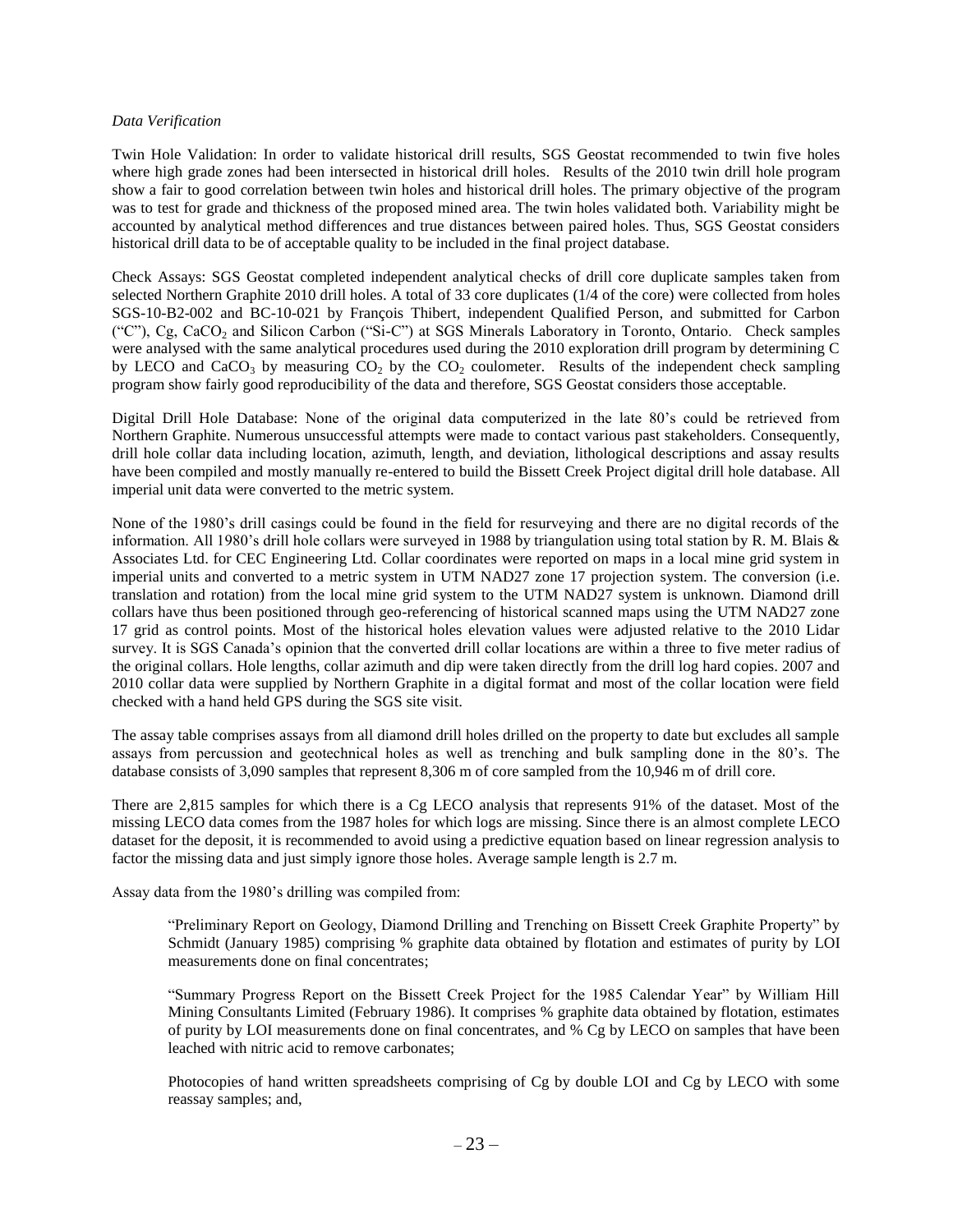Set of sections by North Coast Industries from 1991 showing sample intervals with LECO data. Most of those samples were assayed with on-site lab facilities and none of these results could be verified with laboratory assay certificates. QA/QC program reports, if any, were not available. It was realized that from the 871 samples assayed in 1985, 310 (36 %) samples had LECO values different in the hand written photocopies and 561 (64 %) had identical values. Since it was presumed that the hand written photocopies post-dated the William Hill report, it was concluded that those 310 samples were re-assayed even though none of these assumptions could be verified in the existing available reports. A statistical test was thus performed to evaluate a possible bias between the two dataset. The test was not conclusive and it also showed that the average from the second set (avg.  $= 1.545$ ) was slightly lower that the first set (avg.  $=$ 1.570) when comparing the 310 samples for which LECO data was different. Finally, the second dataset was compared and validated with the set of sections from North Coast (1991) that was presumed to have been generated from the database used for the various historical reported resource calculations. The actual compilation is presumed to reflect the original dataset even though neither the original digital data nor lab assay certificates could be found.

## **Mineral Resource Estimate**

SGS Geostat initially completed a resource estimate in the 2010 Technical Report. This resource estimate was updated based on results of the 2010 drill program for use in the FS and set out in the Technical Report.

The current database for the Bissett Creek Project contains collar, survey, lithology and analytical results information for 212 surface drill holes, consisting in 50 recent surface drill holes and 162 historical surface drill holes. All but seven holes were drilled vertically. Drilling covers an area of 1.330 km by 1.970 km from 727,000 m E / 5,111,459 m N to 728,176 m E / 5,113,318 m N in the UTM NAD83 coordinate system. Most of the drilling was done on a grid oriented N068 on a general pattern of 64 m x 46 m spacing. There is some tighter drilling along some lines and some detailed drilling at 23 m x 23 m grid spacing was completed in one area. Recent drilling was completed on a wider 100 m x 100 m grid pattern on the same N068 oriented grid. Drill holes were drilled along strike and inclined mostly vertically, with respect to the moderate relief in terrain, to intercept the mineralization in such a manner as to obtain a reasonably true thickness of the mineralization.

Eight holes to the north as well as two holes to the southwest were not used in the current resource model. All percussion drill holes as well as trench or pit assay results were excluded from the resource calculation because their methodology description was not thorough enough.

There are a total of 3,005 assayed intervals for which the carbon content determination was done using the double loss-on-ignition method and/or by LECO. From this total 2,745 of assayed intervals were assayed for Cg using the LECO analytical method. Sample lengths averaged 2.7 m. The current mineral resource estimate only uses Cg assay results. It is in SGS Canada's opinion that the Double LOI analytical method overestimates the Cg grade because it measures also sulphides and carbon contained in the carbonates. Consequently, holes for which LECO data were not available were discarded (BC-87-041 to BC-87-045) because the use of a predictive equation based on linear regression analysis to factor the missing Cg data was not judged satisfactory.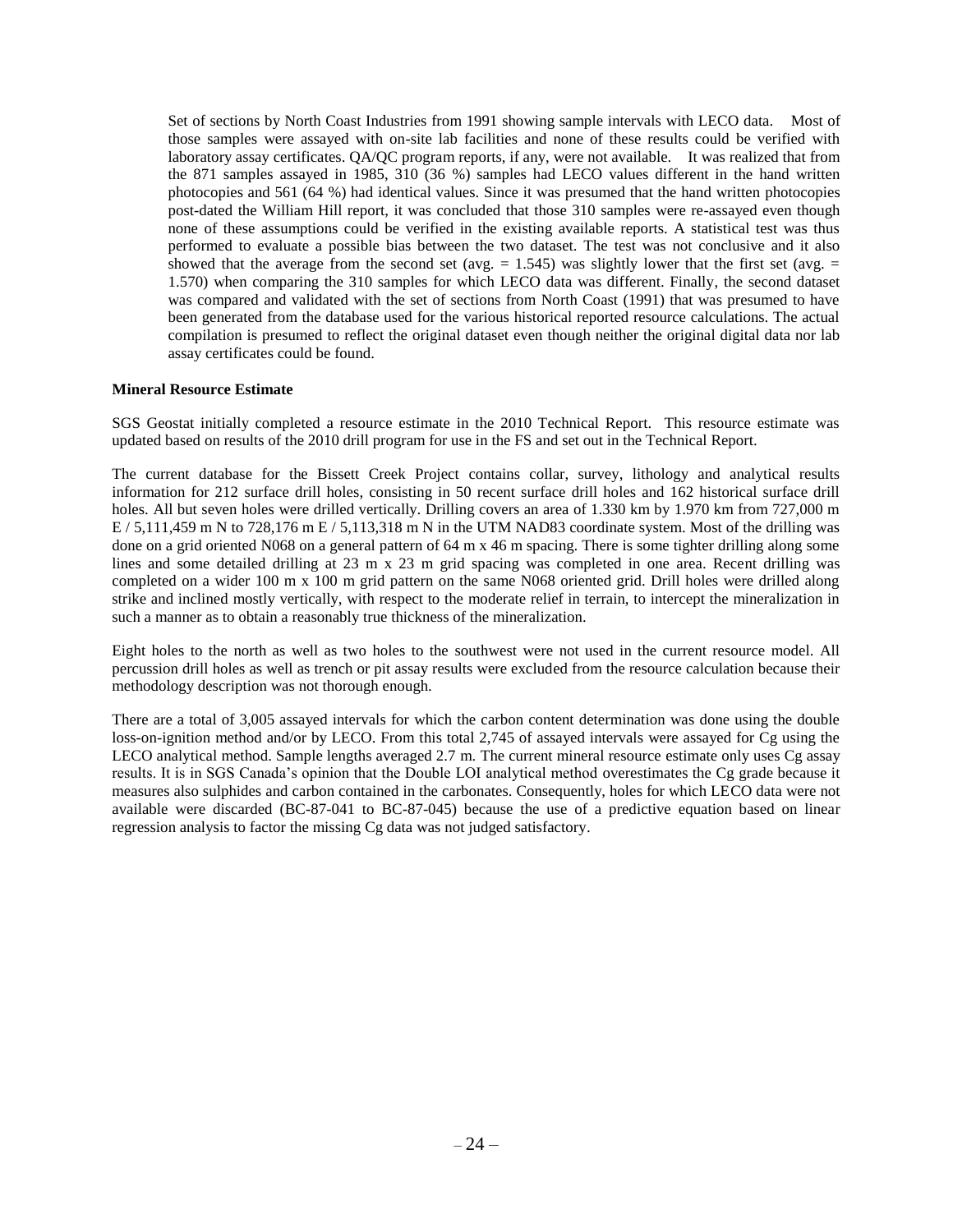## **Assay Database Compilation**

|                        | 1984  | 1985     | 1986   | 1987     | 2007             | 2010         | <b>Total</b> |
|------------------------|-------|----------|--------|----------|------------------|--------------|--------------|
| # of records           | 39    | 1,014,   | 90     | 793      | 162              | 907          | 3,005        |
| Double LOI             | 39    | 973      | 90     | 793      | $\boldsymbol{0}$ | $\mathbf{0}$ | 1,895        |
| Cg LECO resources 2011 | 39    | 978      | 90     | 569      | 162              | 907          | 2,745        |
| Double LOI & Cg LECO   | 39    | 937      | 90     | 569      | $\boldsymbol{0}$ | $\mathbf{0}$ | 1,635        |
| Length $(m)$           | 87.44 | 3,172.53 | 261.66 | 2,017.69 | 245.19           | 2,309.00     | 8,093.51     |

Detailed topographic data were acquired through the completion of a 53 km<sup>2</sup> LIDAR survey on January 31, 2011.

A block model of 10 m (E-W) by 10 m (N-S) by 6 m (vertical) was interpolated using geo-statistical methods (ordinary kriging) within the mineralized envelope. The block model has been rotated by 22.3 degrees to the North-West. The block model orientation and the block size selection were based on drill spacing, mineralized zone geometry and thickness, and the assumed mining bench height. The block model covers a strike length of approximately 1,300 m and it reaches a maximum depth of 100 m below surface. The block model was restricted to the mineralized envelope defined by the hanging wall and footwall surfaces of the mineralized graphitic gneiss. The percentage of volume of a block falling within the mineralized envelope was calculated for tonnage estimate and blocks with 100 % of their volume falling within the barren envelopes were discarded. Where the mineralized envelope pinches out to the West and the North-West side of the deposit, blocks with too small of a volume percentage were also discarded. The final model contains 76,193 estimated blocks for a total volume of 38,679,630  $\overline{\text{m}}^3$ .

Block interpolation was performed using just one pass considering the mineralization continuity, geometry, and thickness as well as drill spacing. This approach was also selected to better reflect the anticipated average grade of the mined material by avoiding high grading certain portion of the deposit with smaller search ellipsoid. A search ellipsoid oriented N135 degrees with 360 m primary axis and 80 m secondary axis in the horizontal plane and a 54 m vertical search component was used to select the composite data. A minimum of seven composites and a maximum of 20 composites from at least three holes were used to prevent one drill hole from contributing too many samples to the block being estimated. Sample weights within the search ellipsoid are those given by the correlogram model equation.

An average bulk density of 2.63  $t/m<sup>3</sup>$  was used to calculate tonnage from the volumetric estimates of the resource block model. This value falls within the range of measures done by Northern Graphite on various facies of graphitic gneiss found on the property. Although those measures have not been validated by SGS Canada, it is considered valid for the current resource estimates.

Due to the absence of historical assay certificates, sample rejects or drill hole casings, it was decided that there would not be any resources classified as measured. Thus, mineral resources are classified into indicated and inferred categories. Factors used to determine the mineral resources classification follow the CIM requirements and guidelines which are primarily grade variability and spatial continuity of mineralization. The mineral resources were classified using an oriented ellipsoid of 80 m x 80 m x 20 m for the indicated category followed by manual editing of the final classification based on correlogram distance interpretation. There are 154 diamond drill holes within the indicated resource perimeter, including of six holes drilled in 2007 for SGS, 13 holes drilled for SGS in 2010, and six holes drilled in 2010 by Northern Graphite. This recent drilling represents only 16 % of the total drilling within indicated perimeter.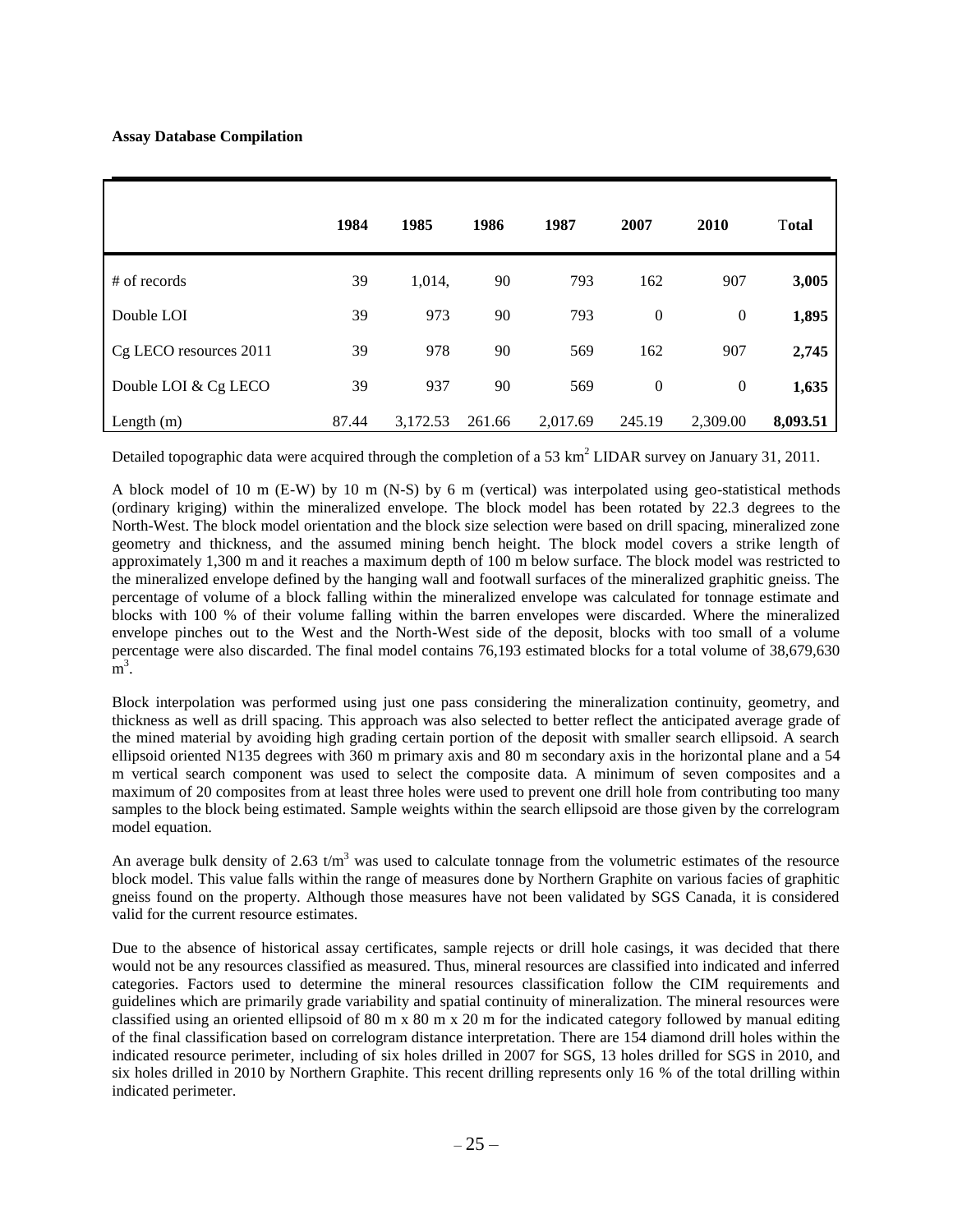In order to establish a reasonable prospect of economic extraction in an open-pit context, mineral resources were limited to an optimized Whittle pit shell using an average graphite price of USD 2,000 per tonne, updated operating and capital costs, relative density of 2.63  $t/m<sup>3</sup>$ , 10 % mine dilution and 90 % mine recovery. A grade of 0 % Cg was applied to the 10% diluted tonnes. The table below summarizes the mineral resources for the Project at various cut-off grades.

|                          | <b>Indicated</b>          |                               |                                        | <b>Inferred</b>           |                               |                                   |
|--------------------------|---------------------------|-------------------------------|----------------------------------------|---------------------------|-------------------------------|-----------------------------------|
| $\%Cg$<br><b>Cut-off</b> | Tonnage*<br>(metric tons) | $Cg(\%)$<br>by<br><b>LECO</b> | In Situ<br>Graphite**<br>(metric tons) | Tonnage*<br>(metric tons) | $Cg(\%)$<br>by<br><b>LECO</b> | In Situ<br>Graphite**<br>(tonnes) |
| 0.986                    | 25,983,000                | 1.81                          | 470,300                                | 55,038,000                | 1.57                          | 864,100                           |
| 1.227                    | 24,588,000                | 1.85                          | 454,900                                | 50,472,000                | 1.62                          | 817,600                           |
| 1.50                     | 19,954,000                | 1.99                          | 397,100                                | 33,672,000                | 1.81                          | 609,500                           |
| 1.75                     | 16,031,000                | 2.34                          | 375,100                                | 21,417,000                | 2.21                          | 473,300                           |
| 2.0                      | 11,921,000                | 2.50                          | 298,000                                | 14,584,000                | 2.37                          | 345,600                           |

## **Bissett Creek Flake Graphite Deposit**

|  | 2011 Updated Mineral Resources (Diluted) |  |
|--|------------------------------------------|--|
|  |                                          |  |

#### **Mineral resources that are not mineral reserves do not have demonstrated economic viability.**

10 % dilution; 90 % mine recovery

\*Rounded to nearest 1000

\*\*Rounded to nearest 1000

Effective date September  $12^{\text{th}}$  2011

CIM definitions for mineral resources were followed

Numerous parameters have been modified from the 2010 Preliminary Economic Assessment to update the current resource estimate and comparison between the two might be difficult to make. Using the various pit outlines of the 2010 PEA and the 2011 block model, variation in tonnage and grade is explained by some of the factors listed below:

- The mineralized envelope has been modified by a new geological interpretation, more detailed topographic data, the insertion of barren envelopes and by redefining the overburden surface;
- A re-examination of the historical drill hole locations with historical drawings not available at the time of the 2010 PEA has led to moving the location of a certain number of drill holes which affected the interpolation of the block model;
- Lower average grades from the 2010 drilling affected the interpolation. Consequently, some tonnage below a certain cut-off grade was lost; and,
- Changes to six m long composites from five m long composites used in the 2010 PEA may have also affected the grade interpolation by slightly smoothing the results.

## **Mineral Reserves**

Mineral reserves for Bissett Creek were established in the FS based on the resource model prepared by SGS Géostat. The block model was limited by the mineralized envelope defined by the hanging wall and footwall surfaces of the mineralized graphitic gneiss; similarly, envelopes of intercalated barren intervals within the graphitic horizon were also contoured in the model. Interpolation of graphitic carbon grades within the mineralized envelopes was done by ordinary kriging using geostatistical parameters. The resource model is a "percentage model" because only the percentage of block falling within the mineralized envelope was calculated for tonnage estimate; similarly, only mineralized intercepts within the mineralized envelope were used for the interpolation. Consequently, the initial resources calculation is undiluted. SGS Géostat found appropriate to include a 10 % dilution at zero grade and a 90 % mine recovery factor for the final mineral resources.

Open pit optimization was conducted by GMining to determine the optimal economic shape of the open pit in three dimensions. This task was undertaken using Whittle software which is based on the Lerch- Grossmann algorithm. The method works on a block model of the ore body, and progressively constructs lists of related blocks that can be mined economically. The method uses the economic values of the blocks to define a pit outline that has the highest possible total economic value, subject to the required pit slopes defined as structure arcs in the software.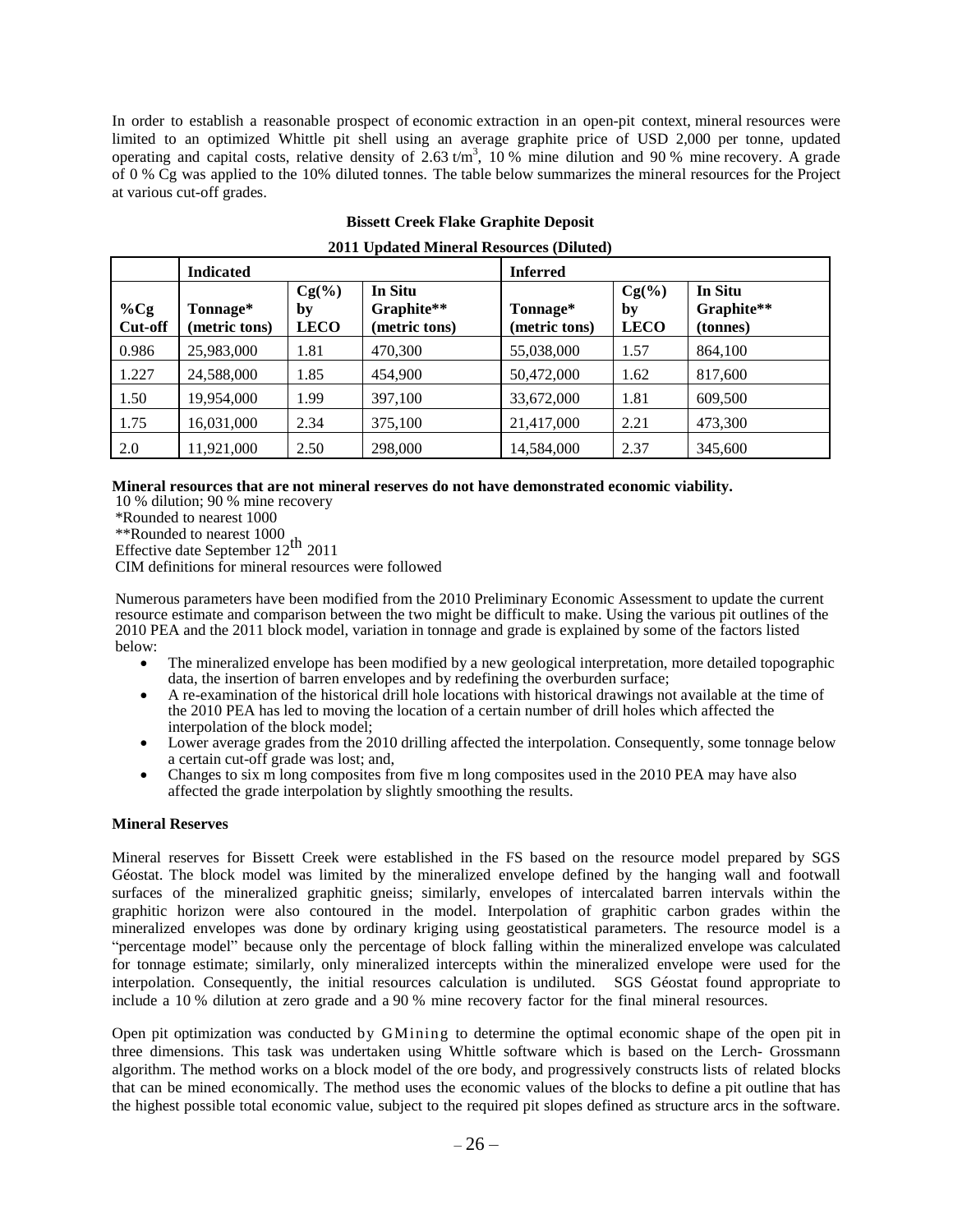The table below presents a summary of the parameters used in the optimization process. The selling price for graphitic carbon was USD 2,097/t conc. less a royalty of USD 20.00/t conc.

| <b>Selling Parameters</b>         |          |                      |  |  |  |  |
|-----------------------------------|----------|----------------------|--|--|--|--|
| In-situ Breakeven COG             | 0.853    | %Cg                  |  |  |  |  |
| <b>Diluted Grade</b>              | 0.776    | %Cg                  |  |  |  |  |
| <b>Selling Price</b>              | 2 097.00 | $USD/t$ conc.        |  |  |  |  |
| Royalty                           | 20.00    | $\text{USD/t}$ conc. |  |  |  |  |
| Net Selling Price                 | 2 077.00 | $USD/t$ conc.        |  |  |  |  |
| Exch. Rate                        | 1.00     | CAD/US\$             |  |  |  |  |
| <b>Selling Price</b>              | 2097     | $CAD/t$ conc.        |  |  |  |  |
| Royalty                           | 20.00    | $CAD/t$ conc.        |  |  |  |  |
| Net Selling Price                 | 2 077.00 | $CAD/t$ conc.        |  |  |  |  |
| Plant Recovery                    | 92.7     | $\%$                 |  |  |  |  |
| <b>Concentrate Grade</b>          | 94.50    | %Cg                  |  |  |  |  |
| <b>Concentration Ratio</b>        | 131.4    | CR.                  |  |  |  |  |
| Net Revenue                       | 14.65    | $CAD/t$ ore          |  |  |  |  |
| <b>Ore Based Costs</b>            |          |                      |  |  |  |  |
| Processing Cost                   | 11.30    | $CAD/t$ ore          |  |  |  |  |
| G&A cost                          | 3.00     | $CAD/t$ ore          |  |  |  |  |
| Ore Premium Mining Cost           | 0.35     | $CAD/t$ ore          |  |  |  |  |
| <b>Total ore Based Cost</b>       | 14.65    | $CAD/t$ ore          |  |  |  |  |
| Profit                            |          | $CAD/t$ ore          |  |  |  |  |
| <b>Mining Parameters</b>          |          |                      |  |  |  |  |
| <b>Overburden Mining Cost</b>     | 3.30     | CAD/t mined          |  |  |  |  |
| <b>Waste Mining Cost</b>          | 3.90     | CAD/t mined          |  |  |  |  |
| Ore Mining Cost                   | 3.90     | CAD/t mined          |  |  |  |  |
| Mining Recovery                   | 90       | %                    |  |  |  |  |
| Mining Dilution                   | 10       | $\%$                 |  |  |  |  |
| Overall Slope Angle in Overburden | 26       | deg                  |  |  |  |  |
| Overall Slope Angle in Rock       | 45       | deg                  |  |  |  |  |
| <b>Processing Rate</b>            |          |                      |  |  |  |  |
| Tonnes per day                    | 2 500    | tpd                  |  |  |  |  |
| Plant Availability                | 0.92     |                      |  |  |  |  |
| Mill Throughput                   | 839 500  | t/yr                 |  |  |  |  |

**Bissett Creek Optimization Parameters and Cut-off Grade Calculation**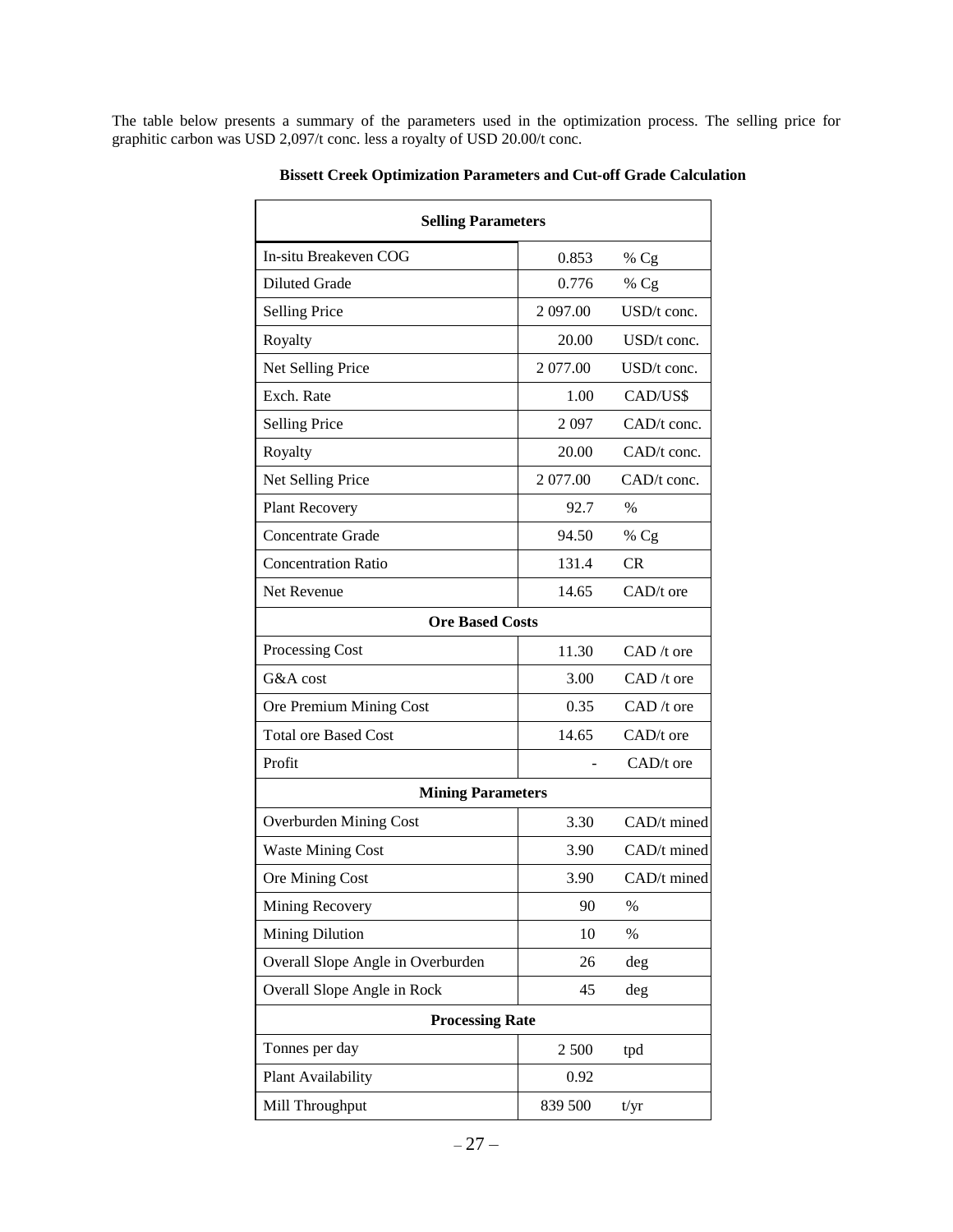The plant recovery will start at 92.7% and increase to 94.7% following operating improvements and experience. For the optimization the conservative value was used. The total ore based cost which includes processing costs, general services costs and ore premium mining cost due to the extra distance that the truck will travel to transport the ore to the plant is USD 14.65/t ore. The breakeven cut-off grade ("COG") base on the assumed product prices, recoveries and ore-based costs was 0.85% Cg. The mining costs were initially estimated at CAD 3.30/t of overburden and CAD 3.90/t of rock. For the optimization, the mining dilution is fixed to 10% at a low grade and mining loss at 10%. The overall slope angle for overburden and rock were established respectively at 26 degrees and 45 degrees. In order to qualify for mineral reserves, only the measured and indicated resources were utilized in the open pit optimization process.

The optimal pit shell corresponding to a price of CAD 2,077/t of Cg concentrate produced with Lerch- Grossman algorithm was used as a guideline for designing the final pit. The final pit design process consists of designing ramp accesses to the bottom of each pit phase using the geotechnical recommendations guiding the bench geometry. The ramps and haul roads are designed for the largest equipment, being a 45 t class haul truck. For double lane traffic, industry best-practice is to design a road width of at least 3.5 times the width of the largest vehicle, which corresponds to 22 m in our case. Ramp gradients were established at 10%.

Phasing of the pit was investigated by using the pushback chooser module in Whittle which iteratively searches for the best combination of pushbacks to maximize NPV. A mining width is specified between pushbacks to assure enough working room for equipment. Considering the anticipated size of mining equipment, a mining width of 70 m was assumed.

Mining will be accomplished with three phases to achieve the final pit limits. The objective of pit phasing is to improve economics by feeding the highest grade at a reasonable stripping ratio during the earlier years and to defer lower grades towards the later years. The initial phase is centered on the higher grade material. It was necessary also to store sulphide tailings in the mined out Phases 1 and 2 in the 13th year of operations and non-sulphide tailings in the 16th year of operations. Consequently, the last Phase 3 and Phases 1 and 2 will be separated by a 26 m berm of in-situ rock and overburden glacial till to protect mining operations in Phase 3 from tailings disposals in Phases 1 and 2. Filling Phases 1 and 2 with tailings will progress to Elevation 266 by the time Phase 3 is mined out; the bottom of Phase 2 is at about Elevation 209.

The mineral reserves for the Bissett Creek Deposit are reported according to the Canadian Institute of Mining, Metallurgy and Petroleum's ("**CIM**") standards. According to these standards, Resource Model blocks classified as Measured and Indicated can be reported as proven and probable reserves. Owing to the above reporting standards, the Inferred Resources cannot be included as Reserves and so have not been included in the optimization and calculations.

Mining reserves were estimated by designing ore outlines or mining shapes around economic mineralization for every six meter bench. Only mineralization classified as indicated was considered when designing the ore outlines. Since there was no mineralization classified as measured, all mineral reserves are classified as probable at this time. After several cycles of mine planning and project evaluation it was decided to use a higher cut-off grade of 1.2% Cg instead of the breakeven 0.85% Cg for the mineral reserves and corresponding optimal mine plan. This marginal ore (0.85-1.2% Cg) is estimated at 1.66 Mt at 1.1% Cg and will be stockpiled separately and could be processed economically at the end of the current LOM. However, it is currently excluded from the mineral reserves and mill feed plan; it is accounted as waste for costing purposes. Inferred ore within the pit limits is estimated to be 1.53 Mt at 1.5 % Cg and is considered as waste material

The ore outlines include a one meter dilution envelope around economic ore blocks and also enclose marginal material surrounded by economic mineralization. The dilution envelope and enclosed waste in most cases is mineralized, with an associated dilution grade. The mineral reserves are consequently inclusive of a 7.8% dilution at 0.5% Cg. A mining loss of 10% was estimated at this time mostly because of the low dip of the orebody and the inclined ore-waste contacts.

The total probable mineral reserves are estimated at 18.98 Mt at 1.89% Cg and are detailed in the following table.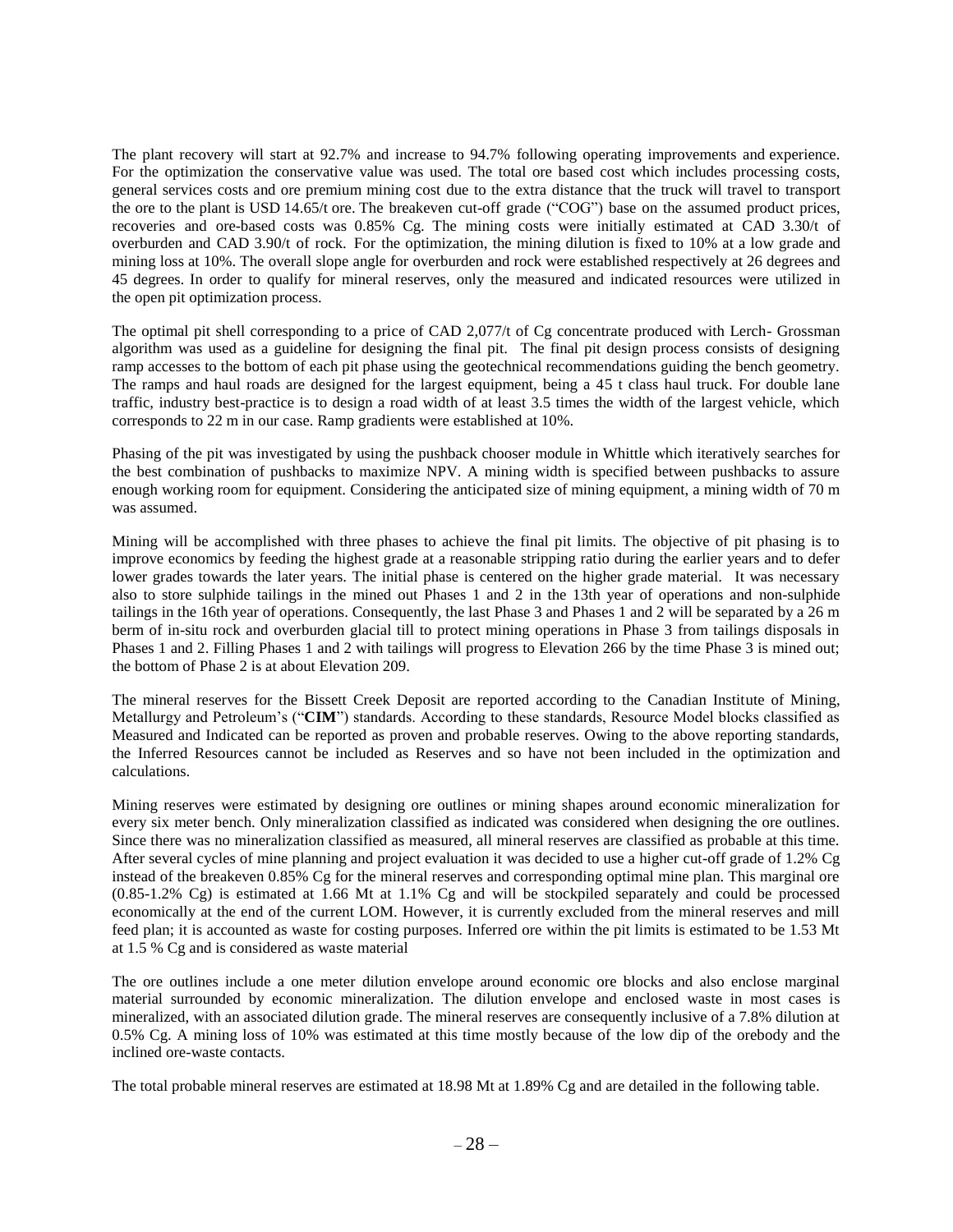## **Mineral Reserves by Mining Phase**

| <b>Phases</b>        | Ore Tonnage (kt) | Cg(%) |
|----------------------|------------------|-------|
| $\mathbb{P}$ Phase 1 | 3,663            | 2.28% |
| Phase 2              | 9,048            | 1.85% |
| Phase 3              | 6,266            | 1.71% |
| <b>Total</b>         | 18,977           | 1.89% |

Minimum Dilution: Average 7.8% at 0.5% Cg

Mining Recovery: 90%

#### **Mineral Processing and Metallurgical Testing**

The FS relied on two extensive metallurgical testing programs to develop and assert the processing and recovery schemes for the Bissett Creek deposit; testing programs supervised by Cominco Engineering Services Limited ("**CESL**"), on behalf of a former owner, in the 1990s; and recent testing programs (2010-2012) sponsored by Northern Graphite at SGS Lakefield.

#### *Historical Processing and Metallurgical Study*

A metallurgical study was carried out in 1990 for North Coast Industries the project owners at the time. Metallurgical development and the direction of testwork were provided by CESL. The testwork was conducted at Ortech International ("**Ortech**") and Bacon, Donaldson and Associates Limited. ("**BDA**") testing laboratories during January-June 1990. Detailed test results and their specific information of the ore samples are documented in a report title "Metallurgical Testing of Bissett Creek Graphite Final Report" by BDA in July 1990.

The purpose of the testwork was to confirm and/or improve the metallurgy developed in an earlier study, followed by the demonstration of the flowsheet in a continuous pilot plant operation. Further, the results of the pilot plant tests were used to form the basis of a production scale plant flowsheet development.

Metallurgical targets for the testwork were as follows:

- Overall concentrate grade of approximately 92-95%Cg
- Overall graphite recovery to concentrates of 93-95%Cg
- A high proportion of flakes in the +48 mesh size fraction,i.e.50% by weight or greater

## *Recent Processing and Metallurgical Testing Program*

The recent program was developed by SGS Lakefield based on the previous program outcomes. This program was aiming to develop and pilot test a final version of the processing flowsheet. Descriptions and results of this latest program are presented in the report "*An Investigation into the Recovery of Graphite from a Bulk Sample from Bissett Creek – June 21, 2012*".

A series of comminution tests was completed to support the sizing of the crushing and grinding equipment and to quantify media wear. The Bissett Creek ore is classified as "soft" when compared to the JK Tech database.

A lab program was completed in 2010 to 2011 on a master composite originating from the Bissett Creek deposit. This lab program generated a flowsheet and reagent conditions that were deemed suitable to produce a graphite concentrate grading at least 95 % C and to maximize overall graphite recovery.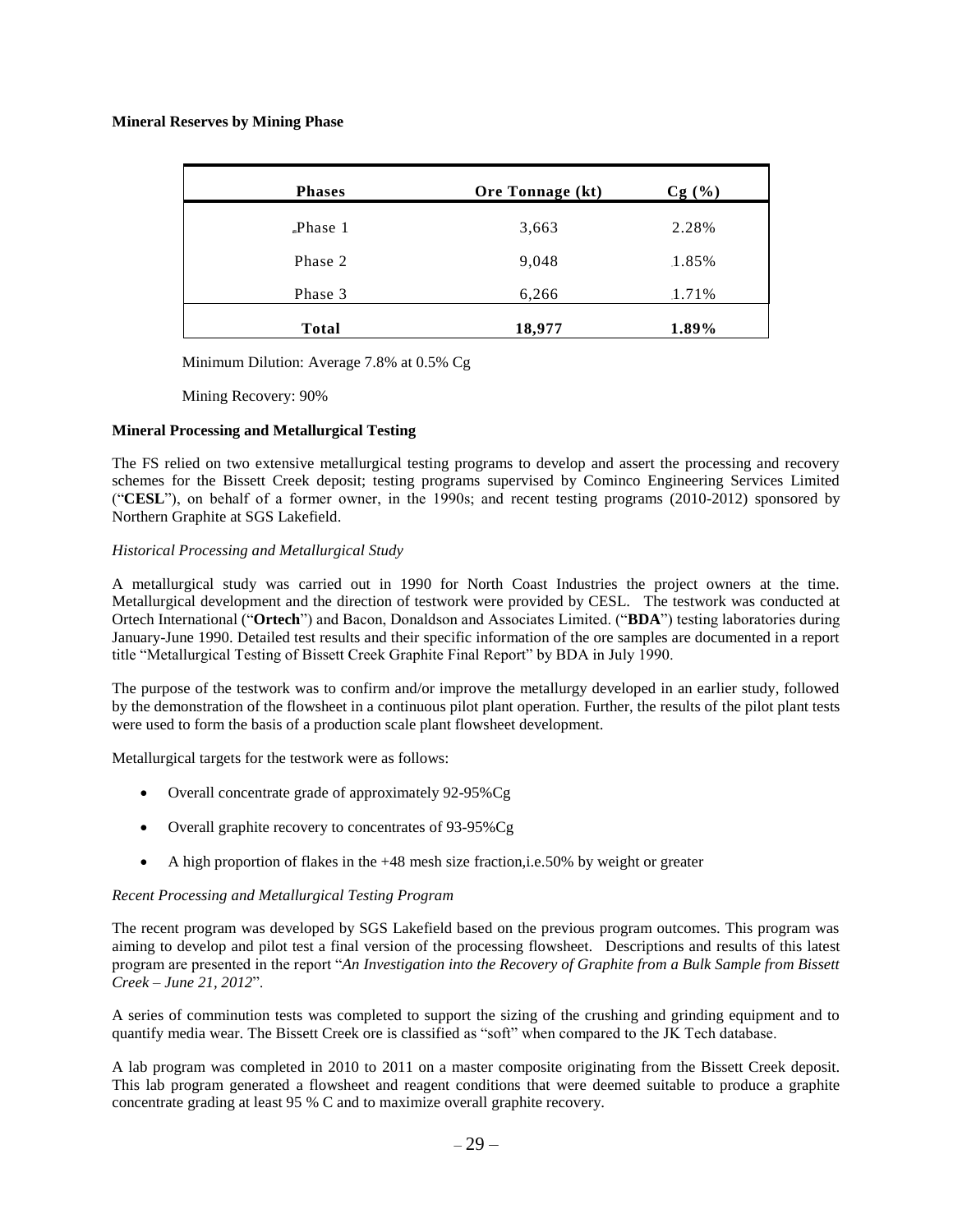A series of batch flotation tests was completed to validate the flotation conditions prior to lock cycle testing.

Eight locked cycle tests were performed to optimize the processing flowsheet for the Bissett ore and to separate the tailings into a sulphide tailings stream and a low-sulphide tailings stream. Then eight different composites were submitted to locked cycle tests according to the final flowsheets. The composite samples were taken from locations across the ore body to confirm flake consistency.

Assuming that the difference in recoveries for the whole range of grades tested is probably within the margin of test error and too small to draw any relationships, we can conclude that the variability tests do not demonstrate any meaningful correlation between:

Head grades and concentrate grades;

Head grades and recoveries; and

Head grades and +80 mesh (flake) fraction in the concentrate product.

The Locked Cycle testing on composite material taken from drill core samples across the deposit produced six final concentrates which showed consistent flake size distribution and carbon grade. The overall concentrate grade averaged 95 % C. A concentrate which grades 94%C and has a flake size distribution of 80 % greater than +80 mesh is the industry standard premium product. Almost all Bissett Creek production meets this specification as the final concentrates averaged over 70%, +80 mesh. Approximately 6% of the concentrate was +100 mesh and 12 % was +200 mesh, both with high carbon content. Less than 10% was very small, -200 mesh flake and powder with a carbon content in the low 80s.

Most significantly, almost 50% of the graphite concentrate produced was jumbo size, +48 mesh flake which averaged 98 % C with one value as high as 99.2 % C. A pilot plant test was designed to further confirm the flow sheet incorporated into the FS and optimize its operating parameters. The overall carbon recovery in the Locked Cycle tests was 92.2 % and the Corporation's objective is to increase it to 94 to 95 % without degradation of flake size. Selected samples from the locked cycle tests were submitted for a basic environmental analysis to determine the most suitable flowsheet option to produce a large percentage of non-acid generating tailings and only a small tailings stream of acid generating material that requires special tailings handling. The combination of a sulphide rougher and cleaner circuit in combination with a magnetic separator that treats the combined rougher and sulphide 1st cleaner tails produced non-acid generating tailings with the lowest mass recovery into the high-sulphur tailings stream.

The Table below summarizes the LCT results:

| <b>Test</b> | <b>Product</b>    | Weight        | Assay $(\% )$ | Distribution (%) |
|-------------|-------------------|---------------|---------------|------------------|
|             |                   | $\frac{6}{9}$ | C(t,g)        | C(t,g)           |
|             | Final Concentrate | 1.4           | 93.5          | 96.8             |
| LCT LG-3    | Head (calc)       | 100.0         | 1.38          | 100.0            |
|             | Head (direct)     |               | 1.22          |                  |
| LCT LG-4    | Final Concentrate | 1.4           | 93.7          | 95.2             |
|             | Head (calc)       | 100.0         | 1.35          | 100.0            |
|             | Head (direct)     |               | 1.45          |                  |
|             | Final Concentrate | 1.6           | 96.5          | 97.7             |
| LCT MG-2    | Head (calc)       | 100.0         | 1.60          | 100.0            |
|             | Head (direct)     |               | 1.47          |                  |
| LCT MG-4    | Final Concentrate | 1.6           | 95.4          | 96.8             |
|             | Head (calc)       | 100.0         | 1.58          | 100.0            |
|             | Head (direct)     |               | 1.30          |                  |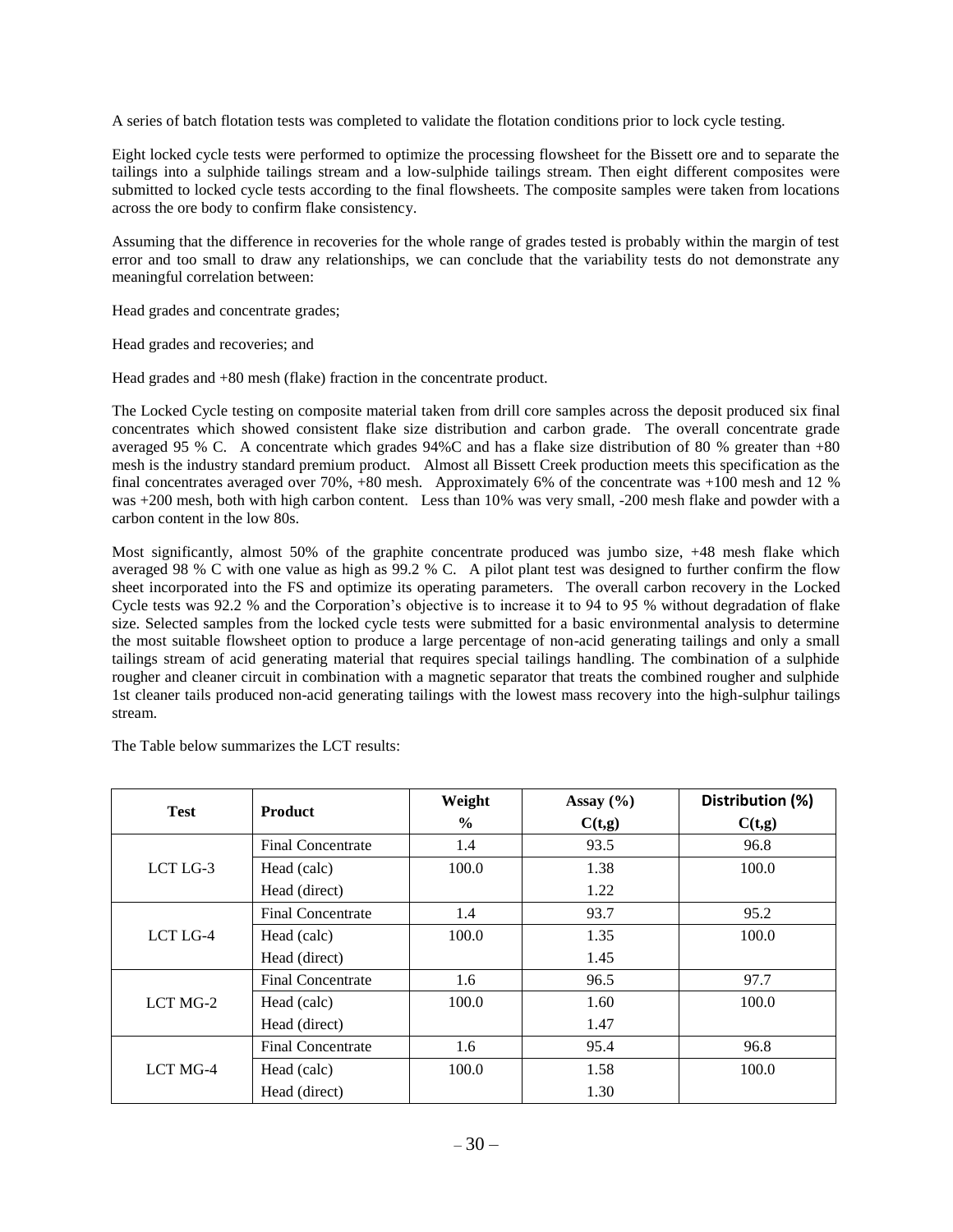|          | Final Concentrate        | 3.4   | 93.7 | 99.1  |
|----------|--------------------------|-------|------|-------|
| LCT HG-1 | Head (calc)              | 100.0 | 3.22 | 100.0 |
|          | Head (direct)            |       | 3.18 |       |
|          | <b>Final Concentrate</b> | 3.7   | 95.5 | 96.2  |
| LCT HG-2 | Head (calc)              | 100.0 | 3.66 | 100.0 |
|          | Head (direct)            |       | 3.34 |       |
|          | <b>Final Concentrate</b> | 2.6   | 95.3 | 97.1  |
| LCT HG-3 | Head (calc)              | 100.0 | 2.56 | 100.0 |
|          | Head (direct)            |       | 2.32 |       |
|          | <b>Final Concentrate</b> | 3.6   | 95.9 | 98.3  |
| LCT HG-4 | Head (calc)              | 100.0 | 3.52 | 100.0 |
|          | Head (direct)            |       | 2.61 |       |

\*The recoveries are calculated using a mix of total and graphite carbon assays. Since the total carbon analysis is not accurate at the lower grade  $(\leq 5\% \text{ C})$  we use the graphitic carbon results, while the total carbon is used for all other products (mainly concentrates)

| Composite   | <b>Flake Size Distribution - % retained (mesh)</b> |       |       |        |        |        |      |
|-------------|----------------------------------------------------|-------|-------|--------|--------|--------|------|
|             |                                                    |       |       |        |        |        |      |
|             | $+32$                                              | $+48$ | $+80$ | $+100$ | $+200$ | $-200$ | >80  |
| LG Pit $#3$ | 19.0                                               | 32.8  | 23.2  | 5.0    | 10.4   | 9.5    | 75.1 |
| LG Pit $#4$ | 22.6                                               | 32.6  | 20.1  | 4.6    | 9.5    | 10.5   | 75.3 |
| $MG$ Pit #2 | 23.7                                               | 34.1  | 22.1  | 3.9    | 8.7    | 7.5    | 79.9 |
| MG Pit #4   | 25.7                                               | 32.8  | 19.9  | 3.8    | 9.3    | 8.4    | 78.4 |
| $HG$ Pit #1 | 11.2                                               | 31.9  | 28.1  | 7.0    | 12.8   | 9.0    | 71.2 |
| $HG$ Pit #2 | 14.8                                               | 32.8  | 25.9  | 5.9    | 12.0   | 8.6    | 73.5 |
| $HG$ Pit #3 | 20.2                                               | 35.1  | 22.7  | 5.3    | 9.3    | 7.4    | 78.0 |
| $HG$ Pit #4 | 15.7                                               | 32.0  | 24.4  | 6.0    | 11.7   | 10.2   | 72.1 |
| Minimum     | 11.2                                               | 31.9  | 19.9  | 3.8    | 8.7    | 7.4    | 71.2 |
| Maximum     | 25.7                                               | 35.1  | 28.1  | 7.0    | 12.8   | 10.5   | 79.9 |
| Average     | 19.1                                               | 33.0  | 23.3  | 5.2    | 10.5   | 8.9    | 75.4 |
| StdDev      | 4.9                                                | 1.1   | 2.8   | 1.1    | 1.5    | 1.2    | 3.1  |
| Rel StdDev  | 25.8                                               | 3.3   | 12.0  | 21.4   | 14.3   | 13.0   | 4.1  |

Size Fraction Analysis of Graphite Concentrates from LCT

In order to demonstrate the suitability of the proposed flowsheet on a larger scale and continuous operation, pilot scale testing trials were performed on approximately 110 t of a bulk sample originating from Northern Graphite's Bissett Creek deposit. The purpose of the pilot plant program was the following:

- Demonstration of the proposed flowsheet on a pilot plant scale;
- Production of concentrate and tailings for downstream testing; and,
- Development of engineering data to support the generation of process design criteria and results.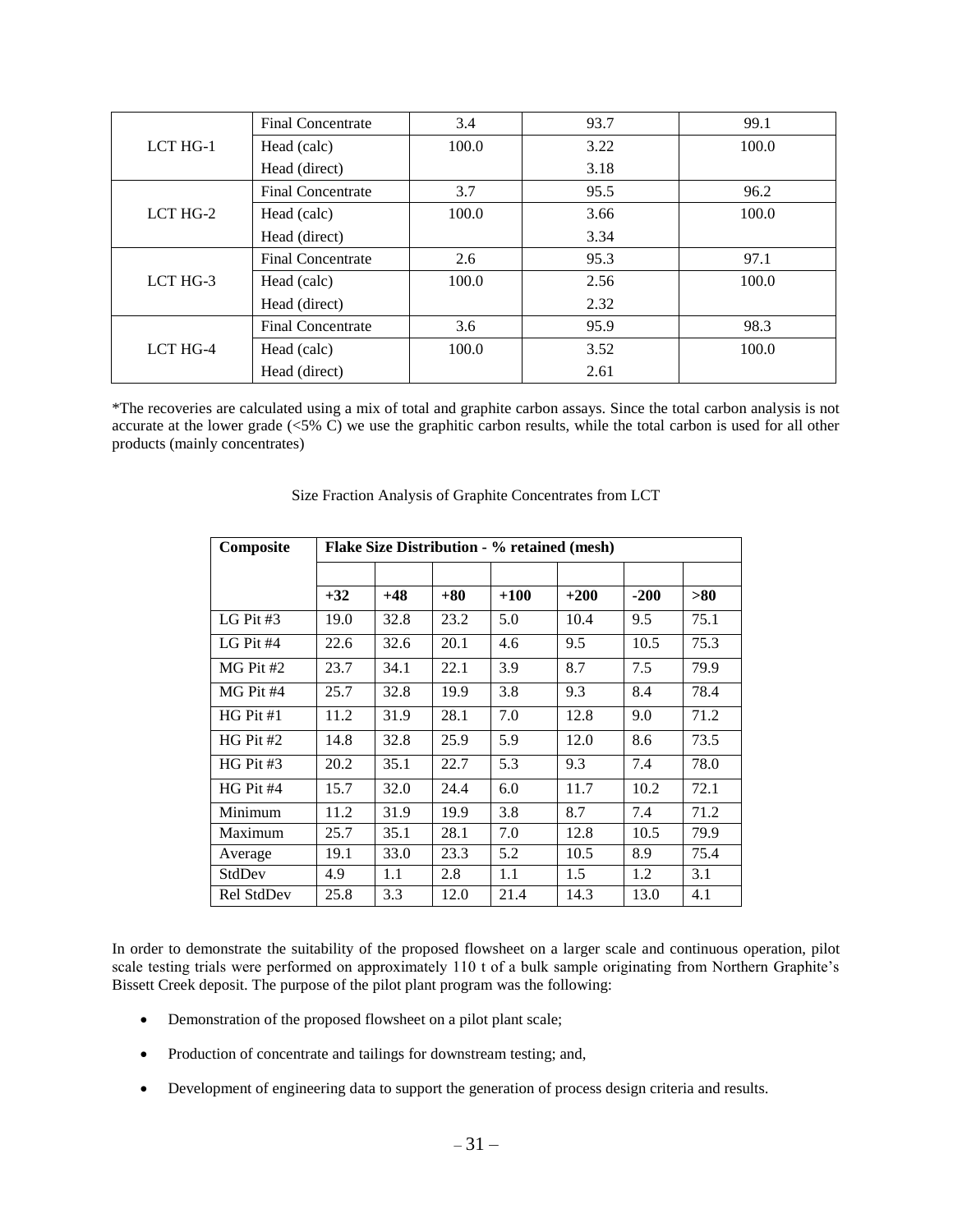The bulk material sample was received in three 40t dump trucks, stage-crushed to -5/8", and homogenized with a front-end loader. A 100 kg sample was extracted for laboratory scale testing and as reference material. A representative sub-sample was submitted for chemical analysis. The circuit was configured based on the flowsheet that was developed on a Bissett Creek Master composite. The setup of the pilot plant was completed in late October 2011 and the circuit was commissioned during the second week in November. Over the course of the following four weeks, the circuit was operated for 17 shifts until December 8, 2011.

The results were communicated to Don Baxter of Northern Graphite, G Mining, and SGS Geostat as they became available. Representatives of the three companies (Ahmed Bouajila, Nicolas Menard and Gilbert Rousseau) as well as Don Baxter were present on site throughout the four weeks of operation.

Due to a series of mechanical and metallurgical challenges, the circuit was only optimized at the end of run PP-14. An extended run commenced on PP-15 and five successful surveys were completed during PP- 16 and PP-17, which consisted of multiple cuts of each external and internal stream of the flotation circuit. The direct head assays of each product were then used with data reconciliation software BILMATTM to generate a circuit mass balance. The graphite recoveries into the final concentrate ranged between 90.5 % in survey PP-17B and 94.9 % in survey PP-16C. The adjusted concentrate grades varied from 93.4% in PP-16C to 95.3 % in PP-16A.

Since the revenue for the graphite concentrate is highly dependent on the flake size distribution and the grade of each size fraction, the final concentrate from each survey was subjected to a size fraction analysis. The results of this analysis reveal that almost 50 % of the concentrate mass consisted of +48 mesh flakes, which are considered a premium product. The +48 mesh fraction ranged between 43.1% and 58.5% by mass in the locked cycle variability tests compared to 45.7 % to 49.8 % in the pilot plant

The Bissett Creek pilot plant campaign demonstrated the suitability of the proposed flowsheet despite concerns that the bulk sample was partly weathered. As a result of this and the lack of operating time to optimize the circuit, the metallurgical performance of the pilot plant was slightly inferior compared to the laboratory program that was completed on a Master composite and eight variability composites. Based on the pilot plant results, the following parameters were used for mass balance and project economics:

Recovery: 92.7 % to 94.7 %

Concentrate flake distribution and grades:

| $+48$ mesh:  | 48.4 % at 95.1 % C |
|--------------|--------------------|
| $+80$ mesh:  | 28.2 % at 94.5 % C |
| $+100$ mesh: | 4.8 % at 97.3 % C  |
| $-100$ mesh: | 18.6 % at 94.8 % C |

The Corporation is confident of achieving recoveries of 94 to 95% in the full scale plant for the following reasons:

- operation of a pilot plant does not allow enough time to optimize the process with respect to balancing grinding, retention time and reagents;
- due to its small scale, the pilot plant used mechanical cells for rougher flotation. The full plant will use column flotation which is more efficient for the recovery of coarse graphite flotation products;
- the bulk sample showed some signs of surface oxidation that affected recovery. This will not be a factor in the full scale mining operation.
- a coarser final flake concentrate is also expected as a rod mill was used for primary grinding in laboratory and pilot plant testing whereas the full scale plant will utilize a SAG Mill which is the best method of grinding to preserve flake size.

The pilot plant results have confirmed that the Bissett Creek deposit will produce entirely large flake, high carbon concentrates from flotation alone, without chemical or thermal treatment. As a result, Bissett Creek concentrates will likely have the highest average value per tonne in the industry and this could result in the highest margin in the industry. As a result, the Corporation believes it will have the option of selling them into current high value markets,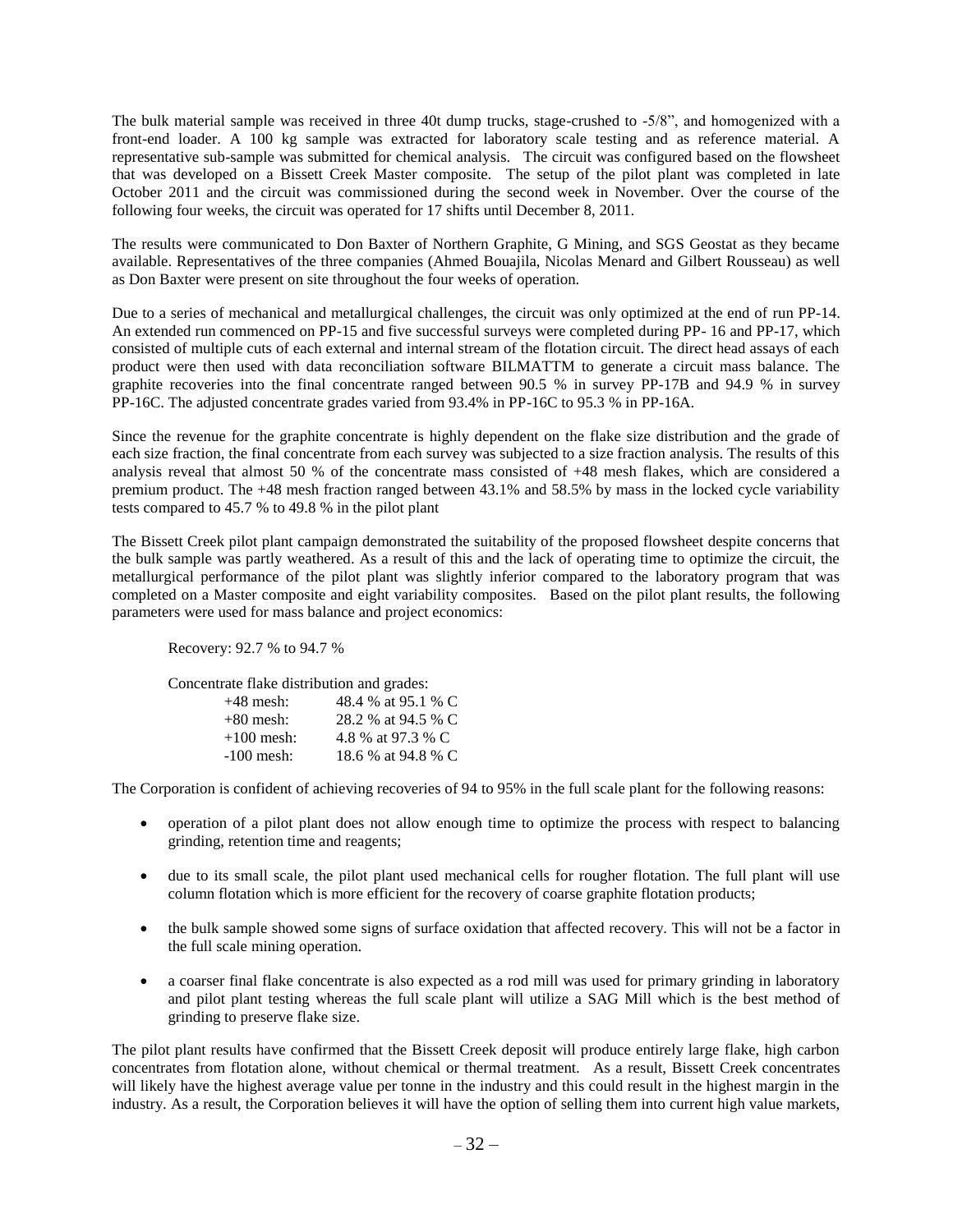or using them to produce spherical graphite for Li ion batteries if it is financially advantageous to do so. The pilot plant also confirmed results from the extensive historical testing, bulk sampling and pilot plant work that was carried out in the past and has validated the performance of the new flow sheet that forms the basis for the bankable FS.

## **2012 Test Quantities of Spherical Graphite**

On April 2, 2012, the Corporation announced that it had successfully manufactured test quantities of spherical graphite from graphite concentrate produced from the Bissett Creek Project. The spherical graphite has been evaluated in Lithium/graphite battery test cells and the performance of these cells demonstrated that it met or exceeded current commercial performance requirements and that Bissett Creek graphite does not contain any impurities that negatively affect cell performance. Further test cycles are on-going. The cells were made and the testing carried out in a highly qualified, independent laboratory.

The Corporation can now provide potential strategic and offtake partners with representative test samples of graphite concentrate produced using the same flow sheet that would be employed in a full scale mine, and spherical graphite based on that concentrate.

Northern micronized and rounded its Bissett Creek graphite to basic industry specifications and can modify it to meet the requirements of various products and manufacturers. Spherical graphite sells for much higher prices than run of mine graphite concentrates and could further enhance the economics of the Bissett Creek Project.

Currently, almost all spherical graphite is produced from small flake concentrates (-100 to +150 mesh) and 70% of the graphite is destroyed in the process. As a result, it takes three tonnes of small flake graphite to make one tonne of spherical graphite and these losses are the single largest cost in the manufacturing of spherical graphite. Northern has achieved spherical graphite yields from its large flake concentrate as high as 70% which will substantially reduce production costs. The large flake nature of the Bissett Creek deposit provides the Corporation with the flexibility to sell its concentrates into high value, large flake markets or produce spherical graphite for the Li ion battery market.

Almost all spherical graphite is currently produced in China and purified using strong acids which results in large volumes of acidic and toxic waste, and this method is not environmentally sustainable as the demand for, and production of, Li ion batteries increases. It is also inconsistent with the green energy objectives of the hybrid and all electric car industry. The high quality and purity of graphite from Bissett Creek has enabled the Corporation to develop a proprietary purification technology that is environmentally friendly and sustainable where the technology works at much lower temperatures than traditional thermal purification techniques and will result in lower capital and operating costs.

Based on the positive test results, the Corporation commenced engineering and design work to define the capital and operating costs of a facility to upgrade Bissett Creek graphite concentrate into spherical graphite. The Corporation's objective is to provide Li ion battery manufacturers with a stable, secure source of supply that is produced in an environmentally acceptable manner and this facility would initially be based on the approximately 20% of Bissett Creek production that is -80 mesh with the ability to scale it to larger volumes in the future.

## **Anticipated Mining Operations**

Considering the relatively small tonnage mined yearly and the desire by Northern Graphite to limit up front capital requirements, it was decided early in the FS to use contract mining as the basis for mine operations. Typically in Northern Ontario, different contractors will handle drilling and blasting operations and materials handling; often the first contractor can be a sub-contractor of the second one.

On the basis of six meter benches, the chosen contractor will likely use drills capable of drilling 10-15 cm diameter hole on a pattern resulting in a powder factor of  $0.8 \text{ kg/m}^3$ . Explosives would be entirely emulsion. Based on quotes obtained and review of actual contractors costs in current operations, drilling and blasting costs were estimated at CAD 0.85/t of waste and CAD 1.15/t of ore. The higher cost in ore is explained by the loss in productivity while drilling to allow sampling of cuttings at every meter in the mineralized zone and the need to adjust bench height to minimize dilution and ore losses from the inclined ore/waste contacts. It is also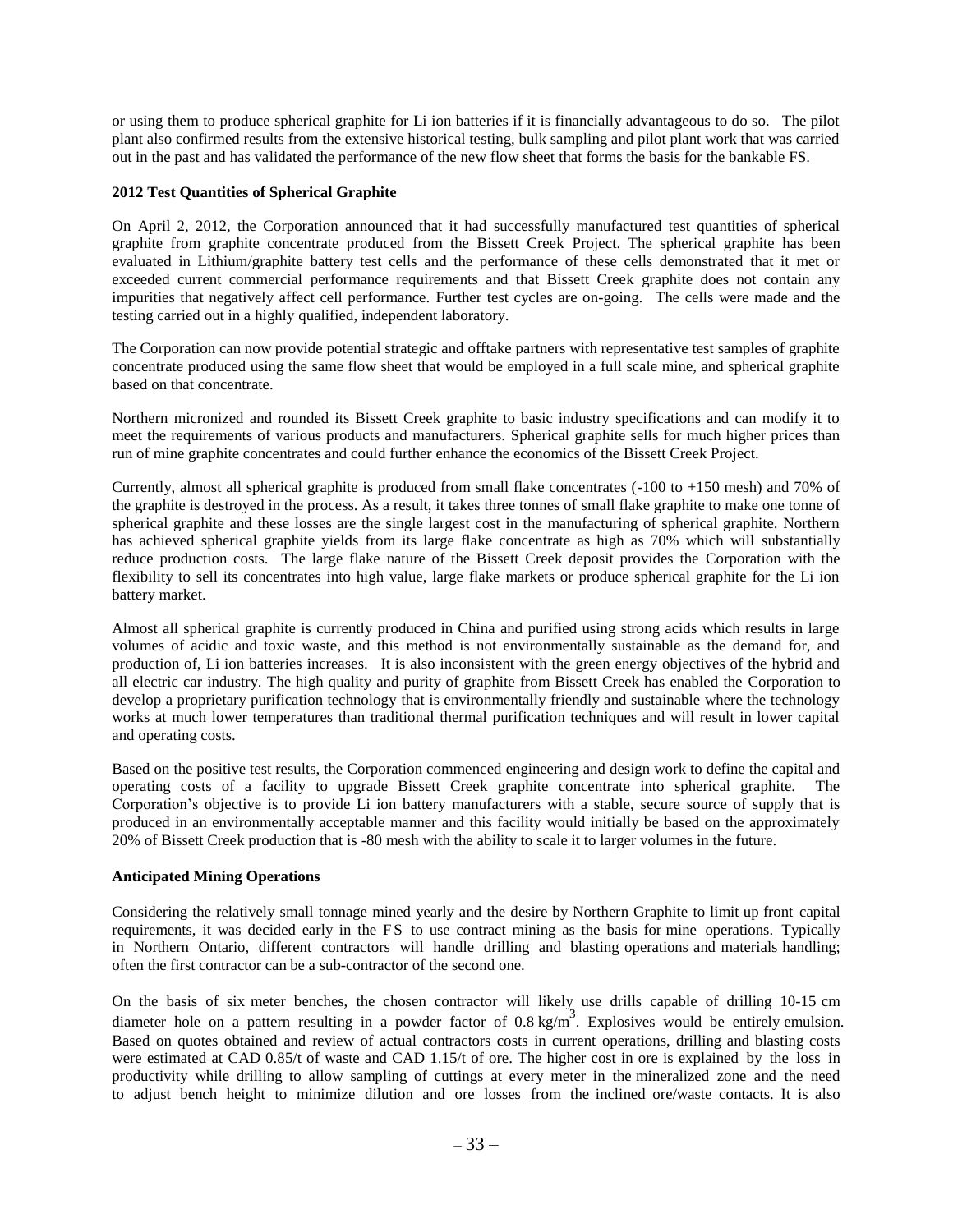planned to conduct pre-shearing of the final pit walls and a cost of CAD  $21/m^2$  was estimated.

Loading and haulage operations will likely use 40-50 t-capacity trucks with 5-6  $m<sup>3</sup>$  loading equipment. Overburden will be free-digging and blasted rock should have a maximum size of 0.6 m. The waste storage facility is on average 0.6 km from the pit ramp and the haulage distance from the pit to the primary crusher is 2.1 km. The maximum lift from the final pit bottom is 80 m and the maximum height of the waste storage facility is 25 m.

The design criteria for the Bissett Creek processing plant was based on Northern's direction and the results obtained from the metallurgical testing performed by SGS Lakefield during 2011.

The design criteria for the graphitic carbon processing plant were based on a continuous and homogenous feed of ore coming from the pit and the following parameters:

- Plant throughput: 839,500 Mt/yr (2,500 t/day);
- Plant circuit throughput: 104 t/hr;
- Plant availability: 92 %;
- Plant operating schedule:  $365 \frac{d}{y}$ ,  $24 \frac{hr}{day}$ ;
- Crushing circuit utilization: 33 %;
- Crushing circuit throughput: 315 t/hr;
- Plant availability: 92 %;
- Crushing ROM feed size: 80 % minus 600 mm;
- SAG Mill feed size: 80 % minus 170 mm; and,
- Flotation feed size (Flash cell): 80% minus 600 µm.

The flow sheet does not contain any major technological challenges. All the processes selected are well established in the mineral processing industry. The plant is located to be in proximity of the open pit mine to optimize the haulage distances, and in proximity to both tailings storage areas to reduce pumping distances.

## **Proposed Infrastructure**

Access roads already exist to the property but upgrades are required on most of them. Additional roads will also be required to service the tailings, the pit and the crushing plant. Knight Piésold Consulting ("KP")conducted an assessment for the roads required for the project.

The Tailings Management Facilities will be located north of the process plant facilities. Two tailings ponds will be required. One facility will be used to store the sulphides tailings, while the second one will store the non-deleterious neutral tailings. KP conducted a study on tailings management. Delivery of fuel will be done by tankers. Fuel will be stored in ISO approved tanks. Two horizontal tanks of 50,000 l each will be installed close to the truck shop. A total of 100,000 l of storage will be available to the mine fleet and the mobile equipment.

Power for the project will be produced by natural gas generators. The FS proposed a natural gas pipeline to deliver gas to the site, however other options such as compressed natural gas are being considered. Heat recovery from exhaust gases and from the cooling water loop will also be implemented for costs savings. The proposed power plant will consist of five generators with individual outputs of 1 MW each at ISO conditions. The design of the power plant is to meet an average power demand of 3.3 MW and a peak demand of 4 MW of electrical power, with one generator installed as stand-by. Power distribution throughout the property will be via overhead power lines at 4,160 Volts.

An existing maintenance facility is located at the current pilot scale processing plant. This building will require upgrades. Power will be required, and insulation will also be improved. This installation will be available to the mining contractor, for minor maintenance works, spare parts storage and will also provide the mining staff with office space. The truck shop is located approximately 650 m south of the pit.

A warehouse will be located south of the processing plant building. It will be a 35 m long x 18.2 m wide canvas-type building. It will be used for cold storage; a small workshop could be installed inside the building if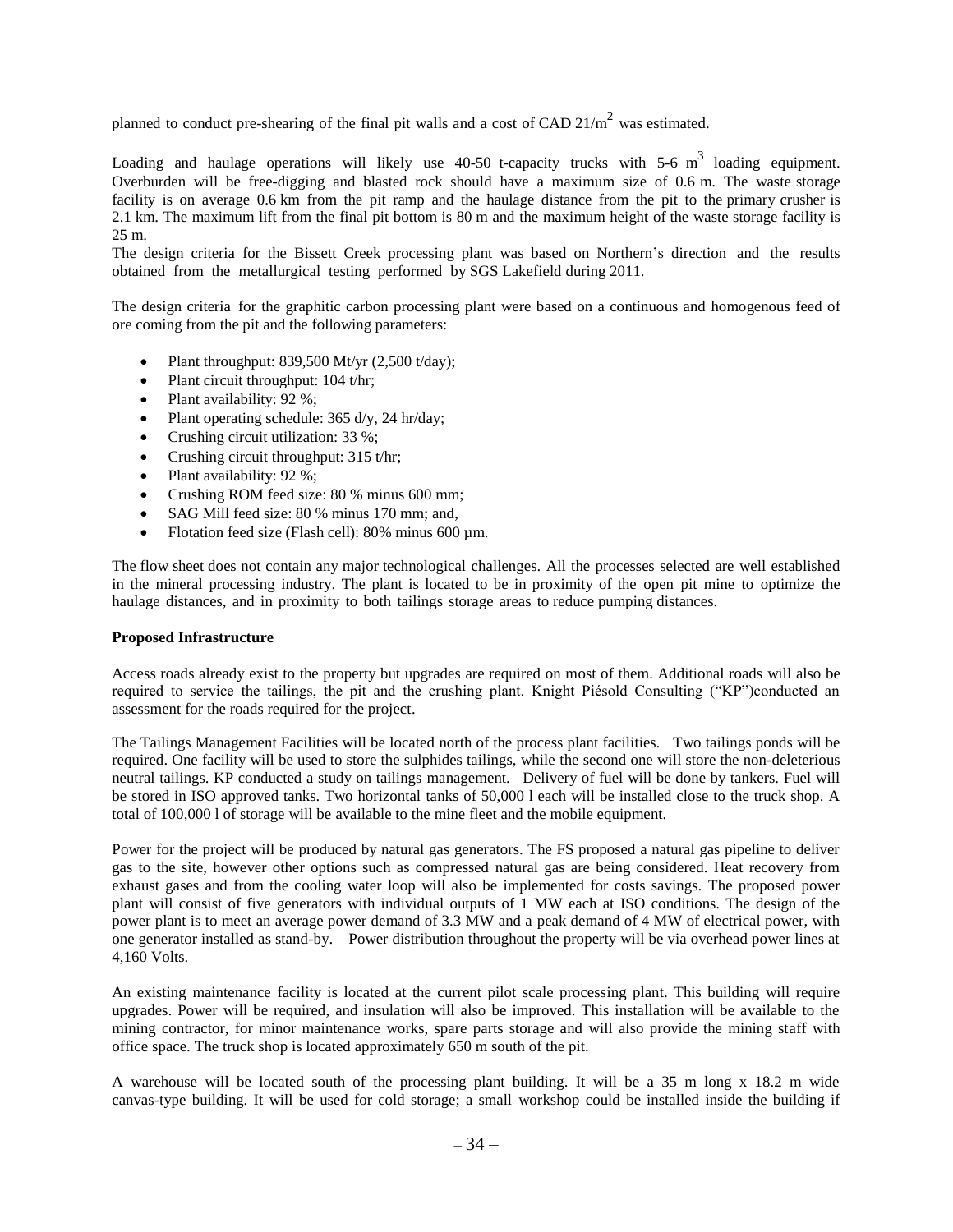needed. It will be equipped with two garage doors. This warehouse will also be used during construction for long term storage of critical equipment.

The main offices will be located within the process plant building.

## **Environmental and Permitting**

To support the early phases of project planning, data from recent baseline characterization programs completed in 2010 to 2012, as well as information from historical studies dating back to 1988 were utilized. The characterization studies completed include; hydrogeology, hydrology, aquatic environment, terrestrial environment, climate and meteorology and geochemistry. The baseline study programs were conducted to identify the potential impacts envisaged during the construction, operation and closure of the Bissett Creek Project. The characterization programs focused on defining specific components including; aquatic environment, terrestrial environment, hydrology, hydrogeology, meteorology, air quality, and geochemistry (acid rock drainage and metal leaching prediction). These findings were integrated into the project designs to reduce, and to the greatest extent possible, avoid potentially adverse environmental impacts. Northern Graphite engaged the federal and provincial governments early in the planning process. Inter-agency meetings were held in Pembroke in 2011 and 2012. In addition, Northern Graphite used letters, e-mails and phone calls to communicate Project updates. Comments received during the consultations with the provincial and federal governments were integrated into the Project Description. For instance, pre-consultations with the Department of Fisheries and Oceans and Transport Canada resulted in the re-design of the Neutral Tailings Management Facility out of Blimkie Lake. A draft Project Description was sent out to the Canadian Environmental Assessment Agency ("CEAA") and the Ministry of Northern Development and Mines ("MNDM") March 2, 2012. The Project Description was circulated to the various provincial and federal government agencies for review. Following the review Northern Graphite received confirmation that the Project, as defined in the Project Description, is not subject to the Ontario Environmental Assessment Act or the Canadian Environmental Assessment Act.

An Environmental Management Plan ("EMP") will be implemented for the Bissett Creek Mine prior to development. The EMP will provide a framework for dealing with the environmental risks associated with the development, operation and closure of the Bissett Creek Mine. The EMP will include a description of the activities to be carried out on site and a description of the associated risks.

## *2012 Mine Closure Plan Submission*

In October 2012, the Corporation submitted the Mine Closure Plan ("MCP") for the Bissett Creek project to the MNDM. The approval of the Mine Closure Plan by the MNDM will enable the Corporation to commence construction of the Bissett Creek Mine, subject to financing. The MCP is an all-encompassing document that describes, in detail, the nature of the operations that will be carried out, the current baseline environmental conditions, and the Corporation's plan for rehabilitating the site and returning it to its natural state at the end of mining operations. The MCP is a requirement of the Ontario Mining Act and must be filed prior to commencement of mining operations. A financial assurance that guarantees the Corporation's rehabilitation obligations under the MCP must be provided to the MNDM as part of the filing process. The financial assurance has been estimated at \$1.6 million which reflects the relatively benign nature of the operation, neutral tailings and the ability to practice progressive rehabilitation due to the shallow, flat lying nature of the deposit.

The MCP and underlying baseline information were prepared by Knight Piesold Ltd. The MCP addresses the questions and concerns of the public, First Nation Communities and other interest groups that were identified during pre submission consultations. A number of other permits relating to air, noise, water, etc. are required prior to the commencement of operations and follow in the normal course after acceptance of the MCP. All of these issues are dealt with in the MCP. With the acceptance or "filing" of the MCP, the Corporation could initiate site work including the clearing of internal roads, plant site and tailings basin.

## **Capital and Operating Costs**

The capital cost estimate for the Bissett Creek Project was developed at  $\pm$  15% accuracy. Costs are reported in Canadian Dollars ("**CAD**").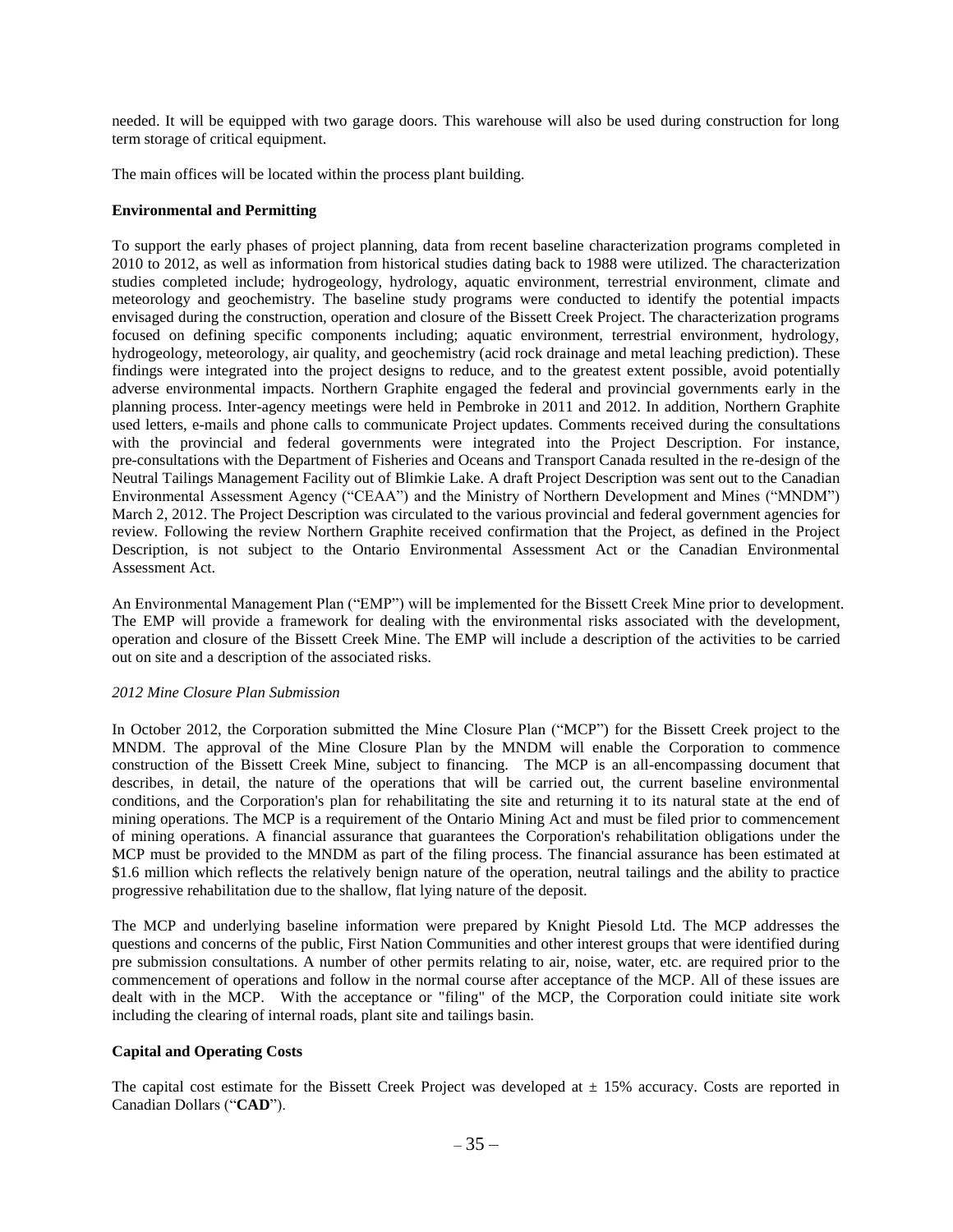According to standards established at the outset of the project, pricing of equipment, material and labour were estimated according to the following guidelines:

- Equipment proposals received specifically for the project;
- Equipment prices derived from recent projects or from databases;
- Material prices based on quotations received from contractors; and,
- Labour rates based on quotations received from contractors.

Locally available material was used for estimation purposes and prices were sourced from regional suppliers.

No escalation was built into the capital cost estimates. The estimates were received during 1st Quarter 2012.

Labour rates were developed using hourly rates provided by contractors from the area. Due to the geographical location of the project, travel time and room and board were included in the hourly rates.

The table below presents a summary of the total capital expenditures for the project. The total capital expenditures are estimated at CAD\$102,924,637:

| <b>DESCRIPTION</b>                 | 1Q 2012 CAD (000) |
|------------------------------------|-------------------|
| Infrastructure                     | \$9,383           |
| Electrical Infrastructure          | \$11,665          |
| Tailings and Water Management      | \$6,671           |
| Mobile Equipment                   | \$1,711           |
| Mine Infrastructure                | \$50              |
| <b>Processing Plant</b>            | \$39,933          |
| <b>Construction Indirect costs</b> | \$14,163          |
| <b>General Services</b>            | \$5,758           |
| Pre-production and Commissioning   | \$4,234           |
| Contingency (10%)                  | \$9,357           |
| <b>Total</b>                       | \$102,925         |

#### **Total Capital Expenditures**

Mining costs are based on contract mining. Contractors will provide drill and blast, overburden removal, waste rock removal and ore mining. Contractors will be responsible to provide the mining fleet, operators, consumables and maintenance of their fleet and equipment. The drill and blast contractor will be responsible to manage the explosives. The owner will provide the mine management and technical services, including grade control. A mine engineer will be responsible for the department. A geologist and a mine technician will be hired directly by the owner. The processing costs include the manpower to operate the processing plant, as well as the crusher. It also includes the electrical power production and the consumption of natural gas. Consumables, reagents, and spare parts are also included in this estimate. Costs are calculated on a throughput of 839,500 t/yr of ore.

| <b>Description</b>            | 1Q 2012 CAD/Mt |
|-------------------------------|----------------|
| Processing Costs              | 7.32           |
| <b>Power Costs</b>            | 2.29           |
| G&A Costs                     | 2.94           |
| <b>Technical Services</b>     | 0.47           |
| Drilling and Blasting (Waste) | 0.85           |
| Drilling & Blasting (ore)     | 1.15           |
| Overburden Removal            | 1.85           |
| <b>Waste Rock Mining</b>      | 2.30           |
| Ore Mining                    | 2.70           |
| <b>Total</b>                  | 21.87          |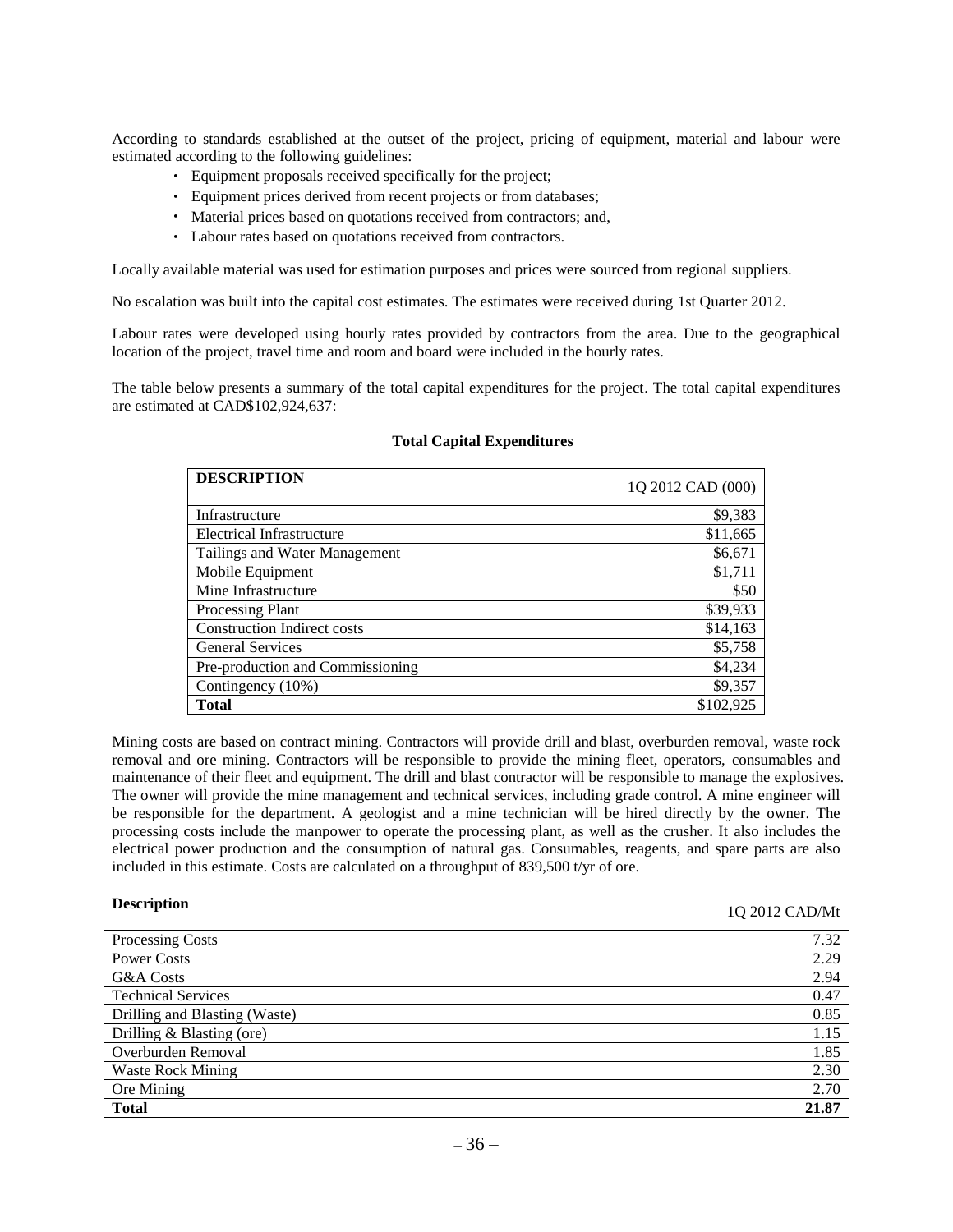#### **Economic Analysis**

The financial analysis is based on the net present value ("**NPV**") and internal rate of return ("**IRR**") of all project cash flows starting with the project approval and development release. The valuation date on which these financial metrics are based is at the commencement of construction. All financial analyses presented are based on unlevered cash flow projections, with no provision made for debt financing.

The financial analysis was performed both on a before-tax and on an after-tax basis with the cash flows estimated on a project basis only. Revenue and expenditure projections associated with the initial development and ongoing operation of the Project have been prepared using constant, 1 Q 2012 Canadian dollars without provision for inflation.

The graphite prices selected for the FS are based on recent price history. The graphite market has experienced major changes in recent years which resulted in an important increase in prices. In addition to much improved market pricing, the Bissett Creek graphite products include a major proportion of large flakes that could command an important premium from clients outside of the quoted prices by Industrial Minerals magazine; however at this time, the Corporation has no specific agreement with clients for its large flakes. Because the graphite market is experiencing major positive changes and the high-quality of the Bissett Creek graphite products, it was decided to retain four price scenarios to assess the value of the Bissett Creek Project. Scenario 1 represents the last 24-month average graphite price for the likely combination of standard products from Bissett Creek. Scenario 3 is based on the last 12-month average. Industrial Minerals magazine, which is the most widely used source for graphite pricing, does not provide pricing for extra-large flake material which will make up over 50% of Bissett Creek production. A premium paid for the large flake graphite would increase the average realized price for the entire production by USD 200/t of concentrate in Scenarios 2 and 4 representing less than 10%. According to Northern Graphite, this premium could be as high as 20%. The Table below shows the various scenarios:

#### **Graphite Prices**

| <b>Description</b>                        | USD/t |
|-------------------------------------------|-------|
| Scenario 1:24 months average              | 2,100 |
| Scenario 2: 24 months average $+$ premium | 2,300 |
| Scenario 3: 12 months average             | 2,600 |
| Scenario 4: 12 months average $+$ premium | 2,800 |

At a graphite price of CAD 2,100/t of concentrate under Scenario 1, average annual sales are forecast to be CAD\$32.7 M and LOM (23 years) gross sales are totalling CAD\$752.9 M for Bissett Creek. After total royalty payment of CAD\$7.2 M, the LOM net revenues are estimated at CAD\$745.7 M. The table below summarizes the revenue and price scenarios:

#### **Gross Revenues**

|                     | <b>Scenario 1</b>  | <b>Scenario 2</b>  | <b>Scenario 3</b>  | <b>Scenario 4</b>  |
|---------------------|--------------------|--------------------|--------------------|--------------------|
| (CAD M)             | <b>CAD 2,100/t</b> | <b>CAD 2,300/t</b> | <b>CAD 2,600/t</b> | <b>CAD 2,800/t</b> |
| <b>Gross Sales</b>  | 752.9              | 824.6              | 932.2              | 1,003.9            |
| <b>Royalty</b>      | 7.2                | 7.2                |                    | 7.2                |
| <b>Net Revenues</b> | 745.7              | 817.4              | 925.0              | 996.7              |

Under Scenario 1, the undiscounted cash flow is CAD\$284.6 M before tax and CAD\$207.9 M after tax. The IRR are 15.6% before tax and 13.7% after tax respectively. The payback period from the end of the pre-production period is approximately five years. The table below shows the after tax NPVs and IRRs of the four scenarios. It is evident that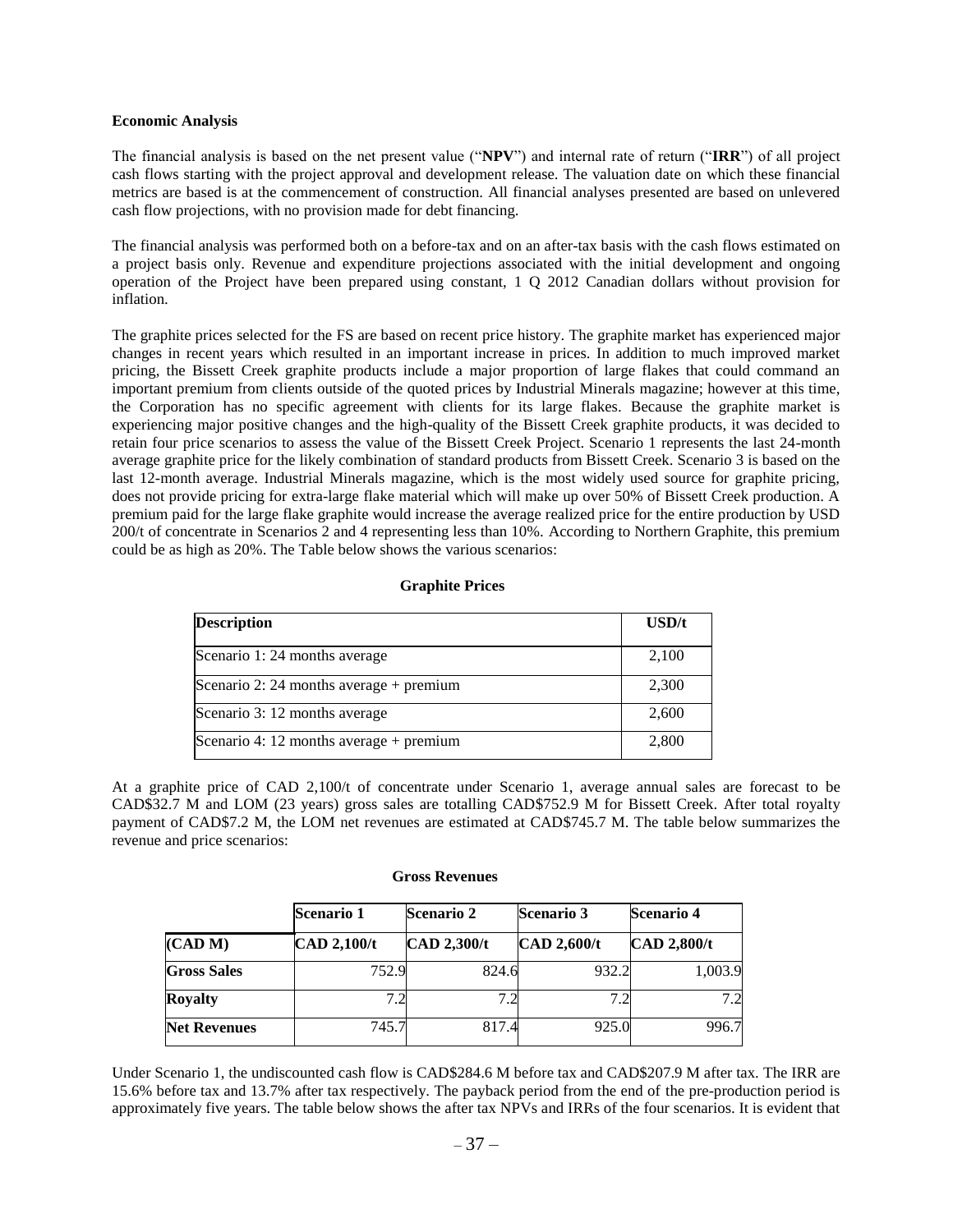Scenario 1 is the most conservative and Scenario 4 is the most aggressive. If the current graphite market conditions would be maintained over the next 25 years, and Northern Graphite can proceed with its project shortly, the Bissett Creek Project would present financial returns in the range of Scenarios 3 and 4.

The Corporation is subject to several taxation jurisdictions provincially and federally. The Ontario mining tax is levied at a rate of 10% on mining profits in excess of CAD\$500,000 derived from operations located in Ontario. The first CAD 10 M of profit generated by a new mine is exempted from mining tax for a three year period. In Ontario, corporations file a single combined income tax return and pay combined income tax instalments based on a corporate income tax base harmonized with federal definition of corporate taxable income. The provincial tax rate used in the FS was 10%. The federal tax rate applicable to resources profits is 15%.

|               | <b>Scenario 1</b>  | <b>Scenario 2</b>  | <b>Scenario 3</b>  | Scenario 4         |
|---------------|--------------------|--------------------|--------------------|--------------------|
| (CAD M)       | <b>CAD 2,100/t</b> | <b>CAD 2,300/t</b> | <b>CAD 2,600/t</b> | <b>CAD 2,800/t</b> |
| <b>NPV 0%</b> | 207.9              | 257.7              | 331.2              | 379.9              |
| <b>NPV 5%</b> | 86,8               | 116.4              | 159.6              | 188.0              |
| <b>NPV 8%</b> | 46,9               | 69.9               | 103.2              | 125.0              |
| IRR           | 13.7%              | 16.4%              | 20.0%              | 22.4%              |

**After Tax Net Present Values and IRR**

Sensitivities to certain key parameters were undertaken in the financial model to appreciate variations to the Scenario 1 results. The project is mostly sensitive to variations in the graphite price. For every CAD 100/t of concentrate variation in price, the after-tax, undiscounted NPV varies by CAD\$25 M. Analysis can be reviewed in the FS document filed on SEDAR.

## **Current Status**

The Corporation intends to produce a new resource estimate and revise the FS based on drill results from the fall 2012 program. Following acceptance of the MCP and subject to financing, the Corporation could be in a position to begin plant construction in the fall of 2013. Construction of the plant and infrastructure are estimated to take approximately 12 to 18 months. Production in Q4 2014 is the earliest date that the Corporation is targeting and could coincide with improving economies, a recovery in the graphite market and higher graphite prices.

#### **DIVIDENDS**

<span id="page-39-0"></span>The Corporation has not, since the date of its incorporation, declared or paid any dividends on its shares and does not currently have a policy with respect to the payment of dividends. For the foreseeable future, the Corporation anticipates that it will retain future earnings and other cash resources for the operation and development of its business. The payment of dividends in the future will depend on the Corporation's earnings, if any, its financial condition and such other factors as the directors of the Corporation consider appropriate.

## **DESCRIPTION OF CAPITAL STRUCTURE**

## <span id="page-39-1"></span>**Capital Structure**

The authorized share capital of the Corporation consists of an unlimited number of common shares. As at April 9, 2013, 49,081,281 common shares were issued and outstanding as fully paid and non-assessable.

In addition, as at April 9, 2013, the Corporation had issued and outstanding:

 2,725,000 stock options, exercisable at an exercise price of \$0.50, 2,566,667 of which are exercisable to acquire one common share until April 18, 2016 (the balance of the stock options have not vested);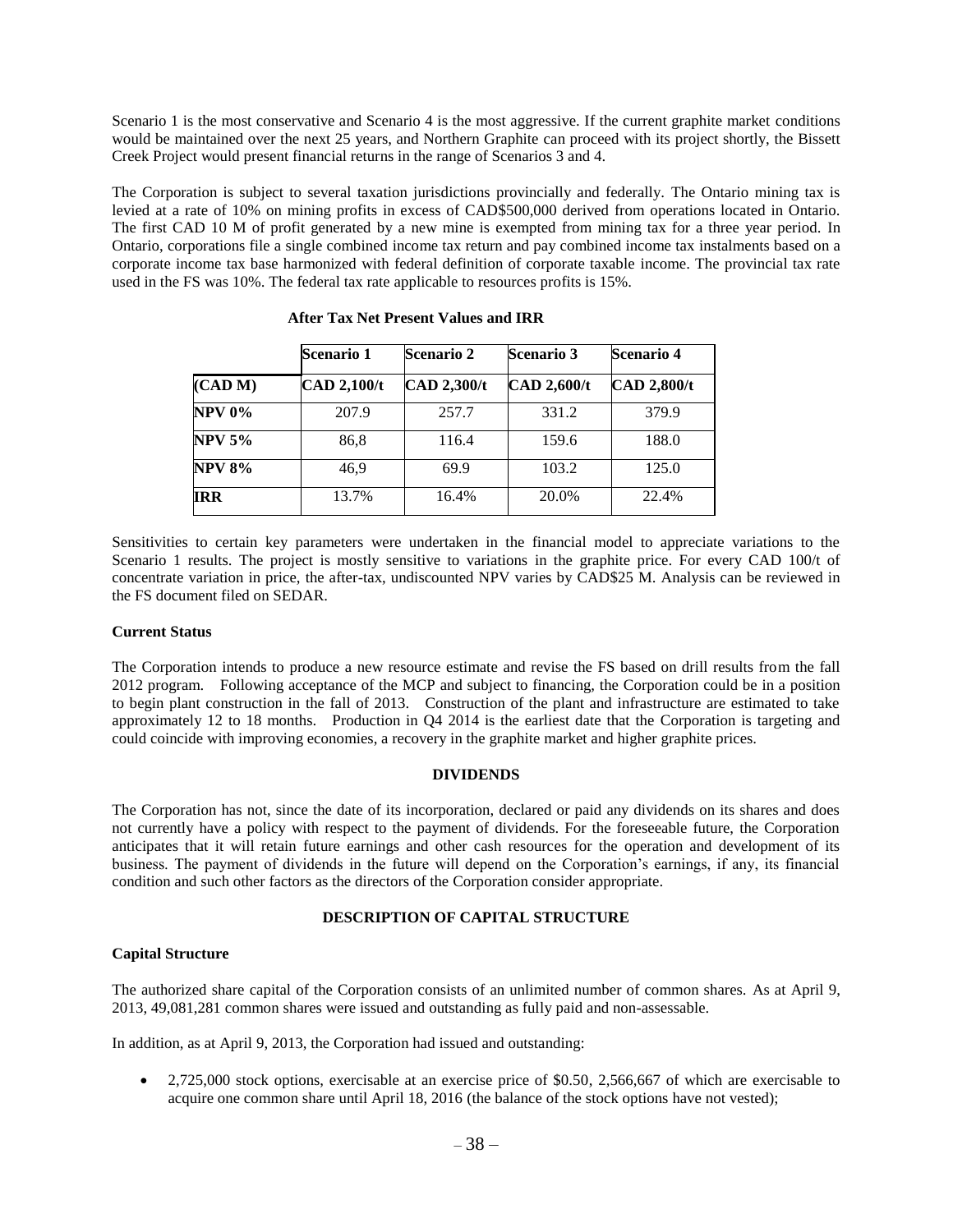- 25,000 stock options, each of which is exercisable to acquire one common share at an exercise price of \$0.94 until November 16, 2016;
- 225,000 stock options, exercisable at an exercise price of \$0.80, 112,500 of which are exercisable to acquire one common share until December 20, 2016 (the balance of the stock options have not vested);
- 525,000 stock options, each of which is exercisable to acquire one common share at an exercise price of \$2.50 until April 11, 2017; and
- 500,000 stock options, each of which is exercisable to acquire one common share at an exercise price of \$0.85 until December 20, 2017.

#### **Common Shares**

Holders of the common shares are entitled to receive notice of and to attend and vote at all meetings of the shareholders of the Corporation and each common share confers the right to one vote in person or by proxy at all meetings of the shareholders of the Corporation. Holders of the common shares, subject to the prior rights, if any, of any other class of shares of the Corporation, are entitled to receive such dividends in any financial year as the Board of Directors of the Corporation may by resolution determine. In the event of the liquidation, dissolution or winding-up of the Corporation, whether voluntary or involuntary, holders of the common shares are entitled to receive, subject to the prior rights, if any, of the holders of any other class of shares of the Corporation, the remaining property and assets of the Corporation. Holders of common shares have no pre-emptive rights, no conversion rights or rights of redemption provisions applicable to the common shares.

#### **PRICE RANGE AND TRADING VOLUME OF SHARES**

<span id="page-40-0"></span>The Corporation's common shares were listed and posted for trading on the TSX-V under the symbol "NGC" commencing on April 20, 2011 following the completion of the Corporation's initial public offering on April 18, 2011. The following table sets forth the reported high and low sale prices and the daily average trading volume for the shares on the TSX-V for each of the periods indicated.

<span id="page-40-1"></span>

|                | High (§) | Low(\$) | <b>Daily Average</b><br><b>Volume</b> |
|----------------|----------|---------|---------------------------------------|
| December 2012  | 1.52     | 0.60    | 338,905                               |
| November 2012  | 0.83     | 0.66    | 124,123                               |
| October 2012   | 0.94     | 0.85    | 140,655                               |
| September 2012 | 1.10     | 0.89    | 129,405                               |
| August 2012    | 1.30     | 0.87    | 330,614                               |
| July 2012      | 1.99     | 1.09    | 392,633                               |
| June 2012      | 1.80     | 1.48    | 151.071                               |
| May 2012       | 2.70     | 1.60    | 382,809                               |
| April 2012     | 3.42     | 2.28    | 720,050                               |
| March 2012     | 3.37     | 2.00    | 761,164                               |
| February 2012  | 2.25     | 1.54    | 670,630                               |
| January 2012   | 1.50     | 0.85    | 210,330                               |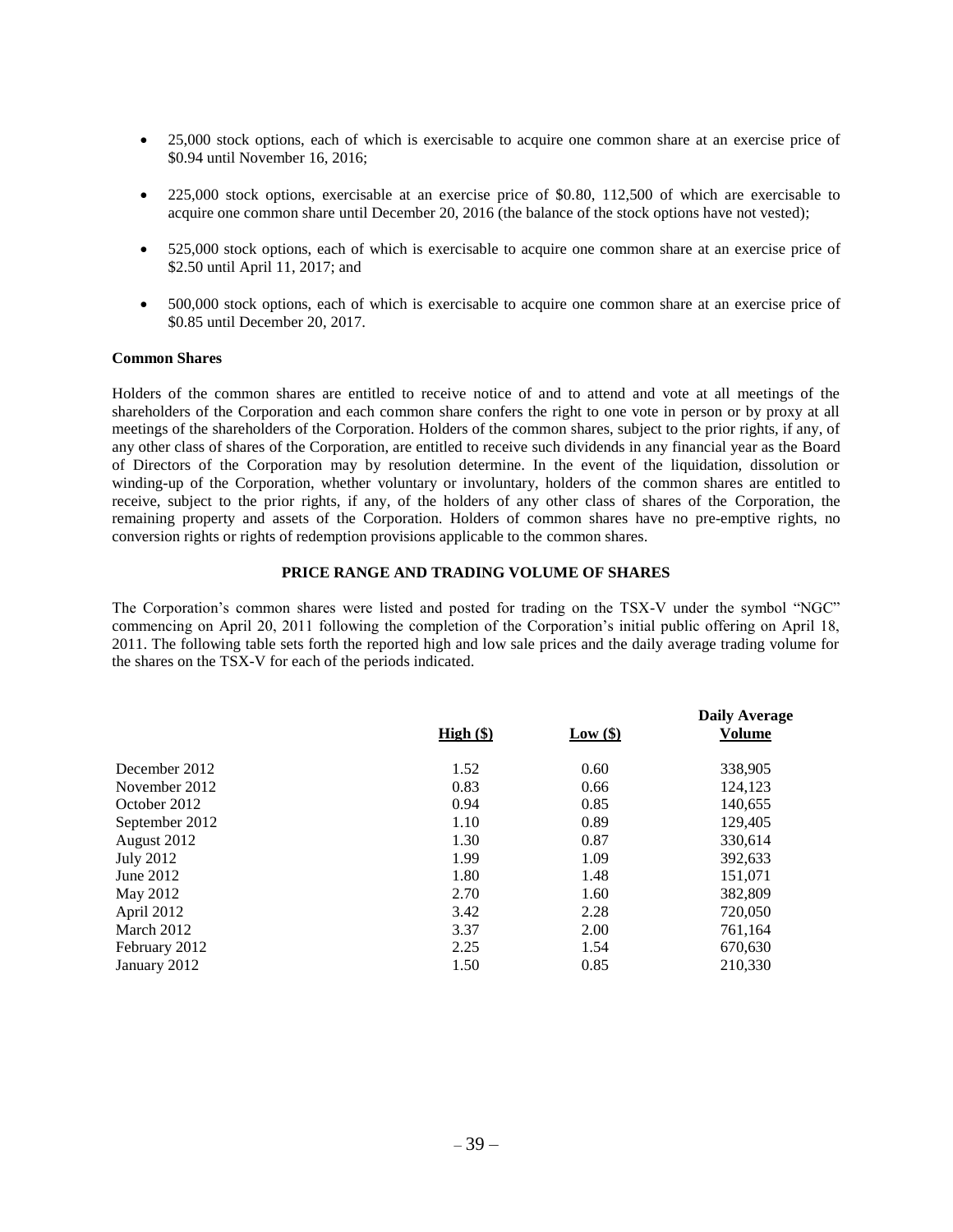## **PRIOR SALES**

The Corporation issued the following securities not listed or quoted on a marketplace during the financial year ended December 31, 2012:

| Date              | <b>Security</b>             | <b>Issue or</b><br><b>Exercise</b><br>Price per<br><b>Security</b> | Number of<br><b>Securities</b> | <b>Description of Transaction</b> |
|-------------------|-----------------------------|--------------------------------------------------------------------|--------------------------------|-----------------------------------|
| March 16, 2012    | <b>Compensation Options</b> | \$2.00                                                             | 71.480                         | Private placement                 |
| April 11, 2012    | <b>Stock Options</b>        | \$2.50                                                             | 525,000                        | Stock option grant                |
| December 20, 2012 | <b>Stock Options</b>        | \$0.85                                                             | 500,000                        | Stock option grant                |

## **ESCROWED SECURITIES**

<span id="page-41-0"></span>The Corporation had no securities held in escrow at December 31, 2012.

<span id="page-41-1"></span>On November 29, 2012, the Corporation was accepted for graduation to Tier 1 of the TSX-V. As a result of Northern's graduation to Tier 1 issuer status, all of the securities of Northern that were then remaining in escrow, being an aggregate of 1,734,541 common shares, were released effective November 29, 2012.

## **DIRECTORS AND OFFICERS**

#### **Directors and Officers**

The names, municipalities of residence and positions held in the Corporation of each of the directors and officers of the Corporation, their current principal occupation other than with the Corporation, the dates of their appointment or election as directors and their holdings of common shares (including those over which they exercise control) are set forth below:

| Name, Municipality of<br><b>Residence and Position with the</b>                                |                                                               | Director/Officer  | <b>Common Shares</b><br><b>Beneficially</b><br><b>Owned Directly</b><br>or Indirectly or |
|------------------------------------------------------------------------------------------------|---------------------------------------------------------------|-------------------|------------------------------------------------------------------------------------------|
| Corporation                                                                                    | <b>Principal Occupation</b>                                   | <b>Since</b>      | <b>Controlled</b>                                                                        |
| Gregory B. Bowes<br>Carleton Place, Ontario, Canada<br>Chief Executive Officer and<br>Director | Chief Executive Officer and a<br>Director of the Corporation. | July 9, 2008      | $1,716,428^{(4)}$                                                                        |
| Ronald N. Little $(1)(2)$<br>Ottawa, Ontario, Canada<br>Director                               | President, CEO and a director of<br>Orezone Gold Corporation. | June 24, 2010     | $1,185,714^{(5)}$                                                                        |
| Jay Chmelauskas <sup>(1)(3)</sup><br>Vancouver, British Columbia,<br>Canada<br>Director        | CEO and President, Western<br>Lithium Corp.                   | September 7, 2010 | 21,800                                                                                   |
| K. Sethu Raman, Ph.D $(2)(3)$<br>Toronto, Ontario, Canada<br>Director                          | Independent mining consultant.                                | September 7, 2010 | 285,694                                                                                  |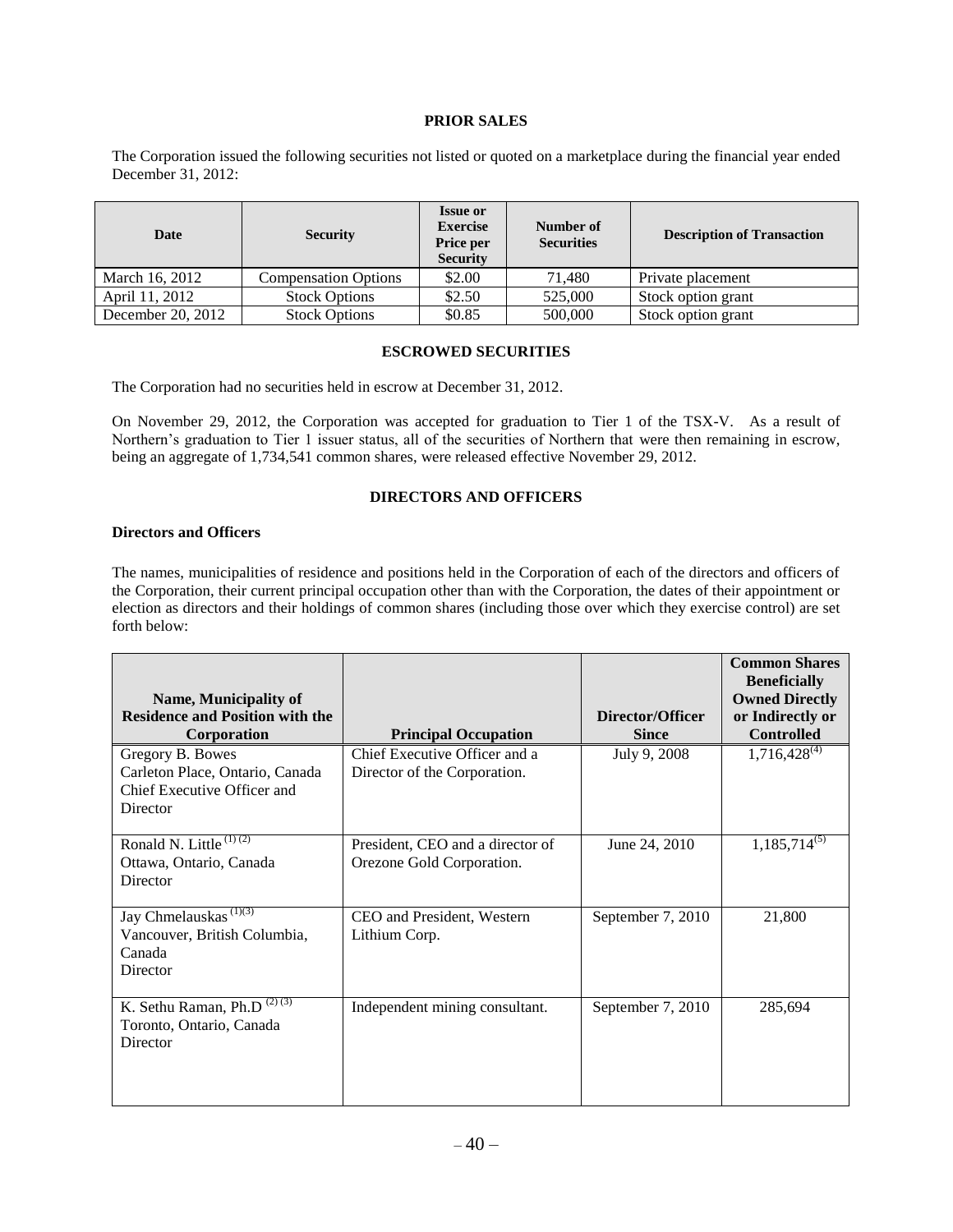| Iain Scarr <sup>(3)</sup><br>Highlands Ranch, Colorado,<br>United States of America<br>Director      | Country Manager and General<br>Manager - Development, Galaxy<br>Resources Limited | September 7, 2010 | 60,000          |
|------------------------------------------------------------------------------------------------------|-----------------------------------------------------------------------------------|-------------------|-----------------|
| Donald H. Christie, $CA^{(1)(2)}$<br>Toronto, Ontario, Canada<br>Director                            | Chief Financial Officer, Solvista<br>Gold Corporation                             | August 17, 2010   | 100,000         |
| Don Baxter<br>Huntsville, Ontario, Canada<br>President                                               | President of the Corporation                                                      | February 1, 2011  | 38,000          |
| Stephen Thompson, CA, CPA<br>(Illinois)<br>Ottawa, Ontario, Canada<br><b>Chief Financial Officer</b> | Chief Financial Officer of the<br>Corporation                                     | February 1, 2011  | N <sub>il</sub> |

Notes:

- (1) Member of Audit Committee.
- (2) Member of Compensation and Nomination Committee.
- (3) Member of Corporate Governance Committee.
- (4) 745,000 are held by Gregory Bowes. 571,428 common shares are held by Bowes & Company, Management Ltd., which is owned and controlled by Gregory Bowes and his family, and 400,000 common shares are owned by his spouse.
- (5) 985,714 common shares are held by Ronald Little and 200,000 are owned by his spouse.

Each director will hold office until the Corporation's next annual meeting or until a successor is elected or appointed.

The following is biographical information relating to the directors and senior officers of the Corporation, including their principal occupations for the past five years:

**Gregory B. Bowes, B.Sc. (Geology), MBA -** *CEO and Director***.** Mr. Bowes (age 58) has over 30 years of experience in the resource and engineering industries. He holds an MBA from Queens University and an Honours B.Sc., Geology degree from the University of Waterloo. Mr. Bowes was Senior Vice President of Orezone Gold Corporation (ORE:TSX) from February 2009 to June 2010, and was Vice President, Corporate Development of its predecessor, Orezone Resources Inc., from January 2004 until September 2005 and was Chief Financial Officer from October 2005 to March 2007, and from April 2008 to February 2009. From December 2006 until April 2008, Mr. Bowes served as President, CEO and a director of San Anton Resource Corporation (SNN:TSX). Mr. Bowes is a director of Mindesta. Mr. Bowes' services to the Corporation were provided as an independent contractor until May 1, 2011. Effective May 1, 2011, Mr. Bowes entered into an employment contract with the Corporation, which includes a non-competition and non-disclosure agreement with the Corporation.

**Iain Scarr, B.Sc. (Geology), MBA -** *Director***.** Mr. Scarr is founder and principal of IMEx Consulting which provides business development, mining and marketing services to the industrial minerals industry. Mr. Scarr is currently Country Manager and General Manager – Development for the Galaxy Resources Limited's (ASX:GXY) flagship Sal de Vida lithium and potash brine project in Argentina. Mr. Scarr spent 30 years with Rio Tinto Exploration and was most recently Commercial Director and VP Exploration, Industrial Minerals Division. He holds a B.Sc. in Earth Sciences from California State Polytechnic University and MBA from Marshall School of Business at the University of Southern California.

**Ronald N. Little, P.Eng -** *Director***.** Mr. Little is the President, CEO and a director of Orezone Gold Corporation (ORE:TSX). Mr. Little has more than 25 years of experience, at senior levels, in mineral exploration, mine development, mine operations and capital markets. He has spent the last 15 years focused on African projects where he was the founder and responsible for over \$1.2 billion of transactions with the predecessor company Orezone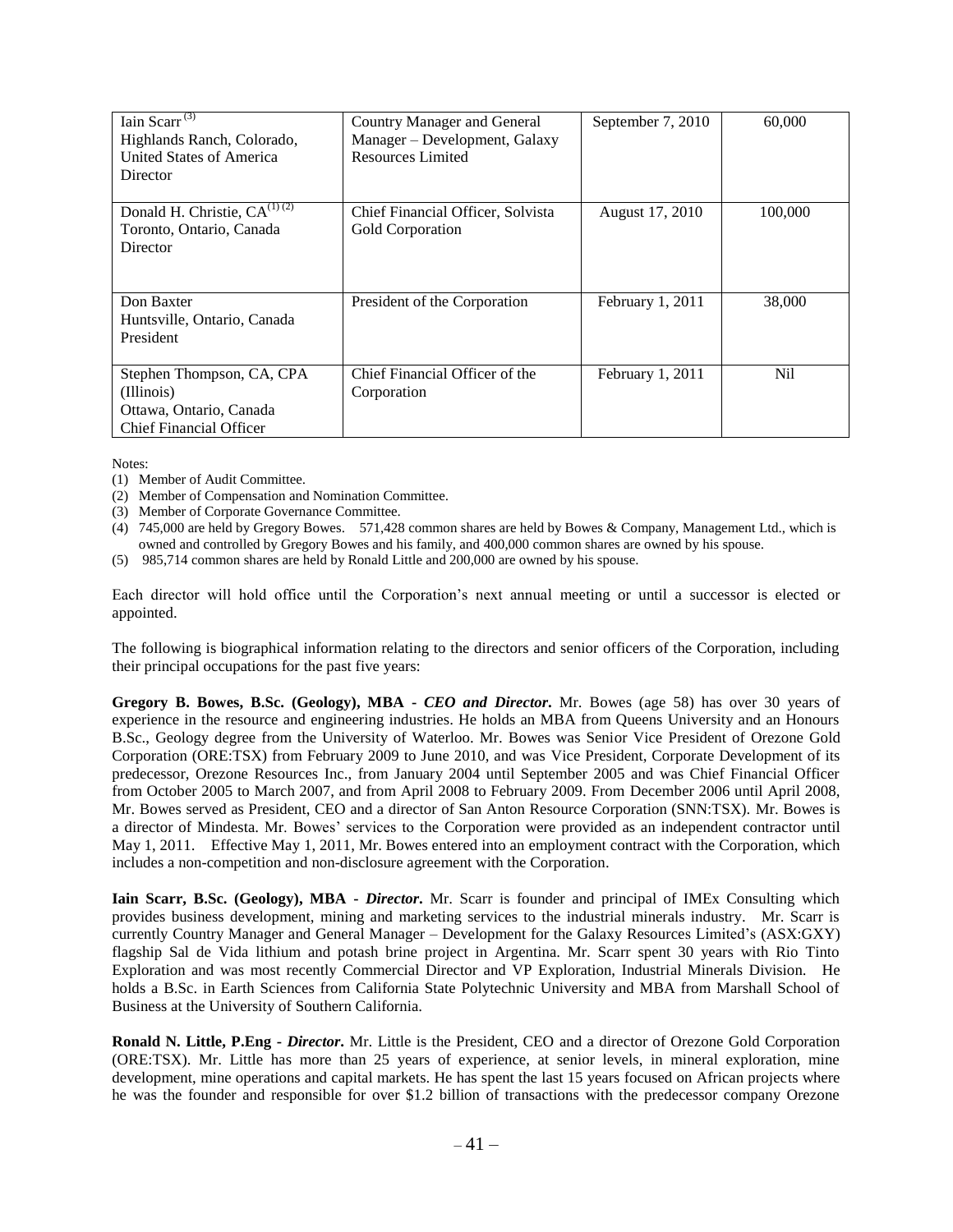Resources Inc. that was taken over by IAMGOLD in 2009. Mr. Little has held directorships with other public and private companies and held senior operating positions in both major and junior gold producing companies.

**Jay Chmelauskas, B.A.Sc, MBA - Director.** Mr. Chmelauskas is CEO and President of Western Lithium Corp. and was previously President and CEO of China Gold International Resources Corp. Ltd. (formerly Jinshan Gold Mines) where he successfully managed and led the company during all phases of the commissioning of one of China's largest open pit gold mines. Mr. Chmelauskas has considerable experience in the exploration, development and mining industry, including a large Placer Dome gold mine, and a business analyst position with chemical manufacturer Methanex Corporation. Mr. Chmelauskas has a Bachelor of Applied Science in Geological Engineering from the University of British Columbia and a Master of Business Administration from Queen's University.

**Donald H. Christie, CA –** *Director***.** Mr. Christie is the Chief Financial Officer and a Director of Solvista Gold Corporation (SVV:TSX-V) (formerly Alpha One Corporation). Mr. Christie is also the CFO and a Director of Gold Spike Exploration Inc. and the CFO of Calvista Gold Corporation (CVZ:TSX). Mr. Christie is a Chartered Accountant. Prior to his role as Chief Financial Officer at Solvista Gold Corporation, Mr Christie was was CFO of Continental Gold Limited (CNL:TSX). Prior to his involvement with Continental Gold Limited, Mr. Christie co-founded Ollerhead Christie & Company Ltd., a privately held Toronto investment banking firm which sourced, structured and syndicated debt private placements and provided financial advisory services to a client base comprised primarily of colleges, universities, schools boards and provincial government agencies. Prior to founding Ollerhead Christie & Company Ltd., Mr. Christie served as Vice President and a director of Newcourt Capital Inc., formerly the corporate finance subsidiary of then publicly traded Newcourt Credit Group (TSX, NYSE), which subsequently combined with the CIT Group, Inc. While at Newcourt, Mr. Christie was involved in the structuring and syndication of over \$1.5 billion of transactions. Mr. Christie holds a B.Comm degree from Queen's University.

**K. Sethu Raman, Ph.D -** *Director***.** Dr. Raman is a professional geologist with over 40 years of international experience in all phases of exploration and development and has held senior executive positions in several public mining companies. He spent 13 years with Campbell Chibougamau Mines, Campbell Resources and Royex Gold Group of companies (now Barrick Gold) in various management positions including Vice President (1980-86) where he played a key role in gold discovery and development of six operating gold mines and major acquisitions including Hemlo Gold Mine and the Nickel Plate Gold Mine. From 1986 to 2004, Dr. Raman was President and CEO of Holmer Gold Mines Limited which over the years discovered and developed the Timmins Gold deposit. On December 31, 2004, Lake Shore Gold Corp., a TSX listed company, acquired all of the issued and outstanding shares of Holmer. Dr. Raman is currently a director of Moneta Porcupine Mines (TSX:ME), Crescent Resources Limited (formerly Nico Mining Limited) (TSX:RCB) and Altai Resources Inc. (TSX-V:ATI). Dr. Raman holds a Ph.D (1970) in geology from Carleton University, Ottawa and a UNESCO Post-Graduate Diploma (1965) from University of Vienna, Austria.

**Donald K.D. Baxter, P.Eng –** *President***.** Mr. Baxter (age 47) has a degree in Mining Engineering from Queens' University. For five years preceding his involvement with Northern, Mr. Baxter held the role of President of Ontario Graphite Limited, which is attempting to bring the Kearney graphite property, a past producing mine located near Huntsville, Ontario, back into production. Mr. Baxter was Mine Superintendent and Chief Mine Engineer at Kearney between 1990 and 1995. Prior to 1990, Mr. Baxter was involved in mine engineering and operations with INCO and Noranda Minerals. Mr. Baxter's services to the Corporation are provided as an independent contractor. Mr. Baxter has not entered into a non-competition agreement with the Corporation. The agreement under which Mr. Baxter provides his services includes non-disclosure covenants in favor of the Corporation.

**Stephen Thompson, CA, CPA (Illinois) -** *Chief Financial Officer.* Mr. Thompson (age 44) holds a Bachelor of Commerce (honours) degree from Queens' University (1991) and is a Chartered Accountant as well as a Certified Public Accountant (Illinois) with over 20 years of experience in accounting and finance. For the three years preceding his involvement at Northern, he provided financial management and leadership services to a number of small Ottawa-based companies. He was previously Vice President, Finance of Espial Group Inc., Vice President, Finance of Hydro Ottawa Limited and Vice President Controller of Accelio Corporation. Mr. Thompson's services to the Corporation were provided as an independent contractor from February to April of 2011. Effective May 1,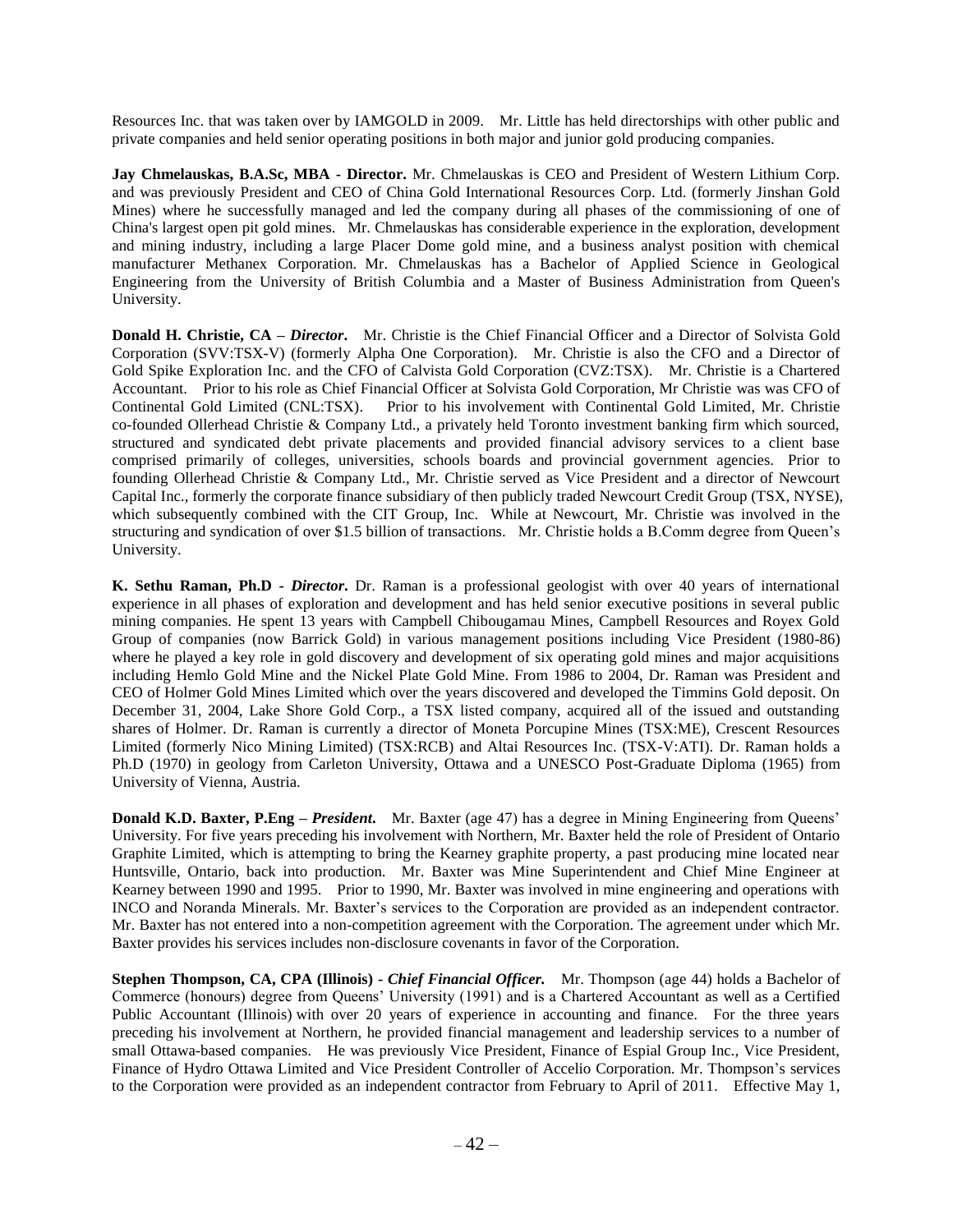2011, Mr. Thompson entered into an employment contract with the Corporation, which includes a non-competition and non-disclosure agreement with the Corporation.

#### **Shareholdings of Directors and Officers**

As of the date of this Annual Information Form, the directors and executive officers of the Corporation, as a group, beneficially owned, directly or indirectly, or exercised control or direction over an aggregate of 3,407,636 shares, representing approximately 6.9% of the issued and outstanding shares of the Corporation.

## **Cease Trade Orders**

Except as disclosed below, no director or executive officer of Northern is, as at the date of this Annual Information Form, or has been, within 10 years before the date of this Annual Information Form, a director, chief executive officer or chief financial officer of any company (including Northern) that was subject to a cease trade or similar order or an order that denied the relevant company access to any exemption under securities legislation that was (i) in effect for a period of more than 30 consecutive days, (ii) issued while the director or executive officer was acting in that capacity, or (iii) issued after that person ceased to act in that capacity but which resulted from an event that occurred while that person was acting in that capacity.

Donald Christie was a Director of Alpha One Pool Company which is listed on the NEX. On April 3, 2006, trading in Alpha One shares was halted by the TSX-V at the request of Alpha One. On April 5, 2006 Alpha One issued a press release describing its intended Qualifying Transaction (as defined in the TSX-V Policies). The TSX-V subsequently issued a bulletin on September 13, 2006 indicating that Alpha One was required to complete a Qualifying Transaction by October 14, 2006, 24 months from its date of listing. Further to the TSX-V bulletin dated September 13, 2006, effective October 20, 2006, trading in Alpha One shares was suspended, as Alpha One failed to complete a Qualifying Transaction within 24 months of its listing. On March 9, 2007, as the result of Alpha One failing to complete the Qualifying Transaction within the time frame prescribed by TSX-V Policy 2.4, the Alpha One shares were transferred to NEX where they remain suspended pending the closing of a Qualifying Transaction. The trading symbol for Alpha One shares was changed from AOC.P to AOC.H as a result of the transfer to NEX.

Gregory Bowes has been a director of Mindesta since June 23, 2008 and became the Chief Executive Officer and Chief Financial Officer of Mindesta on May 10, 2010. On August 18, 2009, Mindesta, which is a Delaware corporation which is quoted on the over-the-counter bulletin board in the United States, was advised by the BCSC that the BCSC had issued a cease trade order against it for failure to file a NI 43-101 compliant technical report in connection with the November 2007 announcement by Mindesta of a mineral resource estimate and the results of a preliminary assessment for the Bissett Creek Project and subsequent similar disclosure. Mindesta had been designated a reporting issuer in British Columbia by the BCSC pursuant to BCI 51-509 on September 15, 2008. The technical report had been completed and Mindesta's disclosure was consistent with it, but the report was not filed with the BCSC due to the financial difficulties being experienced by Mindesta. The BCSC issued a full revocation of the cease trade order effective March 10, 2011.

Dr. Sethu Raman was a director of Visa Gold Explorations Inc., a TSX listed company, from October 2000 to June 2003. Trading in Visa Gold Explorations Inc. was halted in June 2003 for failure to file financial statements for the period ending December 31, 2002. On June 20, 2003, Dr. Raman resigned as a director. On January 13, 2004, the BCSC issued a cease trade order against the company.

## **Bankruptcies**

No director or executive officer of Northern or, to the knowledge of Northern, any shareholder holding a sufficient number of securities of Northern to affect materially the control of Northern:

(a) is, as of the date of this Annual Information Form, or has been within 10 years before the date of this Annual Information Form, a director or executive officer of any company (including Northern) that, while that person was acting in that capacity, or within a year of ceasing to act in that capacity, became bankrupt, made a proposal under any legislation relating to bankruptcy or insolvency or was subject to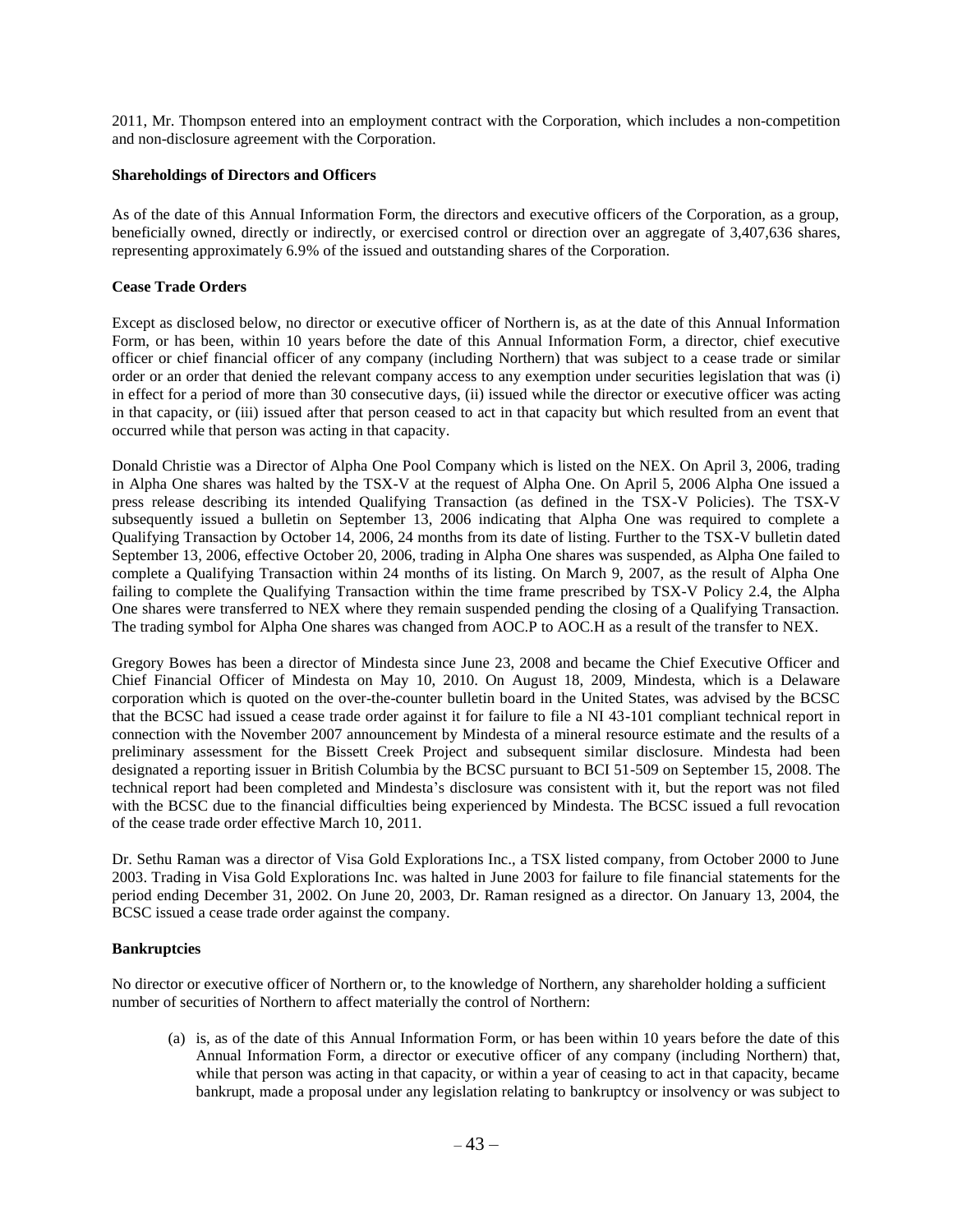or instituted any proceedings, arrangement or compromise with creditors or had a receiver, receiver manager or trustee appointed to hold its assets; or

(b) has, within 10 years before the date of this Annual Information Form, become bankrupt or made a proposal under any legislation relating to bankruptcy or insolvency, or become subject to or instituted any proceedings, arrangement or compromise with creditors or had a receiver, receiver manager or trustee appointed to hold his assets.

#### **Penalties or Sanctions**

No director or executive officer of the Corporation or, to the knowledge of the Corporation, shareholder holding a sufficient number of securities of the Corporation to affect materially the control of the Corporation, has been subject to: (a) any penalties or sanctions imposed by a court relating to securities legislation or by a securities regulatory authority or has entered into a settlement agreement with a securities regulatory authority; or (b) any other penalties or sanctions imposed by a court or regulatory body that would likely be considered important to a reasonable investor in making an investment decision.

#### **Conflicts of Interest**

As at the date hereof, the Corporation is not aware of any existing or potential material conflicts of interest between the Corporation and any director or officer of the Corporation.

Certain of the directors of the Corporation serve as directors or officers of, or provide consulting services to, other resource companies or may have significant shareholdings in other public or private resource companies which may compete with the Corporation. Situations may arise in connection with potential acquisitions, investments or other transactions where the interests of these directors may actually or potentially conflict with the interests of the Corporation. The Corporation intends to establish procedures and practices to minimize the frequency and extent of conflicts of interest and to resolve or deal with them in a manner which protects the interests of the Corporation and its shareholders, including disclosure of actual or perceived conflicts and having independent directors review and deal with such conflicts. The *Business Corporations Act* (Ontario) requires written disclosure if a director or officer of the Corporation is a party to a material contract or proposed material contract or is a director or officer of, or has a material interest in, any material contract or proposed material contract, with the Corporation and subject to certain exceptions, requires the director to abstain from voting on the matter.

#### **Committees of the Board of Directors**

The Board of Directors has established three committees as described below, the Audit Committee, the Compensation and Nomination Committee and the Corporate Governance Committee.

#### *Audit Committee*

The Audit Committee is comprised of Messrs. Christie, Chmelauskas and Little. The Audit Committee has been structured to comply with National Instrument 52-110 - *Audit Committees* ("**NI 52-110**"). Each member of the Audit Committee is financially literate within the meaning of NI 52-110. In addition, each member of the Audit Committee is independent within the meaning of NI 52-110.

The Audit Committee oversees the accounting and financial reporting practices and procedures of the Corporation, and the audits of the Corporation's financial statements. The principal responsibilities of the Audit Committee include: (i) overseeing the quality and integrity of the internal controls and accounting procedures of the Corporation, including reviewing the Corporation's procedures for internal control with the Corporation's auditor and Chief Financial Officer; (ii) reviewing and assessing the quality and integrity of the Corporation's annual and quarterly financial statements and related management's discussion and analysis, as well as all other material continuous disclosure documents, such as the Corporation's annual information form; (iii) monitoring compliance with legal and regulatory requirements related to financial reporting; (iv) reviewing and approving the engagement of the auditor of the Corporation and independent audit fees; (v) reviewing the qualifications, performance and independence of the auditor of the Corporation, considering the auditor's recommendations and managing the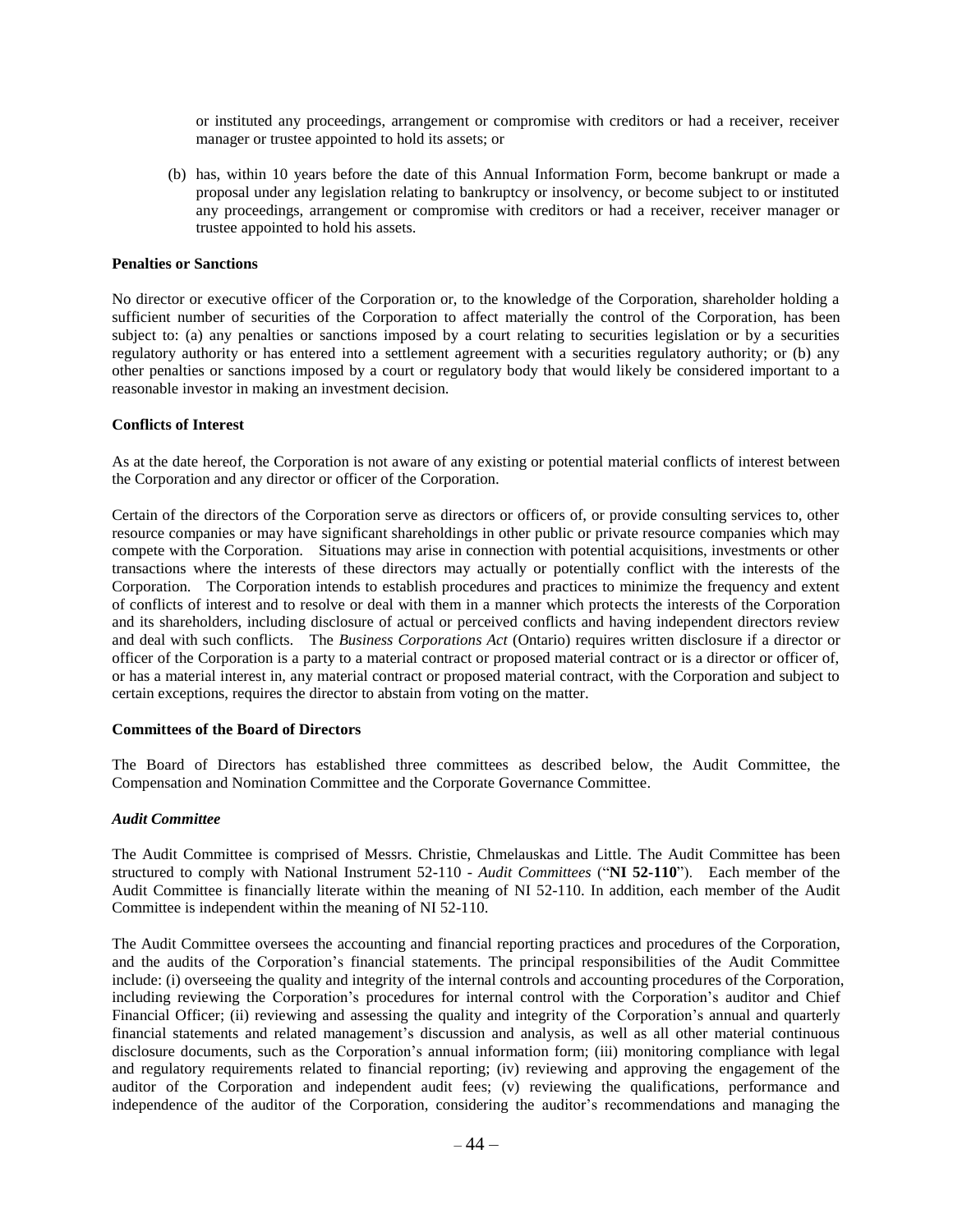relationship with the auditor, including meeting with the auditor as required in connection with the audit services provided by the Corporation; (vi) reviewing the Corporation's risk management procedures; (vii) reviewing any significant transactions outside the Corporation's ordinary course of business and any pending litigation involving the Corporation; and (viii) examining improprieties or suspected improprieties with respect to accounting and other matters that affect financial reporting.

## *Compensation and Nomination Committee*

The Compensation and Nomination Committee is comprised of Messrs. Christie, Little, and Raman. Each member of the Compensation and Nomination Committee is independent within the meaning of National Policy 58-201 – *Corporate Governance Guidelines* ("**NP 58-201**").

The Compensation and Nomination Committee oversees the remuneration, nomination and appointment policies and practices of the Corporation. The principal responsibilities of the Compensation and Nomination Committee include: (i) considering the Corporation's overall remuneration strategy and, where information is available, verifying the appropriateness of existing remuneration levels using external sources for comparison; (ii) comparing the nature and amount of the Corporation's directors' and executive officers' compensation to performance against goals set for the year while considering relevant comparative information, independent expert advice and the financial position of the Corporation; (iii) making recommendations to the Board of Directors in respect of director and executive officer remuneration matters with the overall objective of ensuring maximum shareholder benefit from the retention of high quality board and executive team members; (iv) considering nominees for independent directors of the Corporation; and (v) planning for the succession of directors and executive officers of the Corporation, including appointing, training and monitoring senior management to ensure that the Board of Directors and management have appropriate skill and experience.

## *Corporate Governance Committee*

The Corporate Governance Committee is comprised of Messrs. Chmelauskas, Raman, and Scarr. Each member of the Corporate Governance Committee is independent within the meaning of NP 58-201.

The Corporate Governance Committee oversees the Corporation's approach to corporate governance matters. The principal responsibilities of the Corporate Governance Committee include: (i) monitoring and overseeing the quality and effectiveness of the corporate governance practices and policies of the Corporation; (ii) adopting and implementing corporate communications policies and ensuring the effectiveness and integrity of communication and reporting to the Corporation's shareholders and the public generally; and (iii) administering the Board of Directors' relationship with the management of the Corporation.

## **Directors' and Officers' Liability Insurance**

The Corporation carries directors' and officers' liability insurance. The Corporation does not maintain any key man insurance.

## **AUDIT COMMITTEE INFORMATION**

#### **Audit Committee Charter**

The charter for the Corporation's Audit Committee is attached as Appendix "A" to this Annual Information Form.

#### **Composition of the Audit Committee**

The Audit Committee of the Corporation is comprised of Donald Christie CA, Jay Chmelauskas and Ronald Little. Mr. Christie serves as Chairman of the Audit Committee. The Audit Committee has been structured to comply with NI 52-110. Each member of the Audit Committee is financially literate within the meaning of NI 52-110. In addition, each member of the Audit Committee is independent within the meaning of NI 52-110.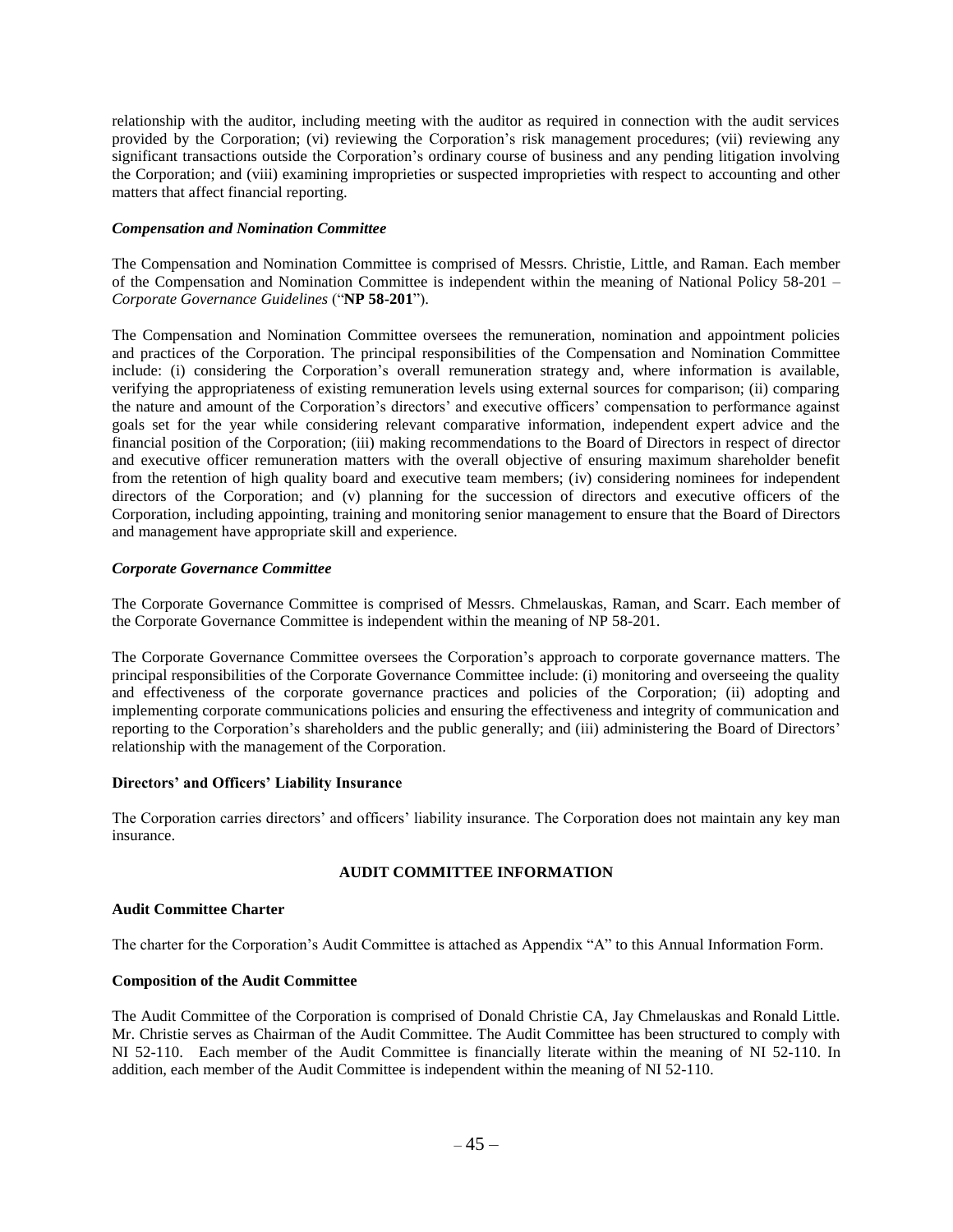#### **Relevant Education and Experience**

Each member of the Corporation's Audit Committee has adequate education and experience that is relevant to their performance as an Audit Committee member and, in particular, education and experience that have provided the member with: (a) an understanding of the accounting principles used by the Corporation to prepare its financial statements and the ability to assess the general application of those principles in connection with estimates, accruals and reserves; (b) experience preparing, auditing, analyzing or evaluating financial statements that present a breadth and level of complexity of accounting issues that are generally comparable to the breadth and complexity of issues that can reasonably be expected to be raised by the Corporation's financial statements or experience actively supervising individuals engaged in such activities; and (c) an understanding of internal controls and procedures for financial reporting. In particular: (i) Mr. Christie is a Chartered Accountant with many years of experience with financial reporting and public companies, and he is currently Chief Financial Officer of Solvista Gold Corporation; (ii) Mr. Chmelauskas holds a Masters Degree in Business Administration, and he is currently President of Western Lithium Corp. and was previously President and CEO of China Gold International Resources Corp. Ltd., both publicly listed companies; and (iii) Mr. Little has over 15 years experience in managing public companies. In these capacities, they have become familiar with and had experience preparing, analyzing or evaluating financial statements and reporting requirements for public companies or actively supervising individuals engaged in such activities, and have developed an understanding of the accounting principles used by the Corporation to prepare its financial statements and an understanding of internal controls and procedures for financial reporting.

#### **Reliance on Certain Exemptions**

At no time since the commencement of the Corporation's most recently completed financial year has the Corporation relied upon any exemptions under NI 52-110.

#### **Audit Committee Oversight**

At no time since the commencement of the Corporation's most recently completed financial year was a recommendation of the Audit Committee to nominate or compensate an external auditor not adopted by the Corporation's Board of Directors.

## **Pre-Approval Policy**

The Corporation has not yet adopted any specific policies or procedures for the engagement of non-audit services. Such matters are the subject of review and pre-approval by the Audit Committee.

#### **External Auditor Service Fees**

The aggregate fees billed by the Corporation's auditors, Meyers Norris Penny LLP, Chartered Accountants, in each of the last two financial years of the Corporation are as follows:

| <b>Financial Year Ending</b> | <b>Audit Fees</b> | <b>Audit Related Fees</b> | <b>Tax Fees</b> | <b>All Other Fees</b> |
|------------------------------|-------------------|---------------------------|-----------------|-----------------------|
| December 31, 2012            | \$38,000          | Nil                       | \$41,576        | Nil                   |
| December 31, 2011            | \$33,000          | Nil                       | \$4,800         | Nil                   |

Notes:

(1) The aggregate audit fees billed.

(2) The aggregate fees billed for assurance and related services that are reasonably related to the performance of the audit or review of the Corporation's financial statements which are not included under the heading "Audit Fees".

(3) The aggregate fees billed for professional services rendered for tax compliance, tax advice and tax planning.

(4) The aggregate fees billed for products and services other than as set out under the headings "Audit Fees", "Audit Related Fees" and "Tax Fees".

## **PROMOTERS**

<span id="page-47-0"></span>Gregory Bowes, CEO of the Corporation, took the initiative to finance and reorganize the affairs of the Corporation and accordingly may be considered to be a promoter of the Corporation within the meaning of applicable securities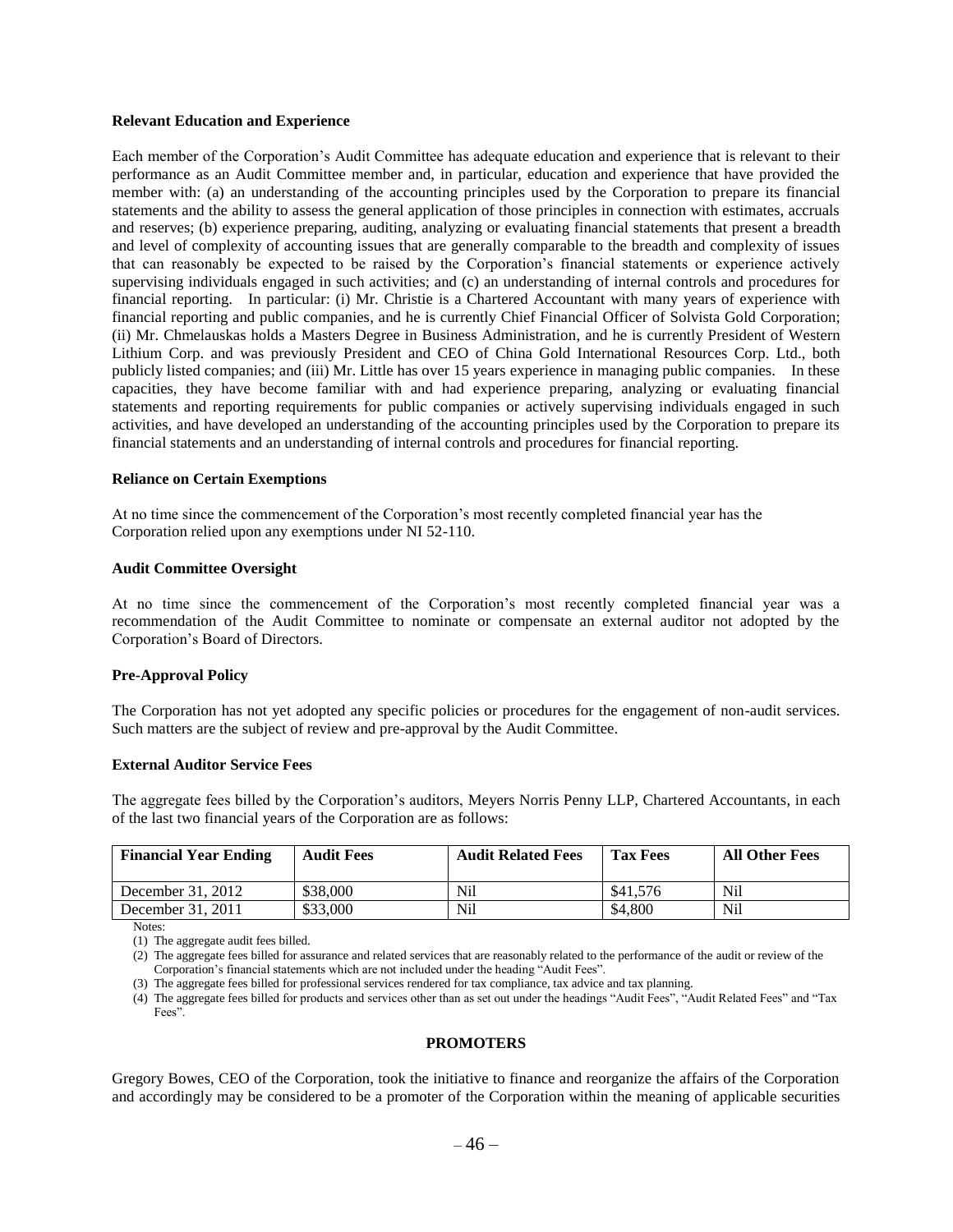legislation. Mr. Bowes beneficially owns or controls 1,716,428 (common shares of the Corporation representing 3.5% of the issued and outstanding common shares. Mr. Bowes is compensated for the services he provides to the Corporation in his capacity as CEO at a salary of \$250,000 per year in accordance with the provisions of his employment agreement with the Corporation. See "Directors and Officers".

## **LEGAL PROCEEDINGS AND REGULATORY ACTIONS**

<span id="page-48-0"></span>The Corporation is not and was not during the financial year ended December 31, 2012 a party or subject to any legal proceedings involving the Corporation or any of its property.

No penalties or sanctions are or were during the financial year ended December 31, 2012 imposed against the Corporation by a court relating to securities legislation or by a securities regulatory authority. No other penalties or sanctions are or were during the financial year ended December 31, 2012 imposed by a court or regulatory body against the Corporation that would likely be considered important to a reasonable investor in making an investment decision. The Corporation has not entered into at present or during the financial year ended December 31, 2012 any settlement agreements before a court relating to securities legislation or with a securities regulatory authority.

## **INTEREST OF MANAGEMENT AND OTHERS IN MATERIAL TRANSACTIONS**

<span id="page-48-1"></span>Other than as disclosed in this Annual Information Form, no director or executive officer of the Corporation or any person or company that is the direct or indirect beneficial owner of, or who exercise control or direction over, more than 10% of any class or series of the Corporation's outstanding voting securities, or any associate or affiliate of any of such persons or companies, had any material interest, direct or indirect, in any transactions which materially affected or would materially affect the Corporation, occurring during the year ended December 31, 2012.

#### **REGISTRAR AND TRANSFER AGENT**

<span id="page-48-3"></span><span id="page-48-2"></span>The transfer agent and registrar of the Corporation is Equity Financial Trust Company at its principal office in Toronto, Ontario.

## **MATERIAL CONTRACTS**

The Corporation has no material contracts, other than contracts entered into in the ordinary course of business, that were entered into during the financial year ended December 31, 2012, or that were entered into before the financial year ended December 31, 2012 that are still in effect.

#### **INTERESTS OF EXPERTS**

<span id="page-48-4"></span>Certain information in this Annual Information Form on the Bissett Creek Project is summarized from the 2010 Technical Report prepared by Gilbert Rousseau P. Eng and Claude Duplessis P. Eng, both of SGS, and both of whom are independent Qualified Persons under NI 43-101. As of the date hereof, to the Corporation's knowledge, none of Messrs. Rousseau or Duplessis or any of the directors, officers, principals and associates of SGS own beneficially, directly or indirectly, or exercise control or direction over, any of the securities or other property of the Corporation.

Certain information in this Annual Information Form on the Bissett Creek Project is summarized from the Technical Report prepared by the following Qualified Persons, each of whom are independent Qualified Persons under NI 43-101: Nicolas Menard, ing, Louis Ginac, ing, Robert Marchand, ing, Robert Menard, ing, Andy Phillips, P.Eng, Steve Aiken, P.Eng, Ahmed Bouajila, ing, Daniel Houde, ing, Francois Thibert, P.Geo, Gilbert Rousseau, ing, Mehmet Taner, P.Geo and Antoine Champange, ing. As of the date hereof, to the Corporation's knowledge, none of the individuals listed above or any of the directors, officers, principals and associates of their respective companies own beneficially, directly or indirectly, or exercise control or direction over, any of the securities or other property of the Corporation.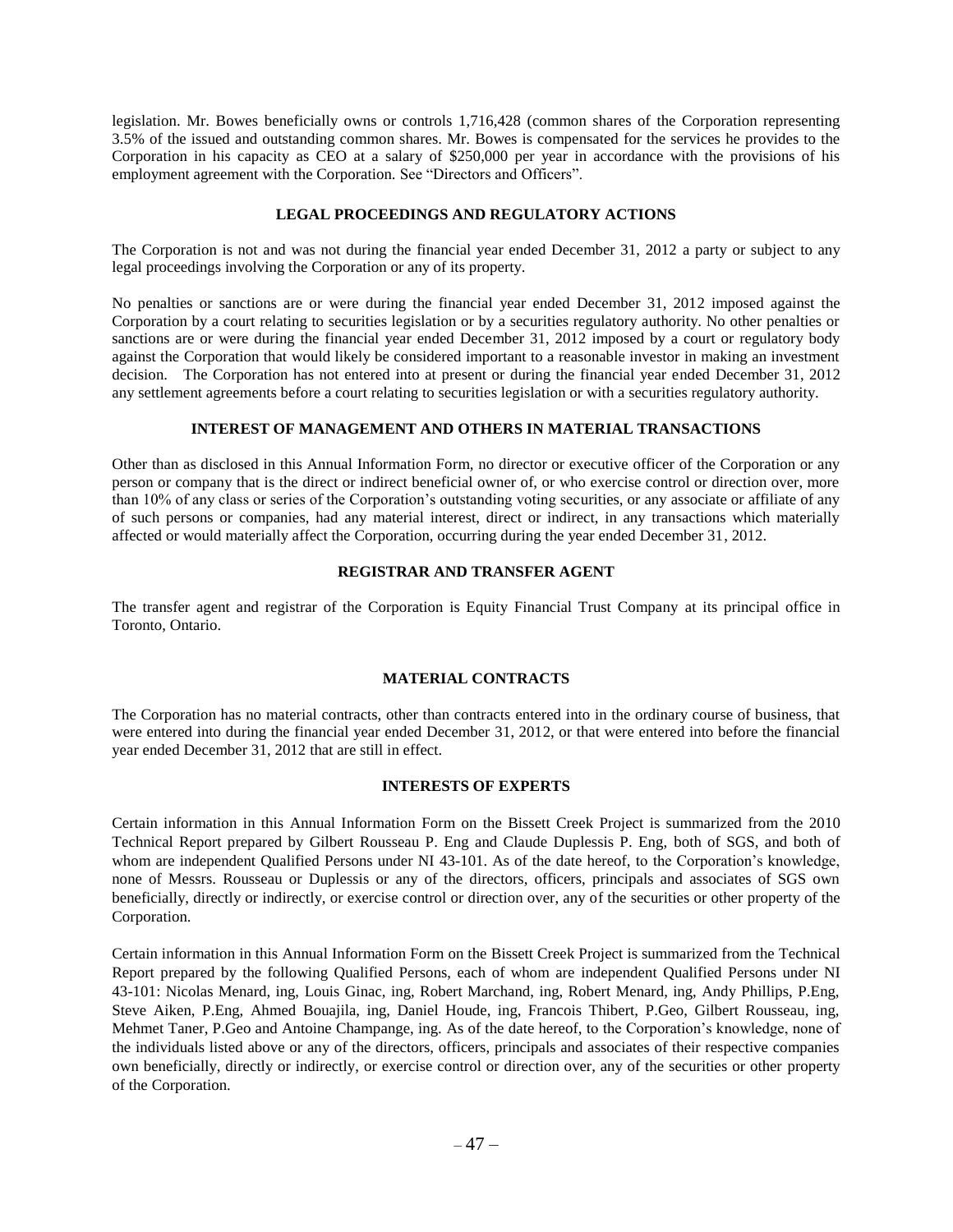The average selling price used in the Technical Report was reviewed by Mindesta and graphite expert, Mr. George C. Hawley. As of the date hereof, to the Corporation's knowledge, Mr. Hawley beneficially owns 124,875 common shares of the Corporation and has options to purchase 50,000 shares of the Corporation at a price of \$0.50 per share for a period of five years from April 18, 2011.

Meyers Norris Penny LLP, Chartered Accountants, of Vancouver, British Columbia, are the Corporation's auditors and such firm has prepared an opinion with respect to the Corporation's financial statements as at and for the year ended December 31, 2012. Meyers Norris Penny LLP, Chartered Accountants are independent of the Corporation in accordance with the Rules of Professional Conduct as outlined by the British Columbia Institute of Chartered Accountants.

## **RISK FACTORS**

<span id="page-49-0"></span>An investment in the Corporation is subject to risks and uncertainties. The occurrence of any one or more of these risks or uncertainties could have a material adverse effect on the value of any investment in the Corporation and the business, prospects, financial position, financial condition or operating results of the Corporation. Prospective investors should carefully consider the information presented in this Annual Information Form, including the following risk factors, which are not an exhaustive list of all risk factors associated with an investment in the Corporation or the Corporation's shares or in connection with the operations of the Corporation:

#### *Exploration Stage Corporation and Single Asset*

The Corporation has a limited history of operations and is in the early stage of development. The Corporation is engaged in the business of exploring and developing a single asset, the Bissett Creek Project, in the hope of ultimately, at some future point, placing the Bissett Creek Project into production. The Bissett Creek Project will be for the foreseeable future the Corporation's sole asset. Although management believes the Bissett Creek Project has sufficient merit to justify focusing all the Corporation's limited resources upon it, the Corporation will in consequence be exposed to some heightened degree of risk due to the lack of property diversification. The Bissett Creek Project is known to host NI 43-101 compliant indicated and inferred resources and a probable resource. However, there are no guarantees that these indicated and inferred resources will ever be demonstrated, in whole or in part, to be profitable to mine. Development of the Bissett Creek Project will only follow upon obtaining satisfactory results from the recommended multi-phase exploration and development program and any subsequent work and studies that may be required. There can be no assurance that any of the Corporation's planned exploration and development activities on the Bissett Creek Project will ever lead to graphite production from the Bissett Creek Project.

## *Mineral Exploration and Development*

The exploration and development of mineral projects is highly speculative in nature and involves a high degree of financial and other risks over a significant period of time which even a combination of careful evaluation, experience and knowledge may not reduce or eliminate. The Bissett Creek Project, which will constitute the Corporation's sole asset, is known to host NI 43-101 compliant indicated and inferred resources, which have been updated into a probable reserve in the FS. However, there are no guarantees that there will ever be a profitable mining operation on the Bissett Creek Project. The proposed multi-phase exploration and development program on the Bissett Creek Project is subject to a significant degree of risk. Whether a mineral deposit will be commercially viable depends on a number of factors, including the particular attributes of the deposit (i.e. size, grade, access and proximity to infrastructure), financing costs, the cyclical nature of commodity prices and government regulations (including those relating to prices, taxes, currency controls, royalties, land tenure, land use, importing and exporting of mineral products, and environmental protection). The effect of these factors or a combination thereof cannot be accurately predicted but could have an adverse impact on the Corporation.

### *No History of Mineral Production*

The Corporation has never had an interest in a mineral producing property. There is no assurance that commercial quantities of minerals will be discovered at any future properties, nor is there any assurance that any future exploration programs of the Corporation on the Bissett Creek Project or any future properties will yield any positive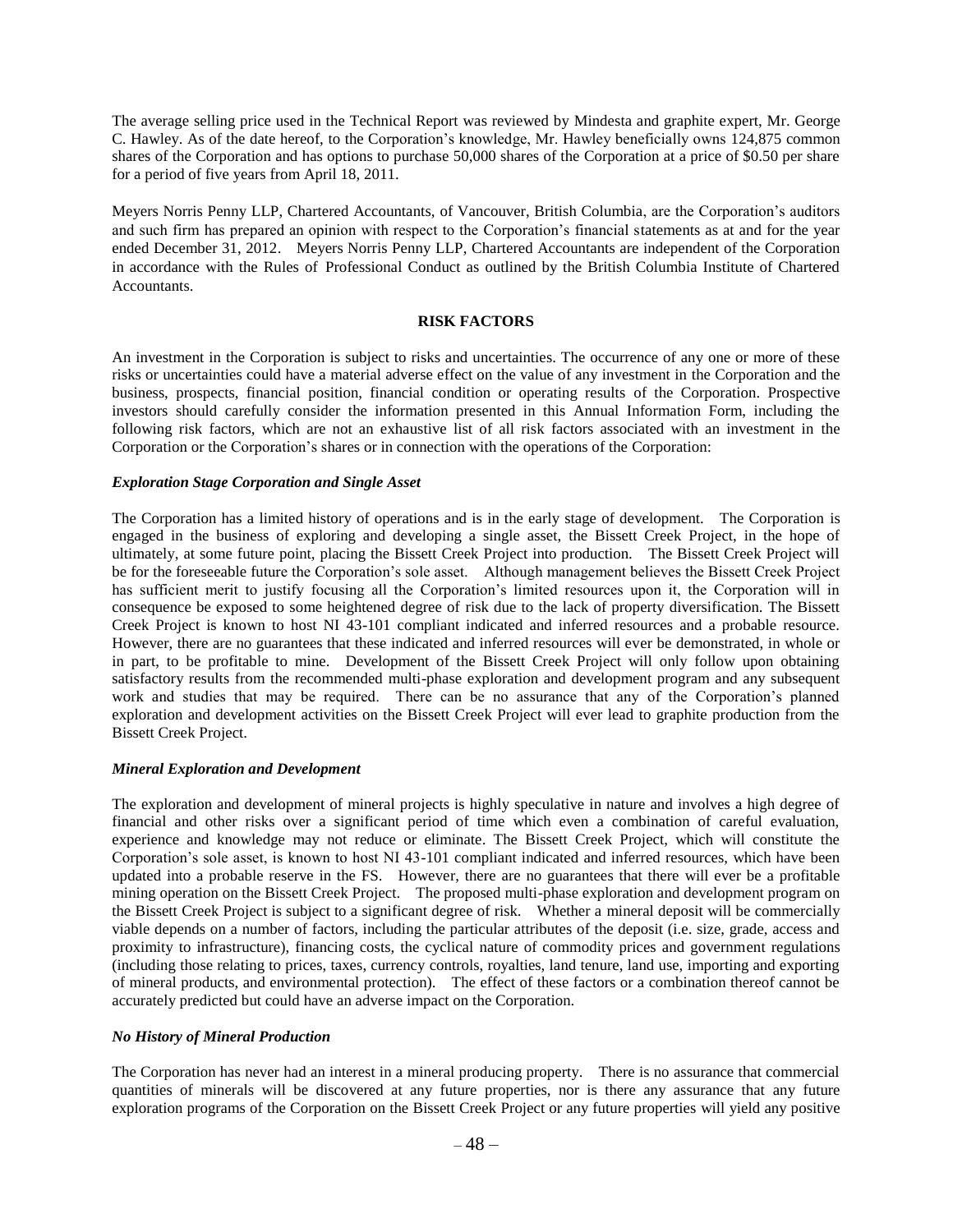results. Even where commercial properties of minerals are discovered, there can be no assurance that any property of the Corporation will ever be brought to a stage where mineral reserves can be profitably produced thereon. Factors which may limit the ability of the Corporation to produce mineral resources from its properties include, but are not limited to, the price of mineral resources are explored, availability of additional capital and financing and the nature of any mineral deposits.

## *Mining Operations and Insurance*

Mining operations generally involve a high degree of risk. The Corporation's operations will be subject to all of the hazards and risks normally encountered in mineral exploration and development. Such risks include unusual and unexpected geological formations, seismic activity, rock bursts, cave-ins, water inflows, fires and other conditions involved in the drilling and removal of material, environmental hazards, industrial accidents, periodic interruptions due to adverse weather conditions, labor disputes, political unrest and theft. The occurrence of any of the foregoing could result in damage to, or destruction of, mineral properties or interests, production facilities, personal injury, damage to life or property, environmental damage, delays or interruption of operations, increases in costs, monetary losses, legal liability and adverse government action. The Corporation does not currently carry insurance against these risks and there is no assurance that such insurance will be available in the future, or if available, at economically feasible premiums or acceptable terms. The potential costs associated with losses or liabilities not covered by insurance coverage may have a material adverse effect upon the Corporation's financial condition.

## *Limited Operating History and Financial Resources*

The Corporation has a limited operating history, has no operating revenues and is unlikely to generate any revenues from operations in the immediate future. It anticipates that its existing cash resources, together with the net proceeds of the Offering, will be sufficient to cover its projected funding requirements for the ensuing year. If its phased exploration and development program is successful, additional funds will be required to bring the Bissett Creek Project to production. The Corporation has limited financial resources and there is no assurance that sufficient additional funding will be available to enable it to fulfill its obligations or for further exploration and development on acceptable terms or at all. Failure to obtain additional funding on a timely basis could result in delay or indefinite postponement of further exploration and development and could cause the Corporation to reduce or terminate its operations. Additional funds raised by the Corporation from treasury share issuances may result in further dilution to the shareholders of the Corporation or a change of control.

#### *Government Regulation*

The future operations of the Corporation, including exploration and development activities and the commencement and continuation of commercial production, require licenses, permits or other approvals from various federal, provincial and local governmental authorities and such operations are or will be governed by laws and regulations relating to prospecting, development, mining, production, exports, taxes, labor standards, occupational health and safety, waste disposal, toxic substances, land use, water use, environmental protection, land claims of indigenous people and other matters. The Corporation believes that the Bissett Creek Project is in substantial compliance with all material laws and regulations which currently apply to its activities. There can be no assurance, however, that the Corporation will obtain on reasonable terms or at all the permits and approvals, and the renewals thereof, which it may require for the conduct of its future operations or that compliance with applicable laws, regulations, permits and approvals will not have an adverse effect on plans to explore and develop the Bissett Creek Project. Possible future environmental and mineral tax legislation, regulations and actions could cause additional expense, capital expenditures, restrictions and delay on the Corporation's planned exploration and operations, the extent of which cannot be predicted.

Failure to comply with applicable laws, regulations and permitting requirements may result in enforcement actions thereunder, including orders issued by regulatory or judicial authorities causing operations to cease or be curtailed, and may include corrective measures requiring capital expenditures, installation of additional equipment, or remedial actions. Parties engaged in mining operations may be required to compensate those suffering loss or damage by reason of the mining activities and may have civil or criminal fines or penalties imposed for violations of applicable laws or regulations.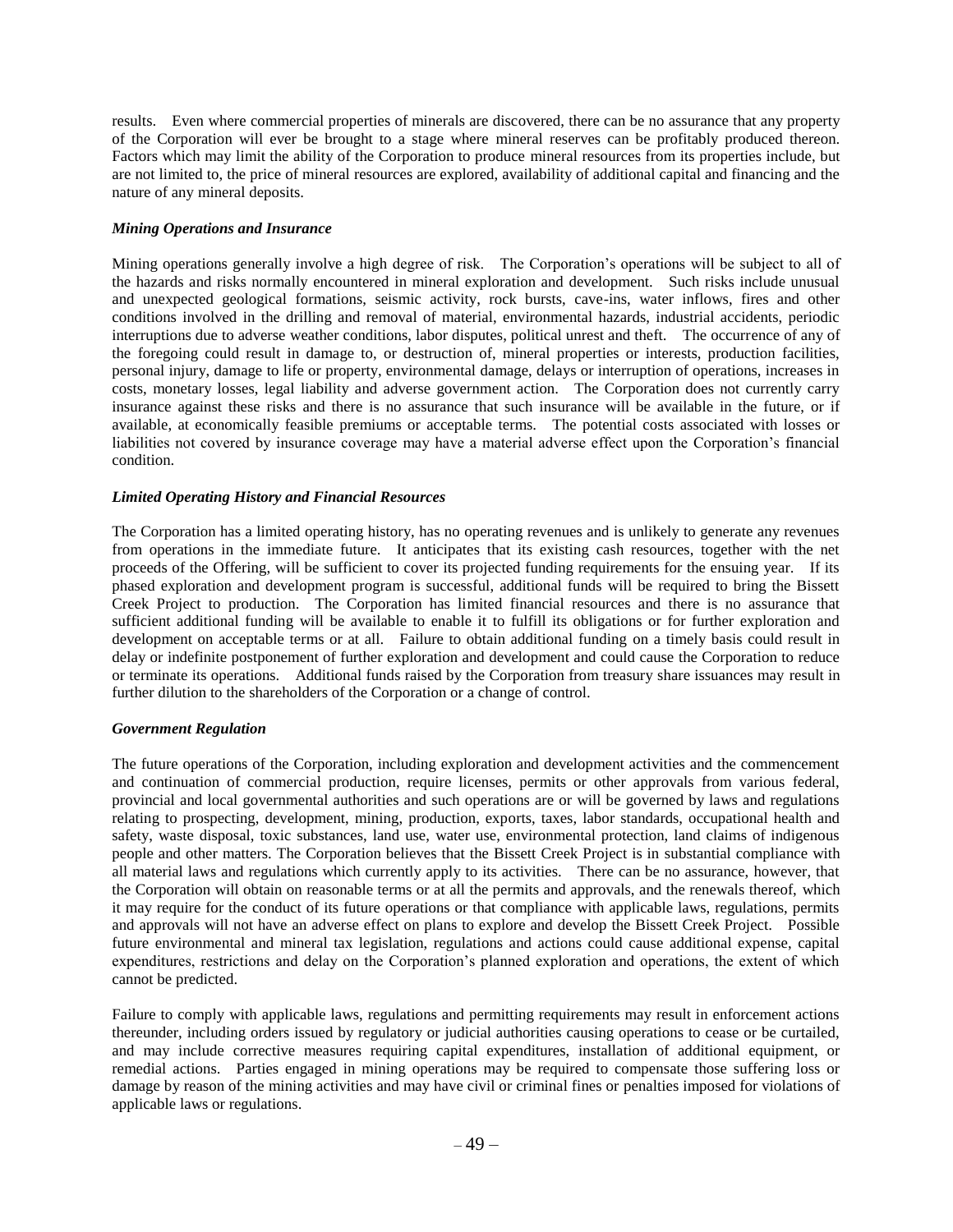#### *Results of Prior Exploration Work*

In preparing the Technical Report and the FS, the authors of such report relied upon data generated by exploration work carried out by geologists employed by others. There is no guarantee that data generated by prior exploration work is 100% reliable and discrepancies in such data not discovered by the Corporation may exist. Such errors and/or discrepancies, if they exist, could impact on the accuracy of the Technical Report and the FS.

#### *Reliance on Management and Experts*

The success of the Corporation will be largely dependent upon the performance of its senior management and directors. Due to the relative small size of the Corporation, the loss of these persons or the inability of the Corporation to attract and retain additional highly-skilled employees may adversely affect its business and future operations. The Corporation has not purchased any "key-man" insurance nor has it entered into any non-competition or non-disclosure agreements with any of its directors, officers or key employees and has no current plans to do so.

The Corporation has hired and may continue to rely upon consultants and others for geological and technical expertise. The Corporation's current personnel may not include persons with sufficient technical expertise to carry out the future development of the Corporation's properties. There is no assurance that suitably qualified personnel can be retained or will be hired for such development.

## *Competition*

The mineral exploration and mining business is competitive in all of its phases. The Corporation competes with numerous other companies and individuals, including competitors with greater financial, technical and other resources, in the search for and the acquisition of attractive mineral properties. The mining industry is facing a shortage of equipment and skilled personnel and there is intense competition for experienced geologists, field personnel, contractors and management. There is no assurance that the Corporation will be able to compete successfully with others in acquiring such equipment or personnel.

## *Conflicts of Interest*

Certain of the directors and officers of the Corporation also serve as directors and/or officers of other companies involved in natural resource exploration and development and consequently, there exists the possibility for such directors and officers to be in a position of conflict. Any decision made by any of such directors and officers involving the Corporation should be made in accordance with their fiduciary duties and obligations to deal fairly and in good faith with a view to the best interests of the Corporation and its shareholders.

In addition, each of the directors is required to declare and refrain from voting on any matter in which such directors may have a conflict of interest in accordance with the procedures set forth in the *Business Corporations Act* (Ontario) and other applicable laws.

## *Competitive Conditions*

The mineral exploration and mining business is competitive in all phases of exploration, development and production. The Corporation competes with a number of other entities in the search for and acquisition of productive mineral properties. As a result of this competition, the majority of which is with companies with greater financial resources than the Corporation, the Corporation may be unable to acquire attractive properties in the future on terms it considers acceptable. The Corporation also competes for financing with other resources companies, many of whom have greater financial resources and/or more advanced properties. There can be no assurance that additional capital or other types of financing will be available if needed or that, if available, the terms of such financing will be favorable to the Corporation.

The mining industry is facing a shortage of equipment and skilled personnel and there is intense competition for experienced geologists, field personnel, contractors and management. There is no assurance that the Corporation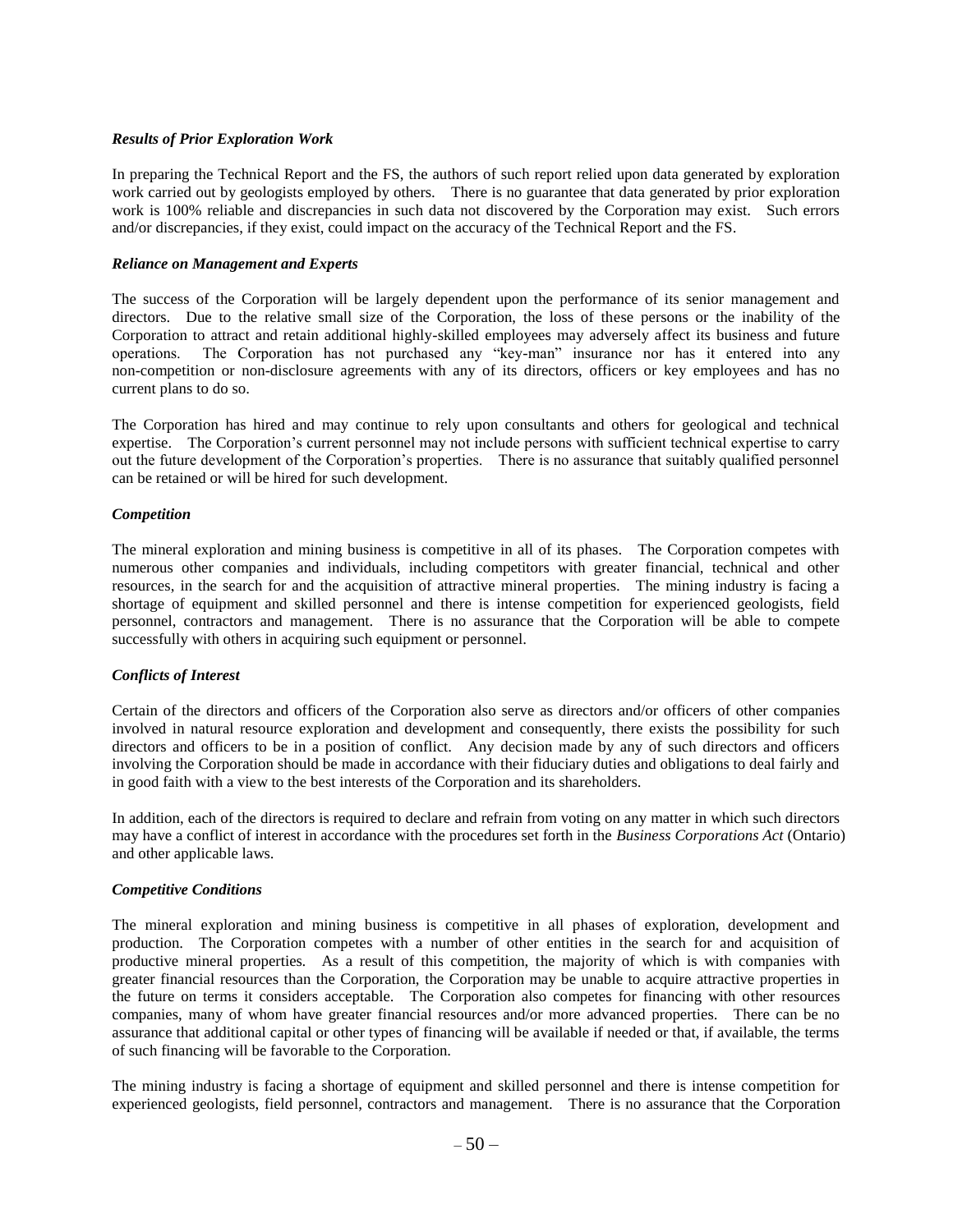will be able to compete successfully with other in acquiring such equipment and personnel.

## *Title to Property*

The Corporation has carefully examined the historical record of ownership of the registered surface and mineral rights for the claims comprising the Bissett Creek Project, and the leasehold interests comprising the Bissett Creek Project, and has established and confirmed that ownership thereof is valid and secure and that title is properly registered. However, there can be no assurance or guarantee that the Corporation's interests in the Bissett Creek Project may not be challenged. There can be no assurance that the Corporation will be able to secure the grant or the renewal of exploration permits or other tenures on terms satisfactory to it, or that governments having jurisdiction over the Bissett Creek Project will not revoke or significantly alter such permits or other tenures or that such permits and tenures will not be challenged or impugned. It is always possible, though unlikely, that third parties may have valid claims not appearing in the historical record underlying portions of the interests of the Corporation and the permits or tenures may be subject to prior unregistered agreements or transfers or native land claims and title may be affected by undetected defects. If a title defect exists, it is possible that the Corporation may lose all or part of its interest in the properties to which such defects relate.

#### *Aboriginal Land Claims*

At the present time, the lands comprising the Bissett Creek Project are the subject of an aboriginal land claim. The Corporation has been in consultations with the Algonquins of Ontario ("**AOO**") for the past two years. The Corporation has begun the process of negotiating an Impact Benefits Agreement ("**IBA**") with the AOO. A Memorandum of Understanding ("**MOU**") has been provided and is under negotiation which is the first step towards an IBA. To date the AOO have expressed support for the project and have shown interest in economic development. However, the negotiation of an MOU and an IBA are subject to many factors beyond the Corporation's control and there is no guarantee or assurance that the Corporation will be successful.

#### *Environmental Risks and Hazards*

All phases of the Corporation's operations will be subject to environmental regulation in the jurisdictions in which it operates. These regulations mandate, among other things, the maintenance of air and water quality standards and land reclamation and provide for restrictions and prohibitions on spills, releases or emissions of various substances produced in association with certain mining industry activities and operations. They also set forth limitations on the generation, transportation, storage and disposal of hazardous waste. A breach of such regulation may result in the imposition of fines and penalties. In addition, certain types of mining operations require the submission and approval of environmental impact assessments. Environmental legislation is evolving in a manner which will require stricter standards and enforcement, increased fines and penalties for non-compliance, more stringent environmental assessments of proposed projects and a heightened degree of responsibility for companies and their officers, directors and employees. The cost of compliance with changes in governmental regulations has the potential to reduce the viability or profitability of operations of the Corporation. The Bissett Creek Project has, over the course of the past two decades, been subject to several environmental studies. Additional environmental studies will, however, be required as the Corporation's anticipated exploration and development programs unfold. It is always possible that, as work proceeds, environmental hazards may be identified on the Bissett Creek Project which are at present unknown to the Corporation and which may have the potential to negatively impact on the Corporation's exploration and development plans for the Bissett Creek Project.

## *Cost of Land Reclamation*

It is difficult to determine the exact amounts which will be required to complete all land reclamation activities on the Bissett Creek Project. Reclamation bonds and other forms of financial assurance represents only a portion of the total amount of money that will be spent on reclamation activities over the life of a mine. Accordingly, it may be necessary to revise planned expenditures and operating plans in order to fund reclamation activities. Such costs may have a material adverse impact upon the financial condition and results of operations of the Corporation.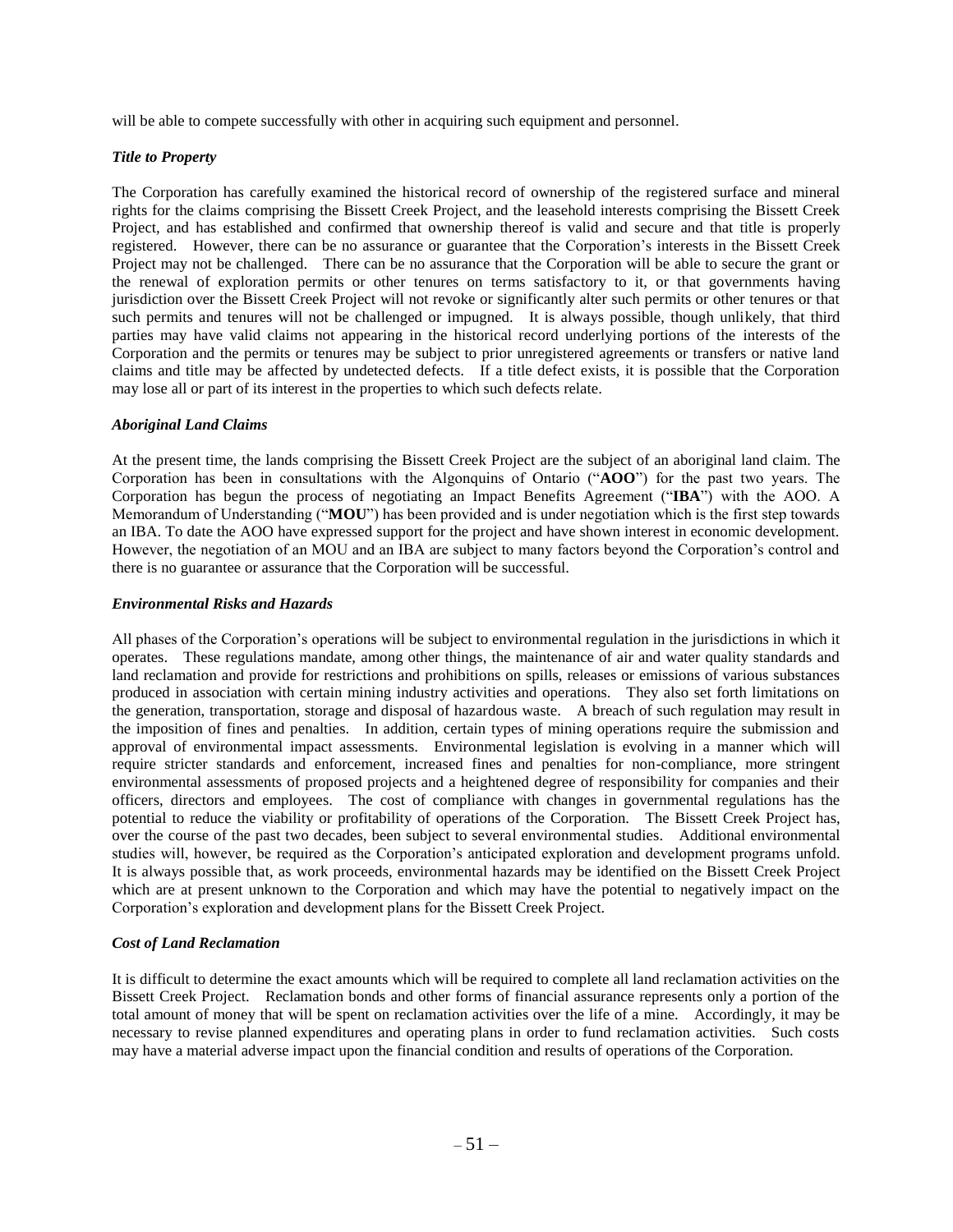#### *Commodity Prices*

The price of the Corporation's securities, its financial results and its exploration, development and mining activities have previously been, or may in the future be, significantly adversely affected by declines in the price of graphite. Industrial mineral prices fluctuate widely and are affected by numerous factors beyond the Corporation's control such as the sale or purchase of industrial minerals by various dealers, interest rates, exchange rates, inflation or deflation, currency exchange fluctuation, global and regional supply and demand, production and consumption patterns, speculative activities, increased production due to improved mining and production methods, government regulations relating to prices, taxes, royalties, land tenure, land use, importing and exporting of minerals, environmental protection, the degree to which a dominant producer uses its market strength to bring supply into equilibrium with demand, and international political and economic trends, conditions and events. The prices of industrial minerals have fluctuated widely in recent years, and future price declines could cause continued exploration and development of the Bissett Creek Project to be impracticable.

Further, reserve calculations and life-of-mine plans using significantly lower industrial mineral prices could result in material write-downs of the Corporation's investment in the Bissett Creek Project and increased amortization, reclamation and closure charges.

In addition to adversely affecting reserve estimates and the Corporation's financial condition, declining commodity prices can impact operations by requiring a reassessment of the feasibility of a particular project. Such a reassessment may be the result of a management decision or may be required under financing arrangements related to a particular project. Even if the project is ultimately determined to be economically viable, the need to conduct such a reassessment may cause substantial delays or may interrupt operations until the reassessment can be completed.

#### *Price Volatility and Lack of Active Market*

In recent years, securities markets in Canada and elsewhere have from time to time experienced high levels of price and volume volatility. Consequently, the market prices of the securities of many public companies have experienced significant fluctuations in price which have not necessarily been related to the operating performance, underlying asset values or prospects of such companies. It may be anticipated that any quoted market for the Corporation's securities will be subject to such market trends and that the value of such securities may be affected accordingly. If an active market does not develop, the liquidity of the investment may be limited and the market price of such securities may decline.

#### *Litigation*

From time to time, the Corporation may be involved in lawsuits. The outcomes of any such legal actions may have a material adverse effect on the financial results of the Corporation on an individual or aggregate basis.

#### *Dividends*

The Corporation has no earnings or dividend record and does not anticipate paying any dividends on its common shares in the foreseeable future.

## **ADDITIONAL INFORMATION**

<span id="page-53-0"></span>Additional information, including directors' and officers' remuneration and indebtedness, principal holders of the Corporation's securities, and securities authorized for issuance under equity compensation plans, is contained in the Corporation's information circular dated May 9, 2012 for the most recent annual meeting of the Corporation's shareholders held on June 12, 2012. Additional information is provided in the Corporation's audited financial statements and the Corporation's management discussion and analysis for the year ended December 31, 2012. Copies of the foregoing documents may be obtained by shareholders upon request from the Corporate Secretary of the Corporation. These documents, as well as additional information relating to the Corporation, are available on SEDAR under the Corporation's SEDAR profile at *[www.sedar.com](http://www.sedar.com/)*.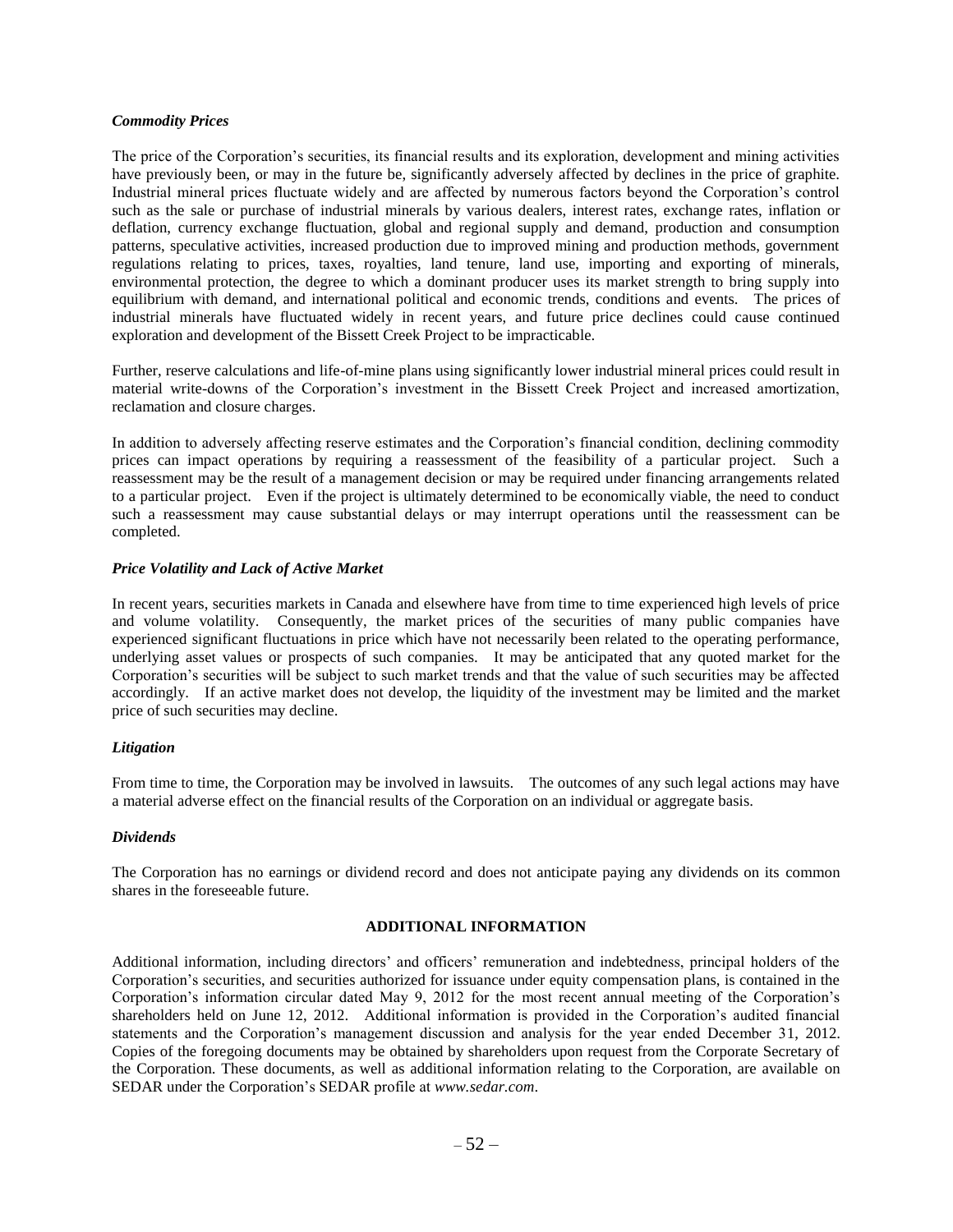#### **SCHEDULE "A"**

#### **CHARTER OF THE AUDIT COMMITTEE**

## **NORTHERN GRAPHITE CORPORATION (the "Corporation")**

#### <span id="page-54-0"></span>**I. Purpose**

The Audit Committee is a committee of the Board of Directors which assists the Board in overseeing the Corporation's financial controls and reporting and in fulfilling its legal and fiduciary obligations with respect to matters involving the accounting, auditing, financial reporting, internal control and legal compliance functions of the Corporation. The Audit Committee's primary duties and responsibilities are to:

- Oversee: (i) the integrity of the Corporation's financial statements; (ii) the Corporation's compliance with legal and regulatory requirements with respect to financial controls and reporting; and (iii) the auditors' qualifications and independence.
- Serve as an independent and objective party to monitor the Corporation's financial reporting processes and internal control systems.
- Review and appraise the audit activities of the Corporation's independent auditors.
- Provide open lines of communication among the independent auditors, financial and senior management and the Board of Directors for financial reporting and control matters.

#### **II. Composition**

Members of the Audit Committee are appointed and removed by the Board of Directors. The Board shall designate annually the members of the Committee and a Chairman of the Committee. The Committee will be comprised of at least three directors, each of whom qualifies as an independent director, as determined by the Board<sup>1</sup>. All members should have skills and/or experience which are relevant to the mandate of the Committee, as determined by the Board. All members of the Committee shall be financially literate at the time of their election to the Committee. "Financial literacy" shall be determined by the Board of Directors in the exercise of its business judgment, and shall include a working familiarity with basic finance and accounting practices and an ability to read and understand financial statements that present a breadth and level of complexity of the issues that can reasonably be expected to be raised by the Corporation's financial statements. Committee members, if they or the Board of Directors deem it appropriate, may enhance their understanding of finance and accounting by participating in educational programs conducted by the Corporation or an outside consultant or firm.

#### **III. Responsibilities**

The responsibilities of the Audit Committee shall generally include, but not be restricted to, undertaking the following:

#### *Selection and Evaluation of Auditors*

(a) Recommending to the Board of Directors the external auditors (subject to shareholder approval) to be engaged to prepare or issue an auditor's report or performing other audit, review or attest services for the Corporation and the compensation of such external auditors.

<sup>1</sup> Determined in accordance with National Instrument 52-110 – *Audit Committees*.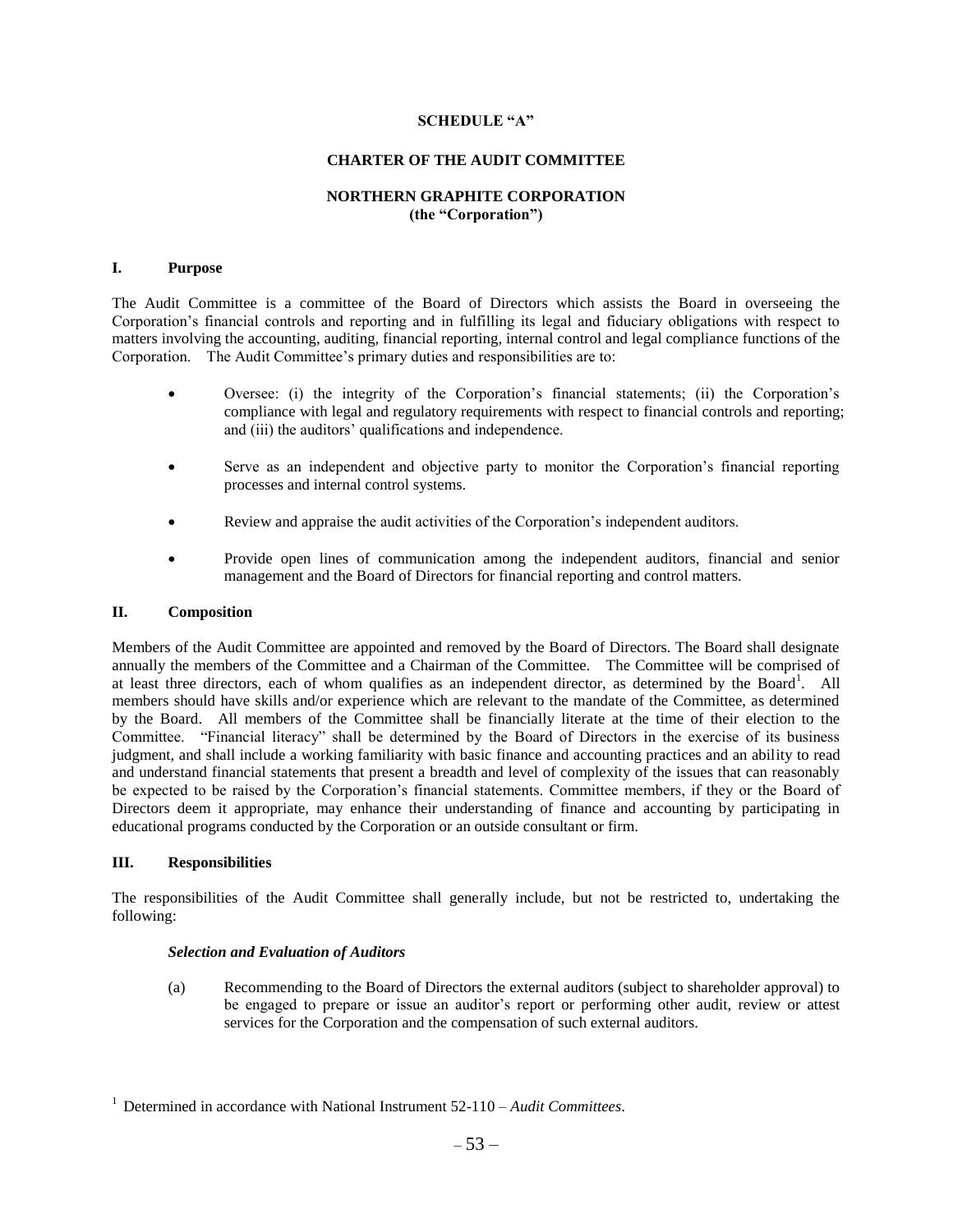- (b) Overseeing the independence of the Corporation's auditors and taking such actions as it may deem necessary to satisfy it that the Corporation's auditors are independent within the meaning of applicable securities laws by, among other things: (i) requiring the independent auditors to deliver to the Committee on a periodic basis a formal written statement delineating all relationships between the independent auditors and the Corporation; and (ii) actively engaging in a dialogue with the independent auditors with respect to any disclosed relationships or services that may impact the objectivity and independence of the independent auditors and taking appropriate action to satisfy itself of the auditors' independence.
- (c) Instructing the Corporation's independent auditors that: (i) they are ultimately accountable to the Committee (as representatives of the shareholders of the Corporation); (ii) they must report directly to the Committee; and (iii) the Committee is responsible for the appointment (subject to shareholder approval), compensation, retention, evaluation and oversight of the Corporation's independent auditors.
- (d) Ensuring the respect of legal requirements regarding the rotation of applicable partners of the external auditors, on a regular basis, as required.
- (e) Reviewing and pre-approving all audit and permitted non-audit services or mandates to be provided by the independent auditors to the Corporation or any of its subsidiaries, including tax services, and the proposed basis and amount of the external auditors' fees for such services, and determining which non-audit services the auditors are prohibited from providing (and adopting specific policies and procedures related thereto).
- (f) Reviewing the performance of the Corporation's independent auditors and replacing or terminating the independent auditors (subject to required shareholder approvals) when circumstances warrant.

## *Oversight of Annual Audit*

- (a) Reviewing and accepting, if appropriate, the annual audit plan of the Corporation's independent auditors, including the scope, extent and schedule of audit activities, and monitoring such plan's progress and results during the year.
- (b) Confirming through private discussions with the Corporation's independent auditors and the Corporation's management that no management restrictions are being placed on the scope of the independent auditors' work.
- (c) Reviewing with the external auditors any audit problems or difficulties and management's response thereto and resolving any disagreement between management and the external auditors regarding accounting and financial reporting.
- (d) Reviewing with management and the external auditors the results of the year-end audit of the Corporation, including: (i) the annual financial statements and the audit report, the related management representation letter, the related "Memorandum Regarding Accounting Procedures and Internal Control" or similar memorandum prepared by the Corporation's independent auditors, any other pertinent reports and management's responses concerning such memorandum; and (ii) the qualitative judgments of the independent auditors about the appropriateness and not just the acceptability of accounting principles and financial disclosure practices used or proposed to be adopted by the Corporation including any alternative treatments of financial information that have been discussed with management, the ramification of their use and the independent auditor's preferred treatment as well as any other material communications with management and, particularly, about the degree of aggressiveness or conservatism of its accounting principles and underlying estimates.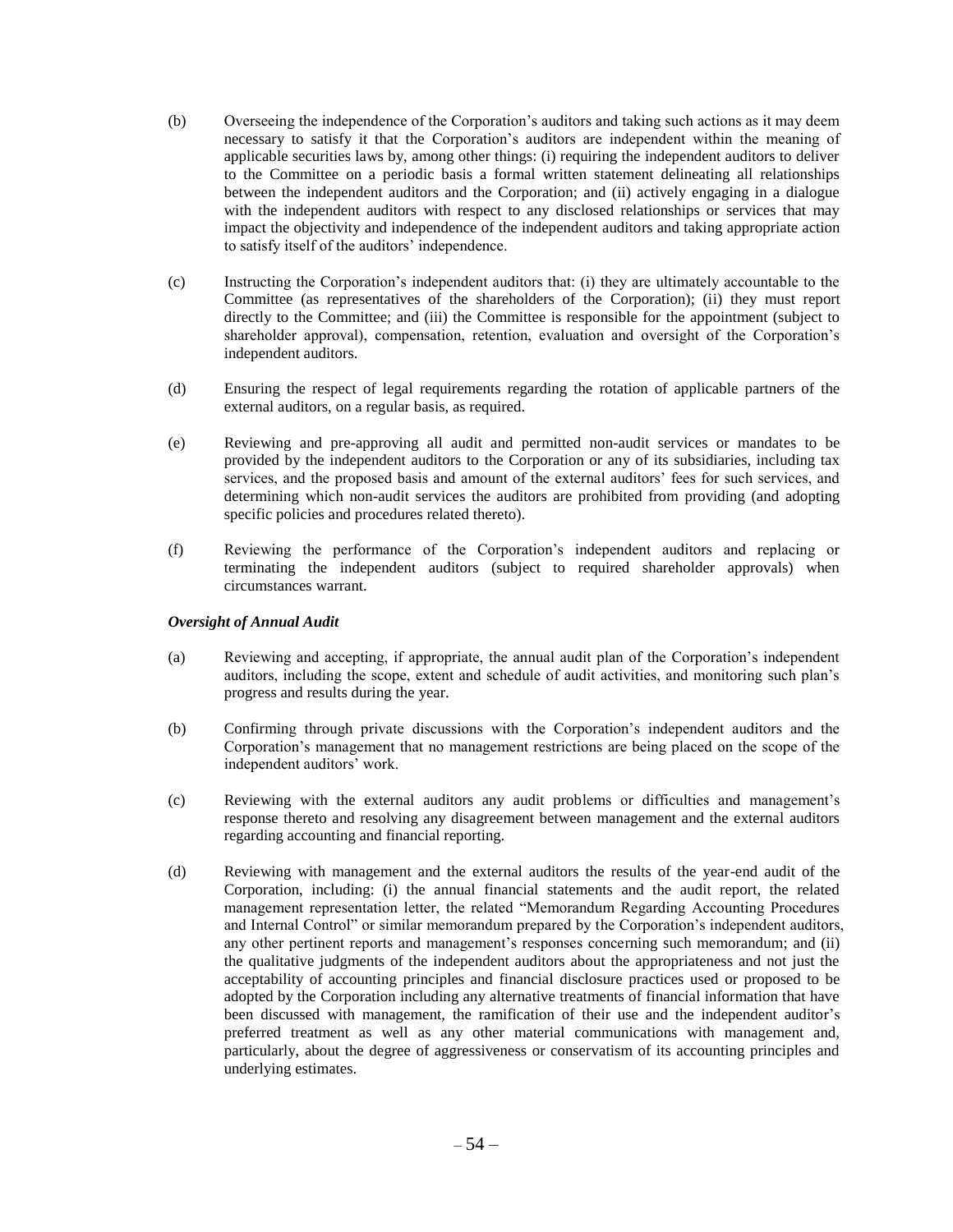## *Oversight of Financial Reporting Process and Internal Controls*

- (a) Reviewing with management and the external auditors the annual financial statements and accompanying notes, the external auditors' report thereon and the related press release, and obtaining explanations from management on all significant variances with comparative periods, before recommending approval by the Board and the release thereof.
- (b) Reviewing with management the quarterly financial statements and any auditors' review thereof before recommending approval by the Board and the release thereof.
- (c) Reviewing and periodically assessing the adequacy of the Corporation's procedures for the Corporation's public disclosure of financial information extracted or derived from the Corporation's financial statements, including reviewing the financial information contained in the annual information form, management proxy circular, management's discussion and analysis, Annual Information Formes and other documents containing similar financial information before their public disclosure or filing with regulatory authorities, including the audit committee's report for inclusion in the Corporation's management information circular in accordance with applicable rules and regulations.
- (d) Periodically reviewing the Corporation's disclosure policy to ensure that it conforms with applicable legal and regulatory requirements.
- (e) Reviewing the adequacy and effectiveness of the Corporation's accounting and internal control policies and procedures through inquiry and discussions with the Corporation's independent auditors and management of the Corporation.
- (f) Monitoring the quality and integrity of the Corporation's disclosure controls and procedures and management information systems through discussions with management and the external auditors.
- (g) Overseeing management's reporting on internal controls and disclosure controls and procedures.
- (h) Reviewing on a regular basis and monitoring the Corporation's policies and guidelines which govern the Corporation's risk assessment and risk management, including the Corporation's major financial risk exposures and the steps management has taken to monitor and control such exposures, including hedging policies through the use of financial derivatives.
- (i) Establishing and maintaining free and open means of communication between and among the Board of Directors, the Committee, the Corporation's independent auditors and management.

#### *Other Matters*

- (a) Assisting the Board with oversight of the Corporation's compliance with applicable legal and regulatory requirements, including meeting with general counsel and outside counsel when appropriate to review legal and regulatory matters, including any matters that may have a material impact on the financial statements of the Corporation.
- (b) Reviewing and approving any transactions between the Corporation and members of management and/or the Board as well as policies and procedures with respect to officers' expense accounts and perquisites, including the use of corporate assets. The Committee shall consider the results of any review of these policies and procedures by the Corporation's independent auditors.
- (c) Conducting or authorizing investigations into any matters within the Committee's scope of responsibilities, including retaining outside counsel or other consultants or experts as the Committee determines necessary to carry out its duties and to set and pay the compensation for these advisors.